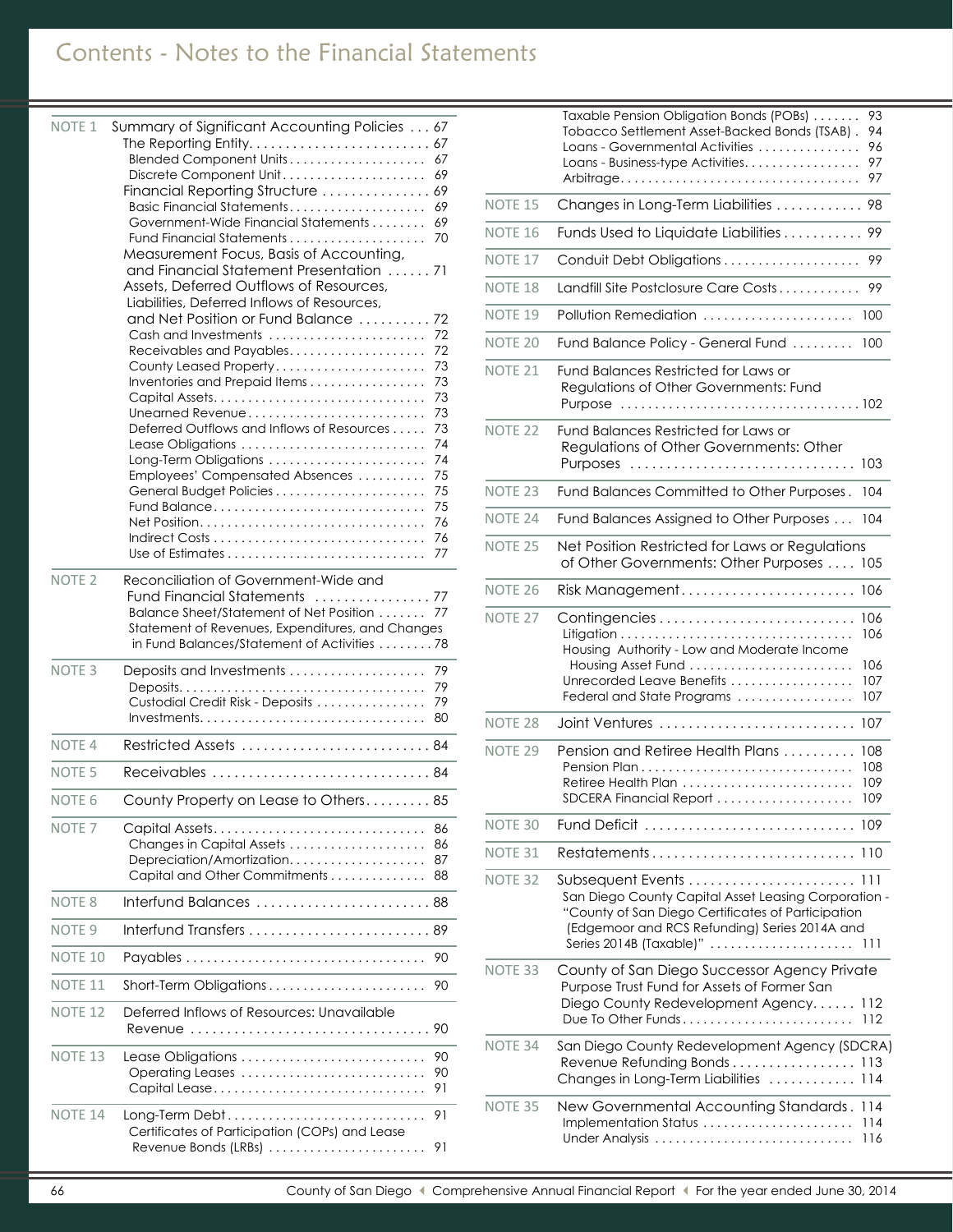# Summary of Significant Accounting Policies

## <span id="page-1-0"></span>The Reporting Entity

The County of San Diego (the "County" or "CoSD"), is a political subdivision of the State of California (the "State") and as such can exercise the powers specified by the Constitution and laws of the State of California. The County operates under a charter and is governed by an elected five-member Board of Supervisors (the "Board").

The County provides a full range of general government services including police protection, detention and correction, public assistance, health and sanitation, recreation, library, flood control, public ways and facilities, inactive waste management, airport management and general financial and administrative support.

The County reporting entity includes all significant organizations, departments, and agencies over which the County is considered to be financially accountable. The component units discussed below are included in the County's reporting entity because of the significance of their operational and financial relationships with the County. As required by generally accepted accounting principles in the United States of America (GAAP), the financial statements present the financial position of the County and its component units.

These are entities for which the County is considered to be financially responsible and has a potential financial benefit/burden relationship.

Blended component units, although legally separate entities are, in substance, part of the County's operations and data from these component units are combined with the data from the primary government.

A discretely presented component unit is reported in a separate column in the government-wide financial statements to emphasize that it is legally separate from the County.

### <span id="page-1-1"></span>Blended Component Units

The blended component units listed below are agencies and special districts whose governing board is the County Board of Supervisors. The County Board of Supervisors therefore has the ability to impose its will. These component units have a direct financial benefit/burden relationship with the County, are fiscally dependent on the County, and as such financial actions including the setting of rates, issuance of debt and the adoption of the annual budget remain with the County.

*Air Pollution Control District (APCD)* - The *APCD* was established to protect the people and the environment from the harmful effects of air pollution. Air quality is continuously monitored throughout the San Diego Air Basin, and programs are developed to bring about the emission reductions necessary to achieve clean air. The *APCD* issues permits to limit air pollution, ensures that air pollution control laws are followed, and administers funding that is used to reduce regional mobile source emissions*. APCD* is reported as a *special revenue fund*.

*County of San Diego In-Home Supportive Services Public Authority (IHSSPA)* - The *IHSSPA* was established to assist eligible low-income elderly and persons with disabilities in San Diego County to live high quality lives in their own homes. The *IHSSPA* program is mandated by the State. As the employer of record, *IHSSPA* recruits, screens, and trains home care workers who are available to assist eligible consumers in their own homes. *IHSSPA* is reported as a *special revenue fund.* 

*County Service Area Districts* (CSAD) - The *CSADs* were established to provide authorized services such as road, park, fire protection and ambulance to specific areas in the County. They are financed by ad valorem property taxes in the area benefited or by special assessments levied on specific properties. The *CSADs* are reported as *special revenue funds*.

*Flood Control District (FCD)* - The *FCD* was established to provide flood control in the County's unincorporated area. It is financed primarily by ad valorem property taxes and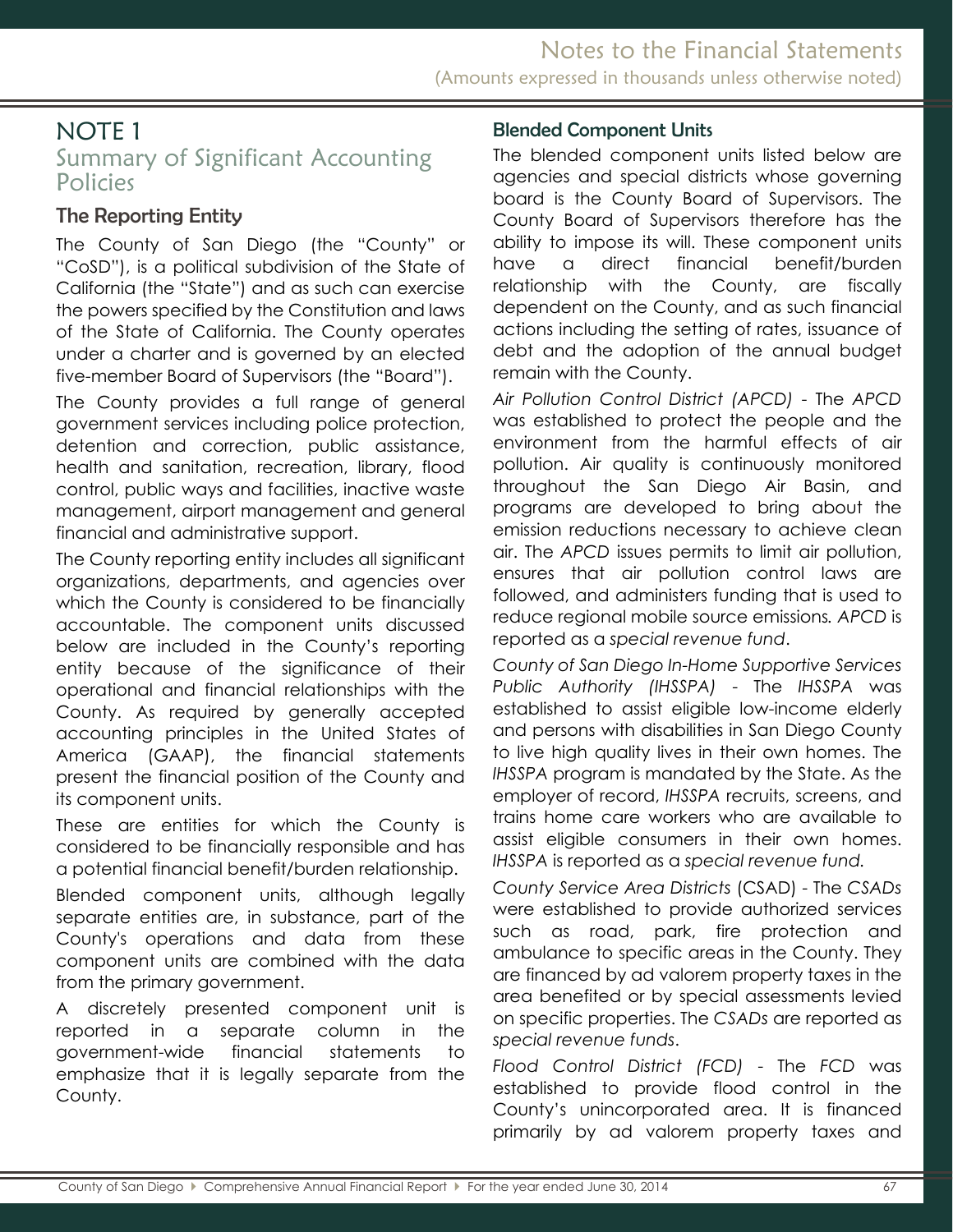charges to property owners. The *FCD* is reported as a *special revenue fund*.

*Lighting Maintenance District (LMD)* - The *LMD* was established to provide street and road lighting services to specified areas of the County. Revenue sources include ad valorem taxes, benefit fees, state funding and charges to property owners. The *LMD* is reported as a *special revenue fund*.

*San Diego County Housing Authority (SDCHA)* - The *SDCHA* was established to provide decent housing in a suitable environment for individuals who cannot afford standard private housing. Contracts with the U.S. Department of Housing and Urban Development provide the major funding sources. *SDCHA* is reported in two *special revenue funds*.

*Sanitation District (SD)* - The *SD* was established to construct, operate and maintain reliable and sustainable sanitary sewer systems. Revenue sources include charges to property owners and grants. The *SD* is reported as an *enterprise fund*.

Blended component units governed by boards other than the CoSD Board of Supervisors are listed below. These component units are, in substance, part of the County's operations due to their relationship with the County and the nature of their operations. Specifically, the CoSD Board appoints either all or a majority of their board members and the services they provide solely benefit the County.

*San Diego County Capital Asset Leasing Corporation (SANCAL)* - *SANCAL* was established to finance the acquisition of County buildings and equipment. It is a nonprofit corporation governed by a five-member Board of Directors, which is appointed by the CoSD Board. *SANCAL* financial activities are reported in a *debt service fund and a capital projects fund.*

*San Diego County Tobacco Asset Securitization Corporation (SDCTASC)* - The *SDCTASC* was created under the California Nonprofit Public Benefit Corporation Law and was established to purchase tobacco settlement payments allocated to the County from the State of California, pursuant to a Tobacco Master

Settlement Agreement.

*SDCTASC* is governed by a Board of Directors consisting of three members, two of which are employees of the County and one independent director who is not an employee of the County. The *SDCTASC* is reported as a *special revenue fund*.

*San Diego Regional Building Authority* (*SDRBA*) - The *SDRBA* was established under the Mark-Roos Local Bond Pooling Act of 1985 and authorized to issue bonds for the purpose of acquiring and constructing public capital improvements and to lease them to its members, the County and the San Diego Metropolitan Transit Development Board (MTDB). The services provided by the SDRBA to the MTDB are insignificant.

The *SDRBA* is governed by a Commission consisting of three members, two of which are County Supervisors appointed by the County Board of Supervisors and concurrently serve on the Board of Directors of the San Diego Trolley, Inc and the Board of Directors of MTDB. The third Commissioner is a member of MTDB and is appointed by the MTDB Board. The SDRBA's financial activities are reported in a *debt service fund* and a *capital projects fund*.

*The Tobacco Securitization Joint Powers Authority of Southern California (TSJPA)* - The *TSJPA* was created by a joint exercise of powers agreement between the County and the County of Sacramento pursuant to Government Code Sections 6500 et seq. The *TSJPA*'s purpose is to finance a loan to the San Diego County Tobacco Asset Securitization Corporation (the Corporation) via the sale of tobacco asset-backed bonds. The *Corporation* in turn uses the loan proceeds to purchase the County's future tobacco settlement revenues under a purchase and sale agreement. The *TSJPA* is administered by a Board of Directors consisting of three members, two members who are appointed by the CoSD Board and the third member is appointed by the Sacramento County Board of Supervisors. The *TSJPA* is reported as a *special revenue fund*.

Separately issued financial reports for IHSSPA, SDCTASC, SDRBA, and TSJPA can be obtained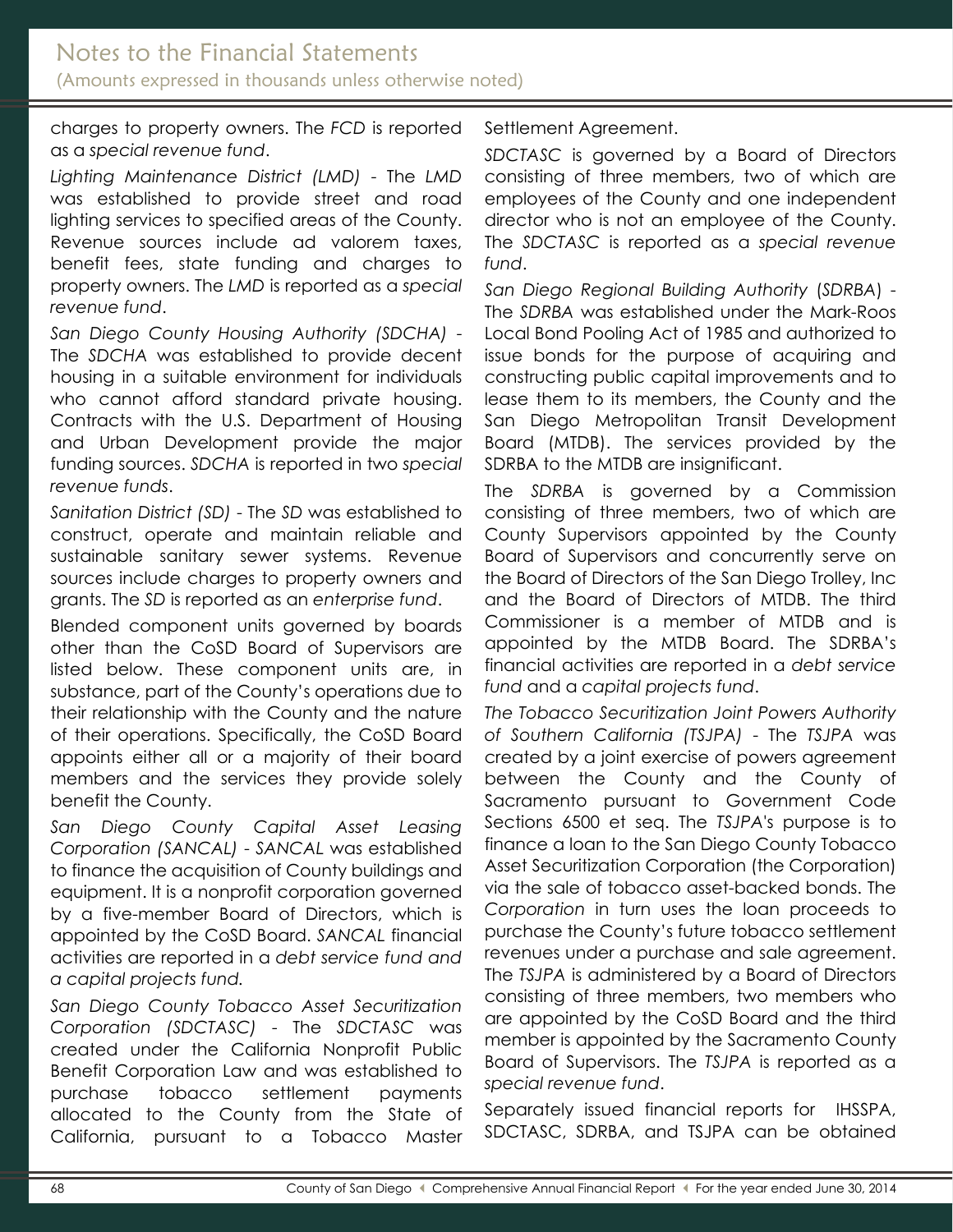from the County Auditor and Controller's Office located at 1600 Pacific Highway, Room 166, San Diego, California 92101.

#### <span id="page-3-0"></span>Discrete Component Unit

The *First 5 Commission of San Diego (Commission)* was established by the Board as a separate legal entity under the authority of the California Children and Families First Act and Sections 130100 et seq. of the Health and Safety Code. The Commission administers the County's share of tobacco taxes levied by the State for the purpose of implementing early childhood development programs. The County appoints all of the Commission's board and can remove appointed members at will.

The Commission is discretely presented because its Board is not substantively the same as the County's, and it does not provide services entirely or almost entirely to the County. A separately issued financial report can be obtained by writing to The First 5 Commission, 2750 Womble Road, Suite 201, (MS-A211), San Diego, CA 92106.

#### Financial Reporting Structure

#### Basic Financial Statements

The basic financial statements include both government-wide financial statements and fund financial statements. The reporting model, based on GASB Statement No. 34, *"Basic Financial Statements - and Management's Discussion and Analysis - for State and Local Governments,"* focuses on the County as a whole in the government-wide financial statements and major individual funds in the fund financial statements.

#### <span id="page-3-1"></span>Government-Wide Financial Statements

The government-wide financial statements (statement of net position and statement of activities) display information about the County as a whole and the change in aggregate financial position resulting from the activities of the fiscal period, except for its fiduciary activities. These statements include separate columns for the governmental and business-type activities of the County (including its blended component units) as well as its discretely presented component unit. In the statement of net position, both the governmental and business-type activities columns are presented on a consolidated basis by column and are reflected on a full accrual, economic resource basis, which incorporates capital assets as well as long-term debt and obligations.

As a general rule, the effect of interfund activity has been eliminated from the government-wide financial statements. However, interfund services provided and used are not eliminated in the process of consolidation. All internal balances in the statement of net position have been eliminated, with the exception of those representing balances between the governmental activities and the business-type activities, which are presented as internal balances and eliminated in the primary government total column. The statement of activities presents functional revenue and expenses of governmental activities and businesstype activities. Governmental activities, which normally are supported by taxes and intergovernmental revenues, are reported separately from business-type activities, which rely to a significant extent on fees and charges for support. In the statement of activities, internal service funds' revenue and expenses related to interfund services have been eliminated. Revenue and expenses related to services provided to external customers have not been eliminated and are presented within governmental activities.

The government-wide financial statements distinguish functions of the County that are principally supported by taxes and intergovernmental revenues (governmental activities) from other functions that are intended to recover all or a significant portion of their costs through user fees and charges (business-type activities). The governmental activities of the County include general government, public protection, public ways and facilities, health and sanitation, public assistance, education, and recreation and cultural activities. The businesstype activities of the County include airport, jail stores commissary, and sanitation.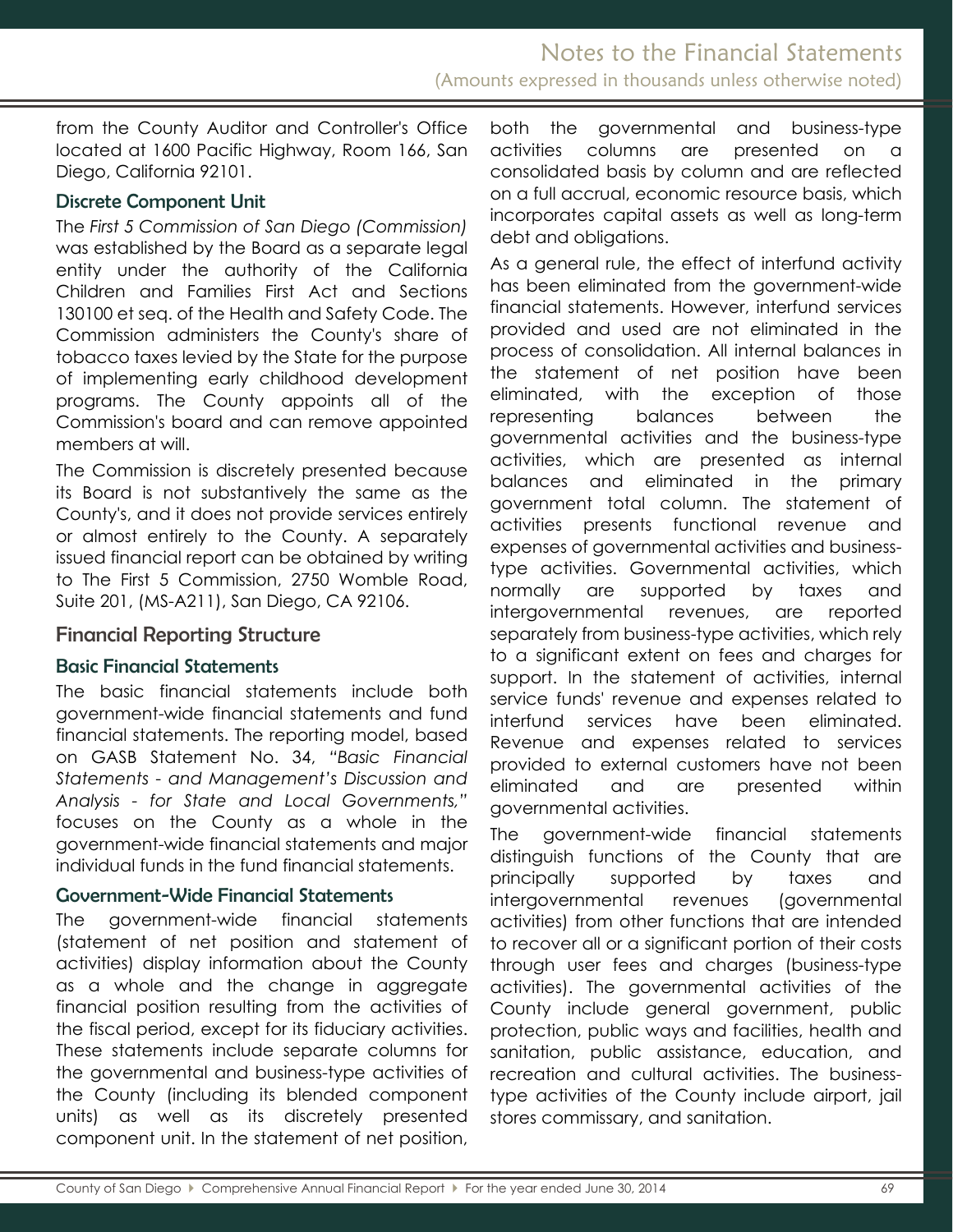### Notes to the Financial Statements (Amounts expressed in thousands unless otherwise noted)

The statement of activities demonstrates the degree to which the direct expenses of a given function are offset by program revenues. Direct expenses are those that are clearly identifiable with a specific function. Program revenues include (1) charges to customers or applicants who purchase, use, or directly benefit from goods, services, or privileges provided by a given function and (2) grants and contributions that are restricted to meeting the operational or capital requirements of a particular function. Taxes and other items not properly included among program revenues are reported instead as general revenues.

#### <span id="page-4-0"></span>Fund Financial Statements

The fund financial statements are presented after the government-wide financial statements. They display information about major funds individually and in the aggregate for governmental and proprietary funds. In governmental and fiduciary funds, assets and liabilities are presented in order of relative liquidity. In proprietary funds, assets and liabilities are presented in a classified format that distinguishes between all current and noncurrent assets and liabilities. Current assets in the classified format are those considered available to generate or use cash within twelve months of the end of the fiscal period. Examples include cash, various receivables and short-term investments. All other assets are considered noncurrent. Current liabilities are obligations to be paid within the next fiscal year. Examples include payables and the current portion of long-term liabilities. For all fund types, deferred outflows of resources are presented after assets; and deferred inflows of resources are presented following liabilities.

Major individual governmental funds are reported as separate columns in the fund financial statements and are presented on a current financial resources and modified accrual basis of accounting. Separate fund financial statements are provided for governmental funds, proprietary funds and fiduciary funds, even though the latter are excluded from the government-wide financial statements.

The County reports the following major governmental funds:

The *General Fund* is the County's primary operating fund. It accounts for and reports all financial resources of the County not accounted for and reported in another fund. Revenues are primarily derived from taxes; licenses, permits and franchises; fines, forfeitures and penalties; use of money and property; intergovernmental revenues; charges for services; and other revenues. Expenditures are expended for functions of general government, public protection, public ways and facilities, health and sanitation, public assistance, education, and recreation and cultural activities. Expenditures also include capital outlay and debt service.

The *Public Safety Special Revenue Fund* accounts for Proposition 172 half-cent sales taxes collected and apportioned to the County by the State Board of Equalization and are restricted for funding public safety activities. Per Government Code Section 30052, a "maintenance of effort" (pre-Proposition 172 public safety funding level) must be maintained by the County to comply with the statute's spending requirements. In accordance with the Code, these funds are allocated to the Sheriff, District Attorney and Probation departments. Transfers out of this fund subsidize the following types of public safety activities: juvenile detention services; facilities maintenance and support; capital projects, equipment and other one-time expenditures; ongoing technology initiatives; and various regionwide services.

The *Tobacco Endowment Special Revenue Fund* accounts for tobacco settlement payments allocated to the County from the State of California, pursuant to the Master Settlement Agreement concluded on November 23, 1998 between the major tobacco companies and 46 states (including California), the District of Columbia and four U.S. Territories. According to Board of Supervisors Policy E-14, tobacco settlement monies are to be used for healthcarebased programs.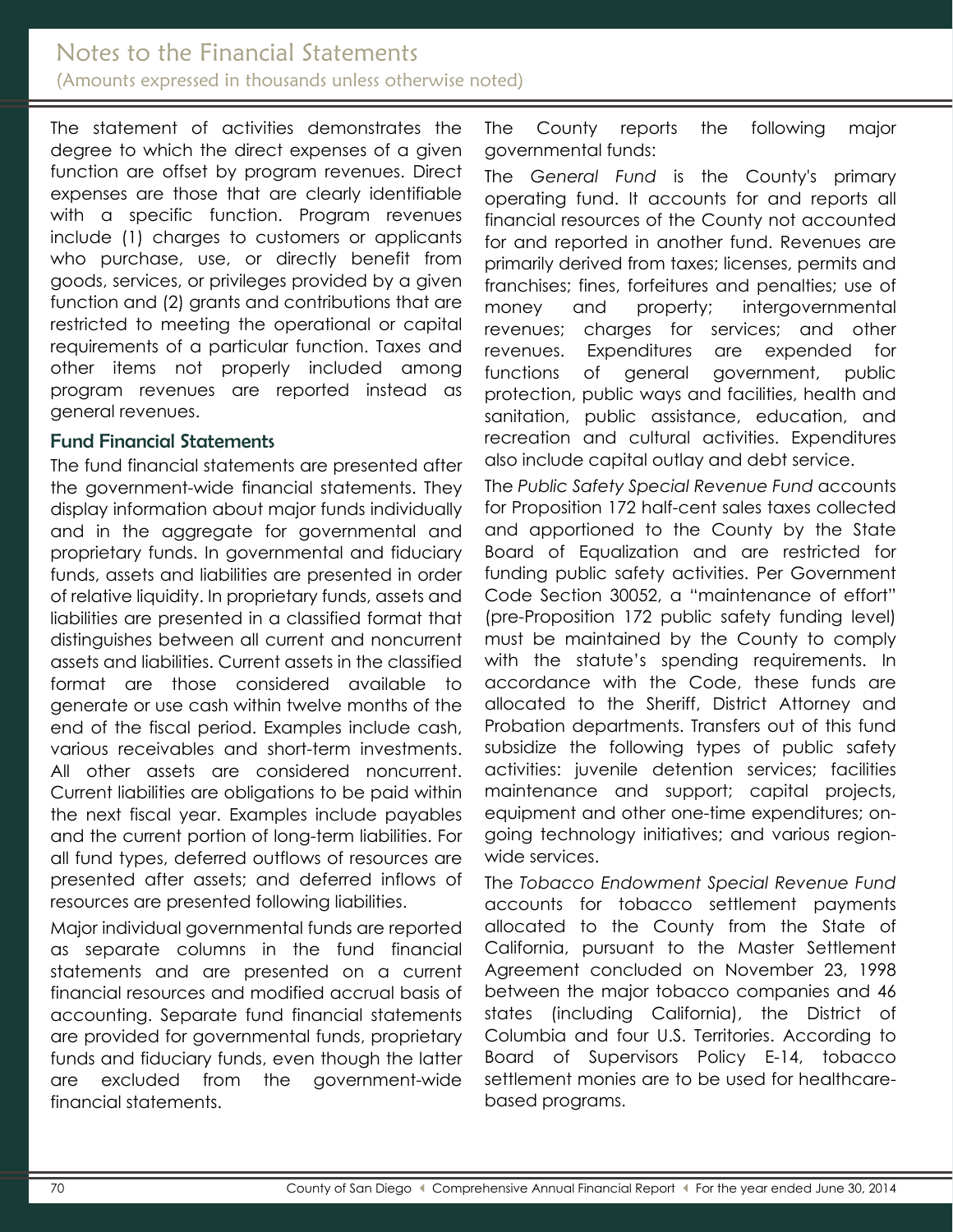The County reports the following additional funds and fund types:

*Enterprise Funds* account for airport, jail stores commissary and sanitation district activities; including operations and maintenance, financing of clothing and personal sundry items for persons institutionalized at various county facilities, and sewage collection and treatment services.

*Internal Service Funds* account for the financing of public works and communications equipment; the financing of materials and supplies (purchasing); start up services for new and existing County service districts; the County's public liability and employee benefits activities; the financing of fleet services; facilities management activities; and the financing of information technology services. Goods or services provided by servicing County departments are paid for on a cost reimbursement basis by receiving departments.

The following *fiduciary funds* account for resources that are held by the County as a trustee or agent for outside parties and cannot be used to support the County's programs.

*Pooled Investments - Investment Trust Funds* account for investment activities on behalf of external entities and include the portion of the County Treasurer's investment pool applicable to external entities. In general, external entities include school districts, independent special districts and various other governments.

*County of San Diego Successor Agency Private Purpose Trust Fund* is a fiduciary fund type used by the County to report trust arrangements under which principal and income benefit other governments. This fund reports the assets, liabilities, and activities of the County of San Diego Successor Agency; formed pursuant to California Assembly Bill ABx1 26.

*Agency Funds* are custodial in nature, and have no measurement focus, but do employ the accrual basis of accounting for purposes of asset and liability recognition. Agency funds account for assets held by the County as an agent for various local governments, organizations and individuals. Included are funds for child support payments; payroll taxes; public administrator and public guardian accounts; and apportioned taxes for other local governments.

### <span id="page-5-0"></span>Measurement Focus, Basis of Accounting, and Financial Statement Presentation

The government-wide financial statements are reported using the economic resources measurement focus and the accrual basis of accounting, as are the proprietary fund and fiduciary fund financial statements. Revenues are recorded when earned and expenses are recorded when a liability is incurred, regardless of the timing of related cash flows. Property taxes are recognized as revenues in the fiscal year for which they are levied. Grants and similar items are recognized as revenue as soon as all eligibility requirements imposed by the provider have been met.

*Governmental Funds* are reported using the current financial resources measurement focus and the modified accrual basis of accounting. Under this method, revenues are susceptible to accrual when measurable and available. Sales taxes, investment earnings, state and federal grants, and charges for services are accrued when their receipt occurs within 180 days following the end of the fiscal year. Property taxes are accrued if they are collectible within 60 days after the end of the accounting period. Expenditures are generally recorded when a liability is incurred, as under accrual accounting. However, debt service expenditures, as well as expenditures related to compensated absences, claims, and judgments, are recorded only when payment is due. General capital assets acquisitions and principal payments on general long-term debt are reported as expenditures in governmental funds. Proceeds of general longterm debt and capital leases are reported as other financing sources.

*Proprietary Funds* distinguish operating revenues and expenses from nonoperating items. Operating revenues and expenses generally result from providing services and producing and delivering goods in connection with a proprietary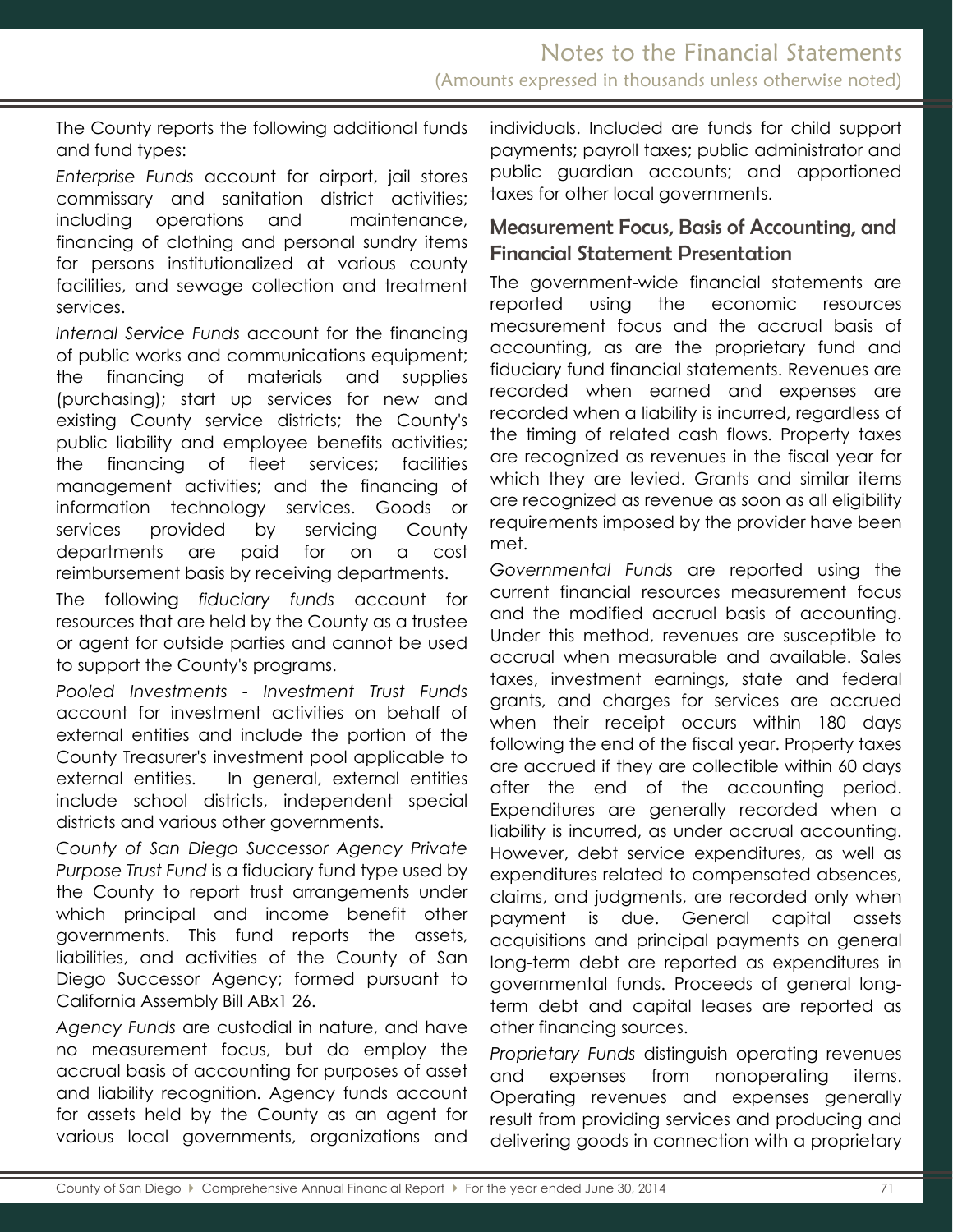fund's principal ongoing operations. The principal operating revenues of the County's enterprise funds and internal service funds are charges to customers for services. Operating expenses for enterprise funds and internal service funds include the cost of services, administrative expenses, and depreciation on capital assets. All revenues and expenses not meeting this definition are reported as nonoperating revenues and expenses.

When both *restricted and unrestricted resources* are available for use, it is the County's policy to use restricted resources first, then unrestricted resources as they are needed.

### <span id="page-6-0"></span>Assets, Deferred Outflows of Resources, Liabilities, Deferred Inflows of Resources, and Net Position or Fund Balance

### <span id="page-6-1"></span>Cash and Investments

The County's cash and cash equivalents for cash flow reporting purposes are considered to be cash on hand, demand deposits, restricted cash, and investments held in the County's Investment Pool (the "Pool").

The Pool is available for use by all funds. Each fund type's portion of the Pool is displayed on the statements of net position/balance sheets as "pooled cash and investments." The share of each fund's pooled cash and investments account is separately accounted for and interest earned, net of related expenses, is apportioned quarterly based on the fund's average daily balance in proportion to the total pooled cash and investments based on amortized cost. \$765 thousand of interest earned by certain funds has been assigned to and reported as revenue of another fund. For fiscal year 2014, the General Fund was assigned \$652 thousand and the Other Governmental Funds were assigned \$113 thousand.

Investments are stated at fair value. The fair value of investments is determined monthly and is based on quoted market prices.

#### <span id="page-6-2"></span>Receivables and Payables

The major receivables for governmental and business-type activities are taxes, due from other governmental agencies and loans. All property taxes and accounts receivable are shown net of an allowance for uncollectibles (\$11.043 million and \$3.034 million, respectively). Activities between funds that represent lending/borrowing arrangements outstanding at the end of the fiscal year are interfund loans. All other outstanding balances between funds are reported as "due to/from other funds." Any residual balances outstanding between the governmental activities and business-type activities are reported in the government-wide financial statements as "internal balances."

Noncurrent interfund receivables between funds are reported as a nonspendable fund balance account in the General Fund; and as a restricted, committed or assigned fund balance account in other governmental funds, as applicable.

Secured property taxes are levied based upon the assessed valuation as of the previous January 1st, (lien date) and the tax levy is recorded on July 1st (levy date). They are payable in two equal installments due on November 1st and February 1st and are considered delinquent with ten percent penalties after December 10th and April 10th, respectively. An additional penalty of one and one-half percent per month begins to accrue on July 1st on defaulted secured property taxes. Unsecured property taxes are due as of the January 1st lien date and become delinquent, with 10 percent penalties, after August 31st. An additional penalty of one and one-half percent per month begins to accrue after October 31st on delinquent unsecured property taxes.

Governmental funds' property tax revenues are recognized in the fiscal year for which they are levied, provided they are due within the fiscal year and collected within 60 days after the fiscal year end. Property tax revenues are also recognized for unsecured and supplemental property taxes that are due at year end, and are collected within 60 days after the fiscal year end, but will not be apportioned until the next fiscal year due to the timing of the tax apportionment schedule.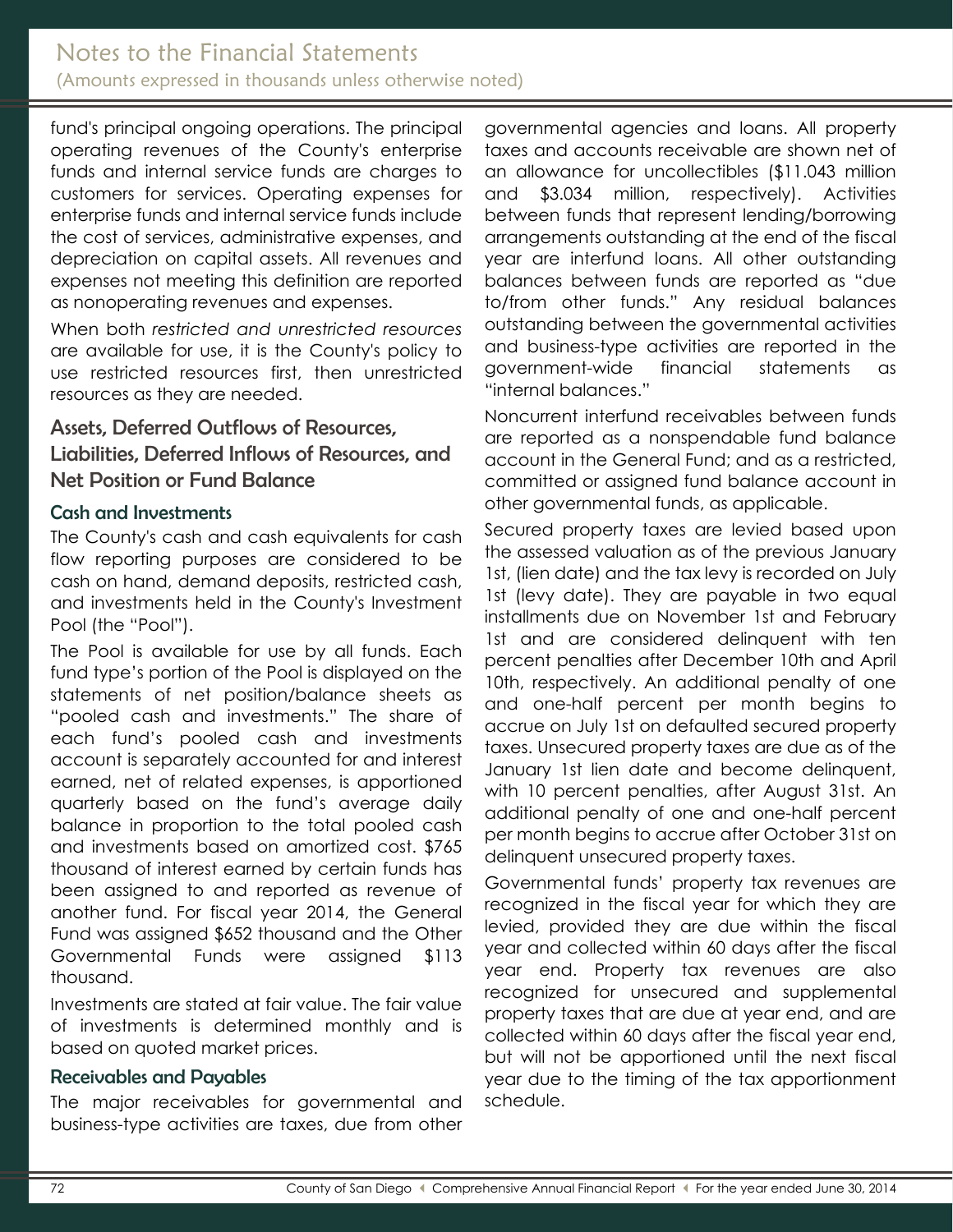#### <span id="page-7-0"></span>County Leased Property

The County and its blended component units lease real property to the private sector and other governmental agencies. Direct financing lease receivables are shown as restricted assets on the government-wide statement of net position governmental activities and governmental funds balance sheets. Revenue from direct financing and non-cancelable operating leases is reported in the applicable government-wide statement of activities - governmental activities, governmental funds statements of revenues, expenditures, and changes in fund balances and proprietary funds, statements of revenues, expenses, and changes in net position, as applicable.

#### <span id="page-7-1"></span>Inventories and Prepaid Items

Inventories include both inventories on hand for sale and consumable inventories. Inventories are valued at average cost. They are accounted for as expenditures at the time of purchase and reported in governmental funds as an asset with an offsetting nonspendable amount. Proprietary fund types are carried at average cost and are expended when consumed. Prepaid items reflect payments for costs applicable to future accounting periods and are recorded as prepaid items in both the government-wide and fund financial statements, with expenditures recorded when consumed. Inventories and prepaid items recorded in the governmental funds are not in spendable form and thus, an equivalent portion of fund balance is reported as nonspendable.

#### <span id="page-7-2"></span>Capital Assets

Capital assets are of a long-term character and include: land, easements, construction in progress, buildings and improvements, equipment, software and infrastructure.

Infrastructure assets include roads, bridges and sewers.

Capital assets are recorded at *historical cost* if purchased or constructed. Donated capital assets are recorded at *estimated fair value* at the date of donation. Capital assets with original unit costs equal to or greater than the *capitalization thresholds* shown in **Table 1** are reported in the applicable *governmental activities* or *businesstype activities* columns in the government-wide financial statements.

| Table 1                           |   |           |
|-----------------------------------|---|-----------|
| <b>Capitalization Thresholds</b>  |   |           |
| Land                              | ፍ |           |
| Easements                         |   | 50        |
| <b>Buildings and improvements</b> |   | 50        |
| Equipment                         |   | 5         |
| Software                          |   | 50-100    |
| Infrastructure                    |   | $25 - 50$ |

Depreciation and amortization are charged over the capital assets' estimated useful lives using the straight-line method for proprietary and governmental fund types. Governmental fund type depreciation and amortization are only shown in the statement of activities. Proprietary fund type depreciation and amortization are shown both in the fund statements and the government-wide statement of activities. Estimated useful lives are shown in **Table 2**.

| Table 2                           |               |
|-----------------------------------|---------------|
| <b>Estimated Useful Lives</b>     |               |
| <b>Buildings and improvements</b> | $10-50$ years |
| Equipment                         | 5-20 years    |
| Software                          | $3-10$ years  |
| Infrastructure                    | 10-50 years   |

#### <span id="page-7-3"></span>Unearned Revenue

Under both the accrual and the modified accrual basis of accounting, revenue may be recognized only when it is earned. If assets are recognized in connection with a transaction before the earnings process is complete, those assets must be offset by a corresponding liability for unearned revenue. Unearned revenue can be found in government-wide financial reporting as well as in the governmental, proprietary, and fiduciary funds' financial statements.

#### Deferred Outflows and Inflows of Resources

The County reports deferred outflows and inflows of resources. A deferred outflow of resources is a consumption of net position by the government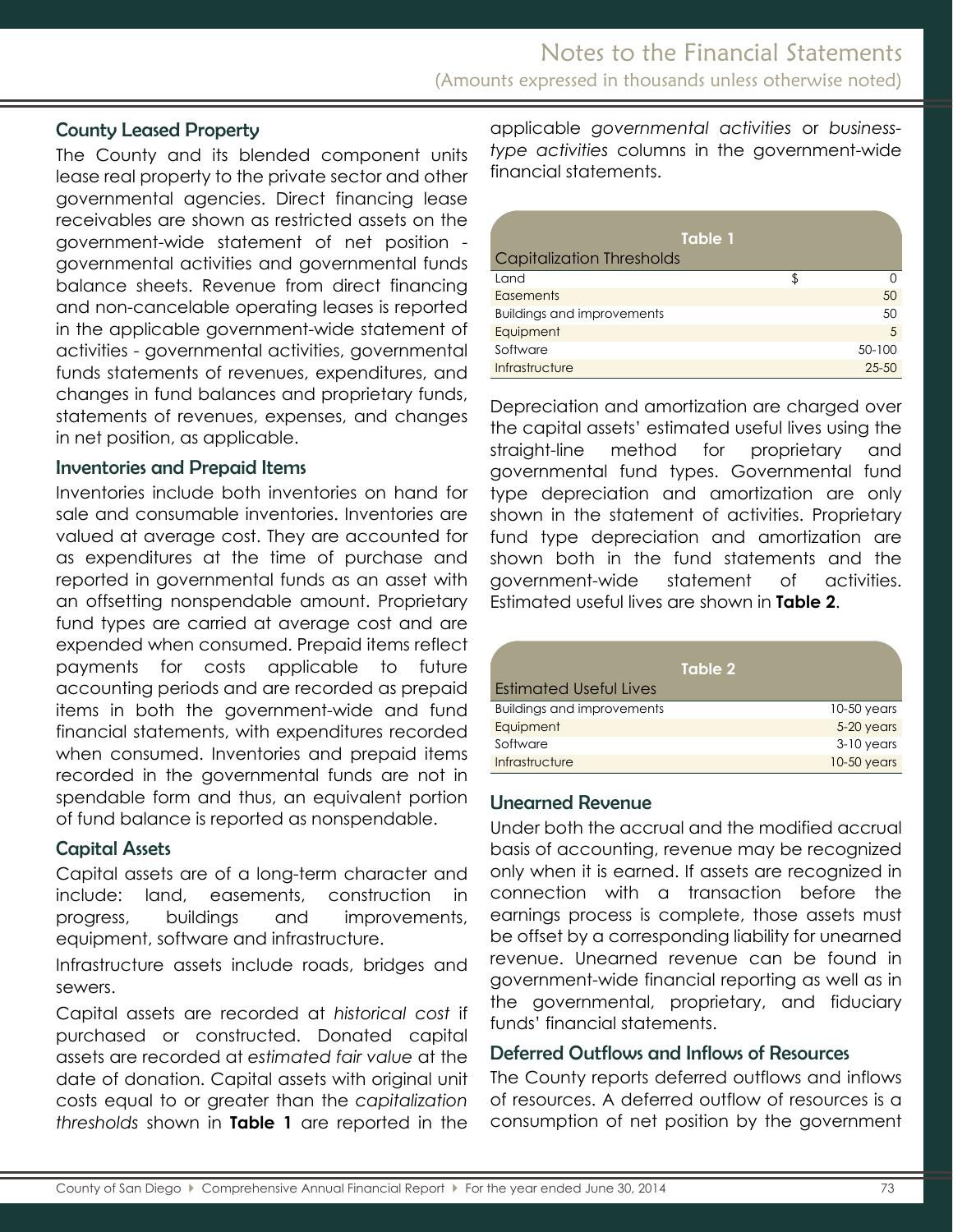## Notes to the Financial Statements (Amounts expressed in thousands unless otherwise noted)

that is applicable to a future reporting period. A deferred inflow of resources represents an acquisition of net position by the government that is applicable to a future period.

Under the modified accrual basis of accounting, it is not enough that revenue has been earned if it is to be recognized as revenue of the current period. Revenue must also be susceptible to accrual; it must be both measurable and available to finance expenditures of the current fiscal period. If assets are recognized in connection with a transaction, but those assets are not yet available to finance expenditures of the current fiscal period, then the assets must be offset by a corresponding deferred inflow of resources. This type of deferred inflow is unique to governmental funds, since it is tied to the modified accrual basis of accounting, which is used only in connection with governmental funds.

Occasionally, the County refunds some of its existing debt. When this occurs, the difference between the funds required to retire (reacquisition price of) the refunded debt and the net carrying amount of refunded debt results in a deferred amount on refunding. If there is an excess of the reacquisition price of refunded debt over its net carrying amount, it is treated as a deferred outflow of resources (a deferred loss on refunding). If there is an excess net carrying value amount of refunded debt over its reacquisition price, it is treated as a deferred inflow of resources (a deferred gain on refunding).

#### <span id="page-8-0"></span>Lease Obligations

The County leases various assets under both operating and capital lease agreements. In the government-wide and proprietary funds financial statements, capital lease obligations are reported as liabilities in the applicable governmental activities, business-type activities or proprietary funds statement of net position.

#### <span id="page-8-1"></span>Long-Term Obligations

Long-term liabilities reported in the statement of net position include the amount due in one year (current) and the amount due in more than one year (noncurrent).

General long-term liabilities consist of the noncurrent portion of claims and judgments, compensated absences, landfill postclosure and other noncurrent liabilities. General long-term liabilities are not reported as liabilities in governmental funds but are reported in the governmental activities column in the government-wide statement of net position. General long-term debt is not limited to liabilities arising from debt issuances but may also include noncurrent liabilities on other commitments that are not current liabilities properly recorded in governmental funds.

Debt may be issued at par (face) value, with a premium (applicable to debt issued in excess of face value) or at a discount (applicable to debt issued at amounts less than the face value).

In the government-wide financial statements and proprietary fund financial statements, bond premiums and discounts are deferred and amortized over the life of the bonds using the straight-line method. Bonds payable are reported net of the applicable bond premium or discount.

In the governmental fund financial statements, bond premiums and discounts, as well as bond issuance costs, are recognized during the current period. The face amount of the debt issued and premiums are reported as other financing sources while discounts on debt issuances are reported as other financing uses. Issuance costs, whether or not withheld from the actual debt proceeds received, are reported as debt service expenditures.

Capital Appreciation Bonds (CABs) issued by the County represent bonds that are issued at a deep discount, pay no current interest but accrete or compound in value from the date of issuance to the date of maturity. CABs are presented at their maturity value less the unaccreted appreciation. Unaccreted appreciation represents the difference between the maturity value of the debt and their par (face) value. The unaccreted appreciation is accreted as interest over the life of the CABs.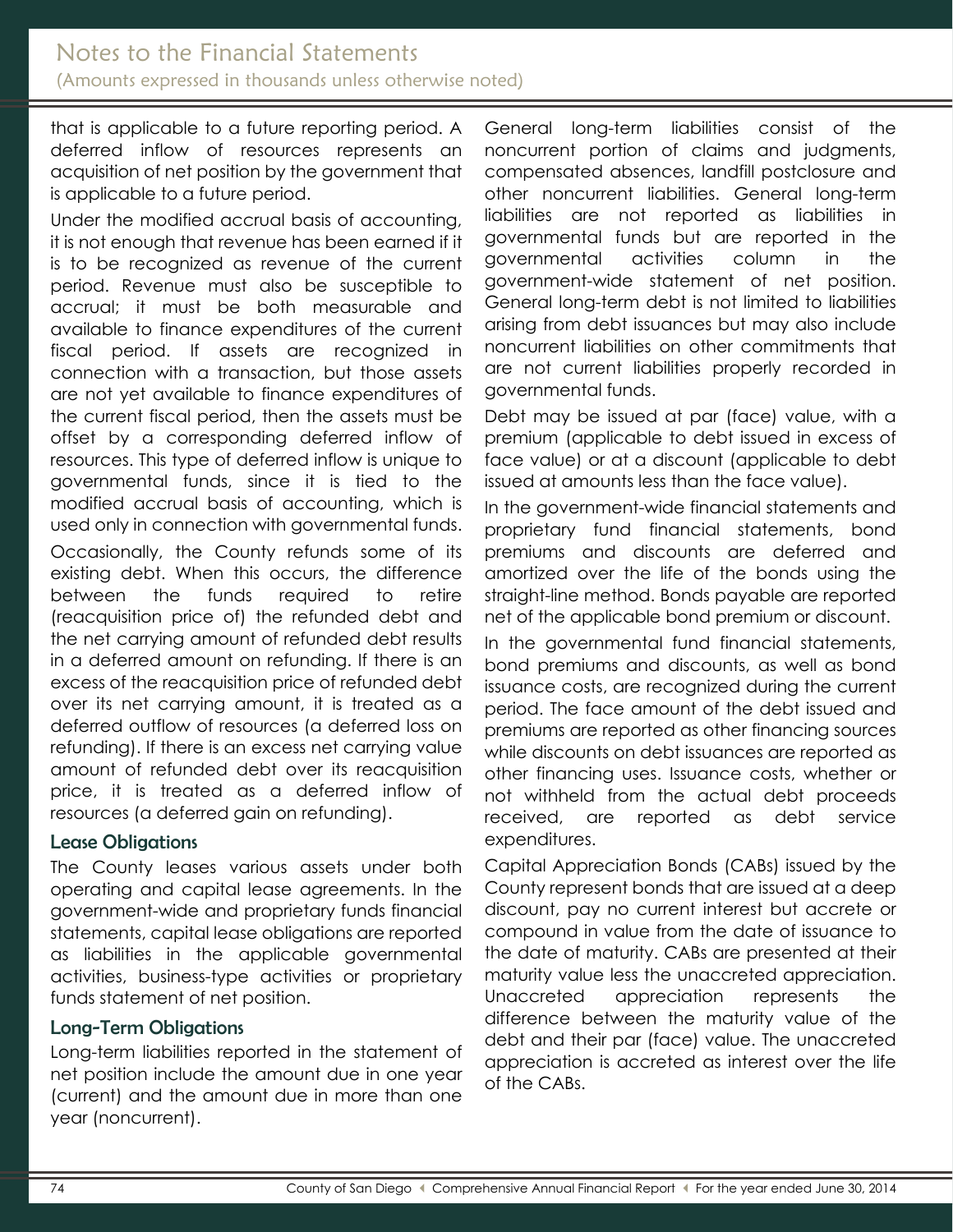#### <span id="page-9-0"></span>Employees' Compensated Absences

The County's policy is to permit employees to accumulate *earned* but *unused* vacation, compensatory time, holiday and sick leave benefits. Each of these benefits is subject to certain limits based on employee class, except for sick leave and compensatory time that is subject to Fair Labor Standards Act (FLSA) rules or the California Labor Code. All vacation pay and a certain portion of compensatory and sick pay for specified employee classes is accrued in the government-wide and proprietary funds financial statements. Except for specified employee classes, there is no liability for *unpaid accumulated* sick leave since the County does not cash out unused sick leave when employees separate from service with the County. However, employees eligible for retirement benefits that meet minimum balance requirements may apply unused sick leave toward determining their length of service for the purpose of calculating retirement benefits.

Accumulated leave benefits including vacation, sick leave, and compensatory time worked are recorded in the government-wide statement of net position. Amounts recorded as accumulated leave benefits include the employer's share of Social Security and Medicare taxes. These amounts would not be expected to be liquidated from expendable available financial resources, but would be expected to be liquidated in future years as employees elect to use these benefits as prescribed by Civil Service rules and regulations.

County employees in the unclassified service and certain employees hired prior to 1979 may receive up to 50% and 25%, respectively, of the cash value of all or a portion of their sick leave balances upon termination or retirement. The cash value of these benefits is included in the accumulated leave benefits noted above. This liability has been recorded in the current and long-term portion of compensated absences in the appropriate proprietary funds and government-wide statement of net position.

California Labor Code Section 4850 entitles safety officers who meet certain criteria to receive full salary in lieu of temporary disability payments for the period of disability, not exceeding 365 days, or until such earlier date as he or she is retired on permanent disability pension. This liability is accrued in the current and long-term portion of compensated absences.

All County employees who have completed at least five years of continuous service in the County retirement system, and have a sick leave balance of at least one hundred hours, may convert, at retirement, all or a portion of their sick leave balance to retirement service credits on a hour-for-hour basis. The conversion of these balances to retirement service credits is included in the County's actuarial accrued liability, as part of the annual actuarial valuation which includes assumptions regarding employee terminations, retirement, death, etc.

#### <span id="page-9-1"></span>General Budget Policies

An operating budget is adopted each fiscal year by the Board of Supervisors for the governmental funds. The annual resolution adopts the budget at the object level of expenditures within departments. Annual budgets are not required to be adopted for the Tobacco Securitization Joint Special Revenue Fund; and the Debt Service and Capital Projects Funds (other governmental funds). Please refer to the notes to required supplementary information for more details regarding the County's general budget policies.

#### <span id="page-9-2"></span>Fund Balance

In the fund financial statements, governmental funds report fund balance in classifications that comprise a hierarchy based primarily on the extent to which the County is bound to honor constraints on the specific purposes for which amounts in those funds can be spent. These classifications include: nonspendable; restricted; and the unrestricted classifications of committed, assigned and unassigned. When both restricted and unrestricted resources are available for use, fund balance is generally depleted by restricted resources first, followed by unrestricted resources in the following order: committed, assigned and unassigned. The fund balance classifications are defined as follows: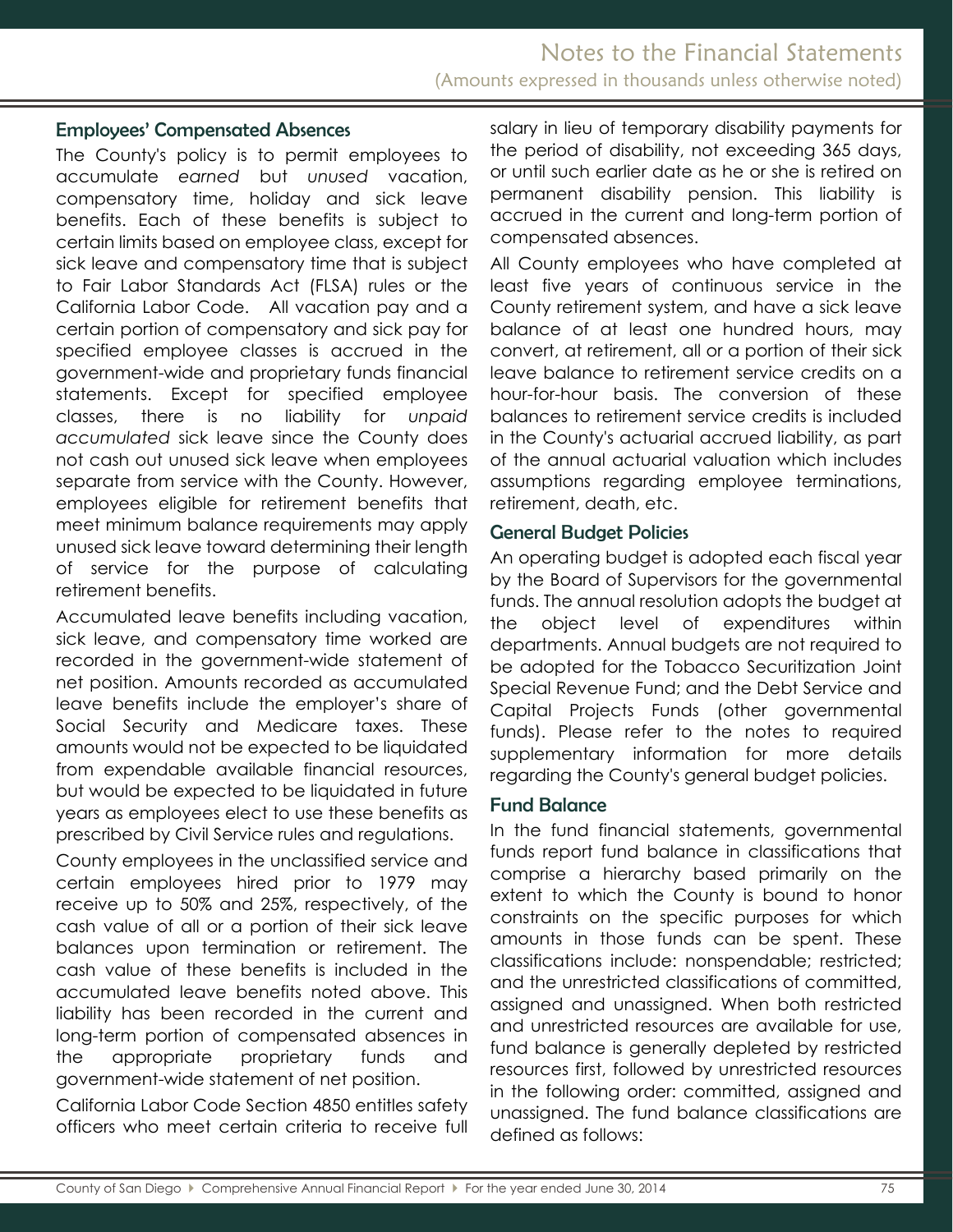### Notes to the Financial Statements (Amounts expressed in thousands unless otherwise noted)

*Nonspendable* **fund balance** - amounts that cannot be spent because they are either (a) not in spendable form or (b) legally or contractually required to be maintained intact. The "not in spendable form" criterion includes items that are not expected to be converted to cash, for example, inventories and prepaid amounts.

*Restricted* **fund balance** - amounts with constraints placed on their use that are either (a) externally imposed by creditors (such as through debt covenants), grantors, contributors, or laws or regulations of other governments; or (b) imposed by law through constitutional provisions or enabling legislation.

*Committed* **fund balance** - amounts that can only be used for specific purposes pursuant to constraints imposed by formal action of the Board of Supervisors. The Board of Supervisors may establish fund balance commitments by adoption of an ordinance, resolution, or formal board action memorialized by minute orders as may be required by law. All are equally binding. Those committed amounts cannot be used for any other purpose unless the County removes or changes the specified use by taking the same type of action it employed to previously commit those amounts.

*Assigned* **fund balance** - amounts that are constrained by the County's *intent* to be used for specific purposes, but are neither restricted nor committed. Intent should be expressed by the highest level of decision making authority (the Board of Supervisors), or by a body or official to which the governing body has delegated the authority to assign amounts to be used for specific purposes. This intent is expressed by the Board of Supervisors approval of the use of fund balance to fund non-capital related expenditures and via Board Policy B-71, which provides that fund balance may be committed by the Board and/or assigned by the Chief Administrative Officer for specific purposes.

*Unassigned* **fund balance** - the residual classification for the General Fund. This classification represents fund balance that has not been assigned to other funds and that has

not been restricted, committed, or assigned to specific purposes within the General Fund. The General Fund should be the only fund that reports a positive unassigned fund balance amount. In other governmental funds, if expenditures incurred for specific purposes exceeded the amounts restricted, committed, or assigned to those purposes, it may be necessary to report a negative unassigned fund balance.

#### <span id="page-10-0"></span>Net Position

**Net investment in capital assets** - consists of capital assets net of accumulated depreciation reduced by the outstanding principal of capital related debt (adjusted by any unamortized premiums, discounts and unspent proceeds related to debt), incurred by the County to buy or construct capital assets shown in the statement of net position. Capital assets cannot readily be sold and converted to cash.

**Restricted net position** - consists of restricted assets reduced by liabilities related to those assets. Constraints placed on net position are externally imposed by creditors, grantors, contributors or laws or regulations of other governments or imposed by law through constitutional provisions or enabling legislation. Enabling legislation authorizes the government to assess, levy, charge or otherwise mandate payment of resources (from external resource providers) and includes a legally enforceable requirement that those resources be used only for the specific purposes stipulated in the legislation.

**Unrestricted net position** - consists of net position that does not meet the definition of net investment in capital assets or restricted net position.

#### <span id="page-10-1"></span>Indirect Costs

County indirect costs are allocated to benefiting departments and are included in the program expense reported for individual functions and activities. Cost allocations are based on the annual *County-wide Cost Allocation Plan* which is prepared in accordance with Federal Office of Management and Budget Circular A-87.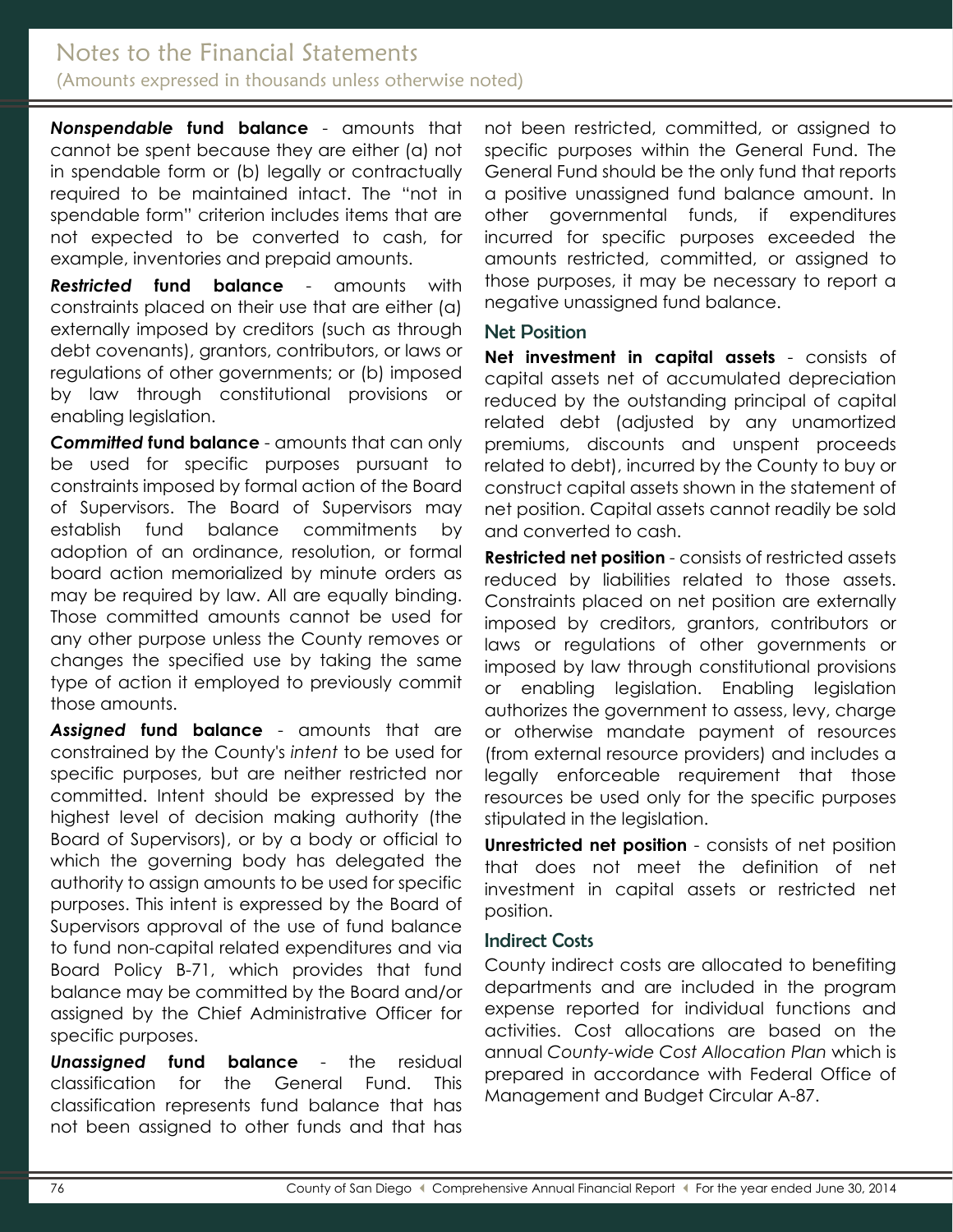#### Use of Estimates

The preparation of the basic financial statements in conformity with generally accepted accounting principles requires management to

make estimates and assumptions that affect the amounts reported in the basic financial statements and accompanying notes. Actual results could differ from those estimates.

# <span id="page-11-0"></span>NOTE 2

#### <span id="page-11-1"></span>Reconciliation of Government-Wide and Fund Financial Statements

#### <span id="page-11-2"></span>Balance Sheet/Statement of Net Position

Explanations of certain differences between the governmental funds balance sheet and the government-wide statement of net position are detailed below:

| Table 3                                                                                                                                                                                                           |                   |
|-------------------------------------------------------------------------------------------------------------------------------------------------------------------------------------------------------------------|-------------------|
| Governmental Funds Balance Sheet / Government-Wide Statement of Net Position Reconciliation                                                                                                                       |                   |
| At June 30, 2014                                                                                                                                                                                                  |                   |
| Long-term liabilities, including bonds payable, are not due and payable in the current period and therefore are not<br>reported in the funds. The details of this \$(1,800,924) difference are as follows:        |                   |
| Bonds, notes and loans payable                                                                                                                                                                                    |                   |
| Certificates of participation and lease revenue bonds                                                                                                                                                             | \$<br>(384, 410)  |
| Taxable pension obligation bonds                                                                                                                                                                                  | (732, 330)        |
| Tobacco settlement asset-backed bonds                                                                                                                                                                             | (563, 737)        |
| Loans - non-internal service funds                                                                                                                                                                                | (2,117)           |
| Unamortized issuance premiums (to be amortized as interest expense)                                                                                                                                               | (11, 927)         |
| Unamortized issuance discounts (to be amortized as interest expense)                                                                                                                                              | 12,459            |
| Compensated absences (excluding Internal Service Funds)                                                                                                                                                           | (96,092)          |
| Landfill postclosure - San Marcos landfill                                                                                                                                                                        | (18,992)          |
| Pollution remediation                                                                                                                                                                                             | (3,778)           |
| Net adjustment to decrease fund balance - total governmental funds to arrive at net position - governmental activities                                                                                            | \$<br>(1,800,924) |
|                                                                                                                                                                                                                   |                   |
| Internal Service Funds. The assets and liabilities of internal service funds are included in governmental activities in the<br>statement of net position. The details of this \$83,355 difference are as follows: |                   |
| Net position of the internal service funds                                                                                                                                                                        | \$<br>83,663      |
| Less: Internal payable representing charges in excess of cost to business-type activities - prior years                                                                                                           | (442)             |
| Add: Internal payable representing costs in excess of charges to business-type activities - current year                                                                                                          | 134               |
| Net adjustment to increase fund balance - total governmental funds to arrive at net position - governmental activities                                                                                            | \$<br>83,355      |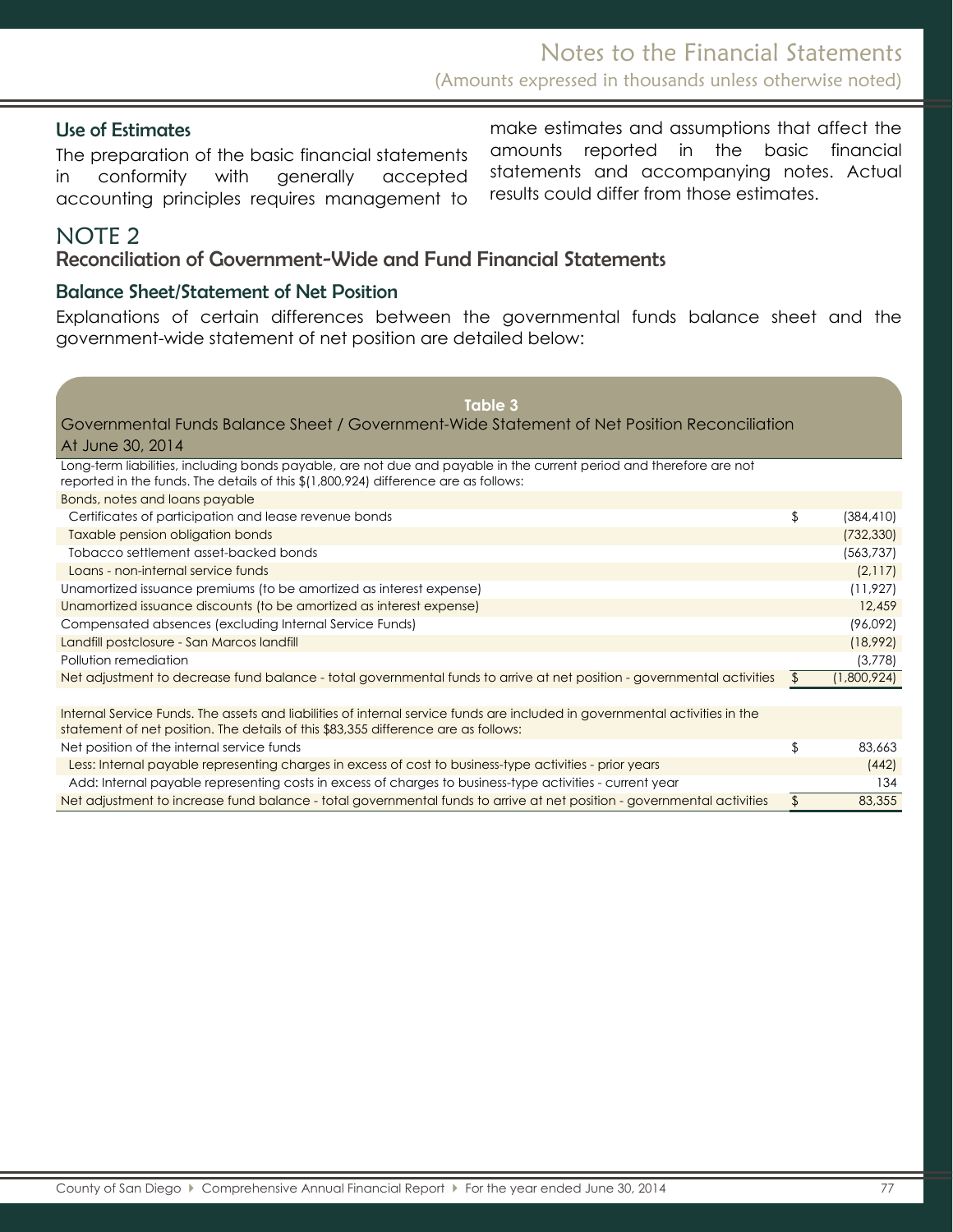### Statement of Revenues, Expenditures, and Changes in Fund Balances/Statement of Activities

Explanations of certain differences between the governmental fund statement of revenues, expenditures, and changes in fund balances and the government-wide statement of activities are detailed below:

| <b>Table 4</b>                                                                                                                                                                                                                                                                                                                                                                                                                                               |                 |
|--------------------------------------------------------------------------------------------------------------------------------------------------------------------------------------------------------------------------------------------------------------------------------------------------------------------------------------------------------------------------------------------------------------------------------------------------------------|-----------------|
| Governmental Funds Statement of Revenues, Expenditures, and Changes in Fund Balances                                                                                                                                                                                                                                                                                                                                                                         |                 |
| and the Government-Wide Statement of Activities Reconciliation                                                                                                                                                                                                                                                                                                                                                                                               |                 |
| For the Year Ended June 30, 2014                                                                                                                                                                                                                                                                                                                                                                                                                             |                 |
| Governmental funds report capital outlays as expenditures. However, in the statement of activities the cost of those assets is allocated over                                                                                                                                                                                                                                                                                                                |                 |
| their estimated useful lives and reported as depreciation/amortization expense. The details of this \$139,602 difference are as follows:                                                                                                                                                                                                                                                                                                                     |                 |
| Capital outlay                                                                                                                                                                                                                                                                                                                                                                                                                                               | \$<br>264,015   |
| Depreciation/amortization expense                                                                                                                                                                                                                                                                                                                                                                                                                            | (124, 413)      |
| Net adjustment to increase net changes in fund balances - total governmental funds to arrive at changes in net position                                                                                                                                                                                                                                                                                                                                      |                 |
| - governmental activities                                                                                                                                                                                                                                                                                                                                                                                                                                    | \$<br>139,602   |
|                                                                                                                                                                                                                                                                                                                                                                                                                                                              |                 |
| The net effect of various miscellaneous transactions involving capital assets (i.e., sales, trade-ins, and donations) is to<br>increase net position. The details of this \$11,708 difference are as follows:                                                                                                                                                                                                                                                |                 |
| The proceeds from the sale of capital assets provide current financial resources but have no effect on net position                                                                                                                                                                                                                                                                                                                                          | \$<br>(58, 420) |
| The loss on the disposal of capital assets does not affect current financial resources but decreases net position                                                                                                                                                                                                                                                                                                                                            | (480)           |
| The gain on the disposal of capital assets does not affect current financial resources but increases net position                                                                                                                                                                                                                                                                                                                                            | 49,152          |
| Donations of assets to the County do not provide current financial resources but resources increase net position                                                                                                                                                                                                                                                                                                                                             | 21,456          |
| Net adjustment to increase net changes in fund balances - total governmental funds to arrive at changes in net position                                                                                                                                                                                                                                                                                                                                      |                 |
| - governmental activities                                                                                                                                                                                                                                                                                                                                                                                                                                    | \$<br>11,708    |
| repayment of the principal of long-term debt consumes the current financial resources of governmental funds. Neither transaction,<br>however, has any effect on net position. Also, governmental funds report the effect of issuance costs, premiums, discounts, and similar<br>items when debt is first issued, whereas these amounts are deferred and amortized in the statement of activities. The details of this \$66,268<br>difference are as follows: |                 |
| Principal repayments                                                                                                                                                                                                                                                                                                                                                                                                                                         | \$<br>59,535    |
| Accreted interest paid                                                                                                                                                                                                                                                                                                                                                                                                                                       | 6,733           |
| Net adjustment to increase net changes in fund balances - total governmental funds to arrive at changes in net position<br>- governmental activities                                                                                                                                                                                                                                                                                                         | \$<br>66,268    |
|                                                                                                                                                                                                                                                                                                                                                                                                                                                              |                 |
| Some expenses reported in the statement of activities do not require the use of current financial resources and therefore<br>are not reported as expenditures in governmental funds. The details of this \$(3,958) difference are as follows:                                                                                                                                                                                                                |                 |
| Compensated absences                                                                                                                                                                                                                                                                                                                                                                                                                                         | \$<br>2,131     |
| Accrued interest                                                                                                                                                                                                                                                                                                                                                                                                                                             | 688             |
| Accretion of capital appreciation bonds                                                                                                                                                                                                                                                                                                                                                                                                                      | (6, 832)        |
| Amortization of premiums                                                                                                                                                                                                                                                                                                                                                                                                                                     | 1,152           |
| Amortization of discounts                                                                                                                                                                                                                                                                                                                                                                                                                                    | (591)           |
| Amortization of loss on refundings                                                                                                                                                                                                                                                                                                                                                                                                                           | (506)           |
| Net adjustment to decrease net changes in fund balances - total governmental funds to arrive at changes in net position                                                                                                                                                                                                                                                                                                                                      |                 |
| - governmental activities                                                                                                                                                                                                                                                                                                                                                                                                                                    | \$<br>(3,958)   |
| Internal Service Funds. The net revenue (or expense) of certain activities of internal service funds is reported with governmental activities.<br>The details of this \$(13,517) difference are as follows:                                                                                                                                                                                                                                                  |                 |
| Change in net position of the internal service funds                                                                                                                                                                                                                                                                                                                                                                                                         | \$<br>(13,651)  |
| Add: Gain from charges to business activities                                                                                                                                                                                                                                                                                                                                                                                                                | 134             |
| Net adjustment to decrease net changes in fund balances - total governmental funds to arrive at changes in net position<br>- governmental activities                                                                                                                                                                                                                                                                                                         | \$<br>(13, 517) |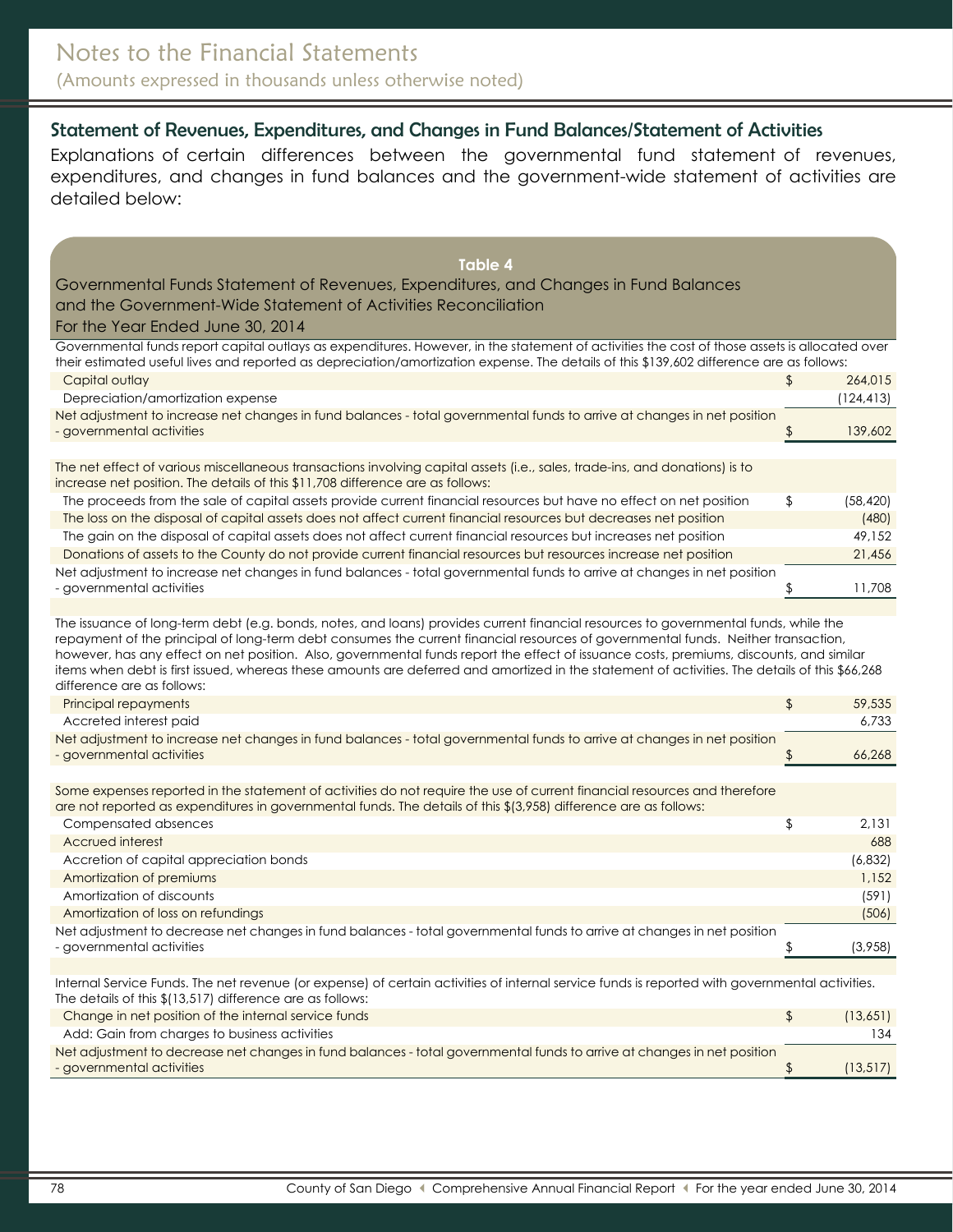### <span id="page-13-0"></span>Deposits and Investments

The Treasurer is responsible for authorizing all County bank accounts and pursuant to Government Code Sections 27000.1 - 27000.5, 27130 - 27137, and 53600 - 53686 is responsible for conducting County investment activities of the County's investment pool (the Pool) as well as various individual investment accounts outside of the Pool. Additionally, the Treasurer has oversight responsibilities for investments with fiscal agents.

The Pool is a County sponsored "external investment pool" wherein moneys of the County and other legally separate external entities, which are not part of the County Reporting Entity, are commingled (pooled) and invested on the participants' behalf.

Pursuant to Sections 27130-27137 of the California Government Code, the Board of Supervisors has established the Treasury Oversight Committee ("TOC") that monitors and reviews the Investment Policy. The TOC consists of members appointed from the districts or offices that they represent, and up to five members of the public, having expertise in, or an academic background in public finance. The TOC requires a financial audit to be conducted annually on a fiscal year basis, which includes limited tests of compliance with laws and regulations. The Investment Pool is not registered with the Securities and Exchange Commission ("SEC") as an investment company. The Investment Pool does not have any legally binding guarantees of share values.

A separately issued annual financial report for the Pool can be obtained from the Treasurer-Tax Collector at 1600 Pacific Highway, Room 152, San Diego, California, 92101 and can also be accessed at http:// www.sdtreastax.com.

Total pooled cash and investments totaled \$7,291,148 consisting of: \$7,198,002 investments in the County pool; \$85.201 million in demand deposits; \$7.422 million of collections in transit; and, \$523 thousand in imprest cash.

#### <span id="page-13-1"></span>**Deposits**

Government Code Section 53652 et. seq. and the Treasurer's Pool Investment Policy (Pool Policy) prescribe the amount of collateral that is required to secure the deposit of public funds.

Federal Depository Insurance (FDIC) is available for funds deposited at any one financial institution up to a maximum of \$250,000 for demand deposits, time and savings deposits. The aforementioned Government Code and Pool Policy require that depositories collateralize public funds with securities having a market value of at least 10% in excess of the total amount of the deposits. These securities shall be placed in the institution's pooled collateral account and monitored by the State Treasurer of California or a mutually agreed upon third party custodian bank.

#### <span id="page-13-2"></span>Custodial Credit Risk - Deposits

The custodial credit risk for deposits is the risk that the County will not be able to recover deposits that are in the possession of an outside party. Deposits are exposed to custodial credit risk if they are not insured or collateralized.

The Investment Pool does not have a formal policy regarding sweep (deposit) accounts, but the practice is to utilize national or state chartered banks where the excess over FDIC insurance is invested in repurchase agreements that are collateralized by U.S. Treasury and Federal Agency securities equal to or greater than the deposit amount in accordance with California Government Code.

California Government Code Section 53652 et. seq. requires that a financial institution secure deposits made by state or local government units by pledging securities in an undivided collateral pool held by a depository regulated under state law. At June 30, 2014, the County's deposits were not exposed to custodial credit risk as these deposits were either covered by FDIC insurance or collateralized with securities held by a named agent depository as noted below:

a. Cash in banks is defined as short-term, highly liquid deposits with an original maturity of three months or less. At year-end, the carrying amount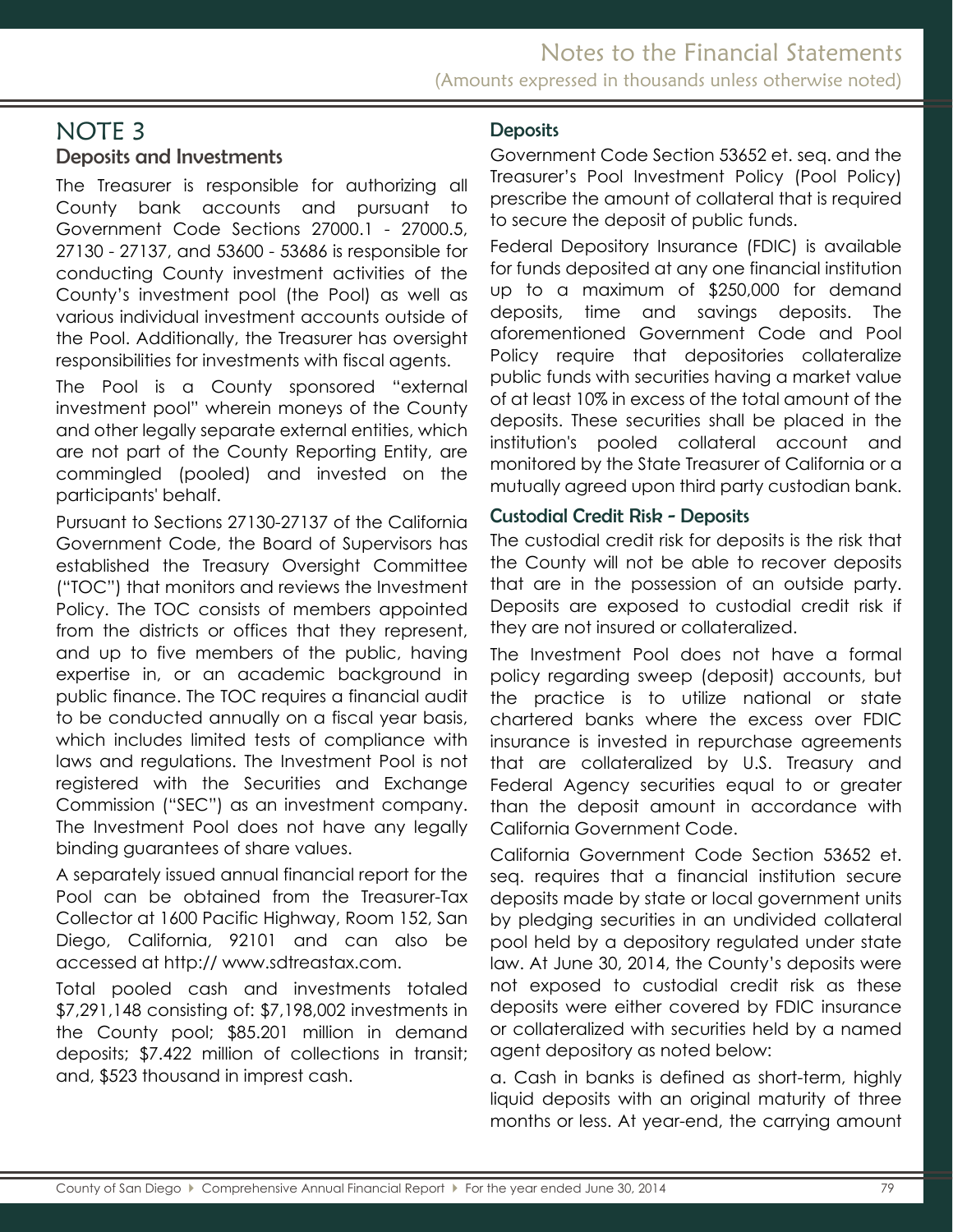# Notes to the Financial Statements (Amounts expressed in thousands unless otherwise noted)

of the Investment Pool's deposits was \$85.201 million, and the bank balance at June 30, 2014 was \$81.686 million, consisting of demand deposits with various financial institutions. The difference between the carrying amount and the bank balance includes temporary reconciling items such as cash on hand, outstanding checks, and deposits in transit. Of the bank balance, \$9.613 million was covered by federal deposit insurance and \$72.073 million was collateralized with securities held by a depository agent on behalf of the Investment Pool as required by California Government Code Section 53656. The California Government Code requires that a financial institution secure deposits made by state or local government units by pledging securities in an undivided collateral pool held by a depository regulated under state law. The fair value of the pledged securities in the collateral pool must equal at least 110% of the total amount deposited by the public agencies. Also, a financial institution may, in accordance with the California Government Code, secure local agency deposits using first trust deed mortgages; however, the fair value of the first trust deed mortgages collateral must be at least 150% of the total amount deposited.

b. The carrying amount of demand deposits with Fiscal Agents (outside of the Pool) was \$1.414 million and the bank balance per various financial institutions was \$2.005 million. Of the total bank balance, \$696 thousand was covered by federal deposit insurance and \$1.309 million was collateralized by a named agent depository.

#### <span id="page-14-0"></span>Investments

Government Code Section 53601 governs the types of investments that may be purchased and makes certain restrictions on investment maturity, maximum portfolio percentages, term, value, credit quality and timing to minimize the risk of loss.

Permitted types of investments and financial instruments include: U.S. treasuries, U.S. Federal agencies and local agency obligations; registered treasury notes or bonds of all 50 states; banker's acceptances; commercial paper;

negotiable certificates of deposit; repurchase agreements; reverse repurchase agreements; medium-term notes; collateralized certificates of deposit; money market mutual funds; mortgage pass-through securities; mortgage backed securities; local agency investment funds; mortgage collateralized obligations; and shares of beneficial interest issued by a joint powers authority organized pursuant to Government Code Section 6509.7.

Investments in the Investment Pool are stated at fair value. Securities, which are traded on a national exchange, are valued at the last reported sales price at current exchange rates. The fair value of investments is determined monthly and is provided by the custodian bank. Repurchase agreements and institutional money market funds are carried at portfolio book value (carrying cost). All purchases of investments are accounted for on a trade-date basis.

Unrealized gains or losses of securities are determined by taking the difference between amortized cost and the fair value of investments. The calculation of realized gains and losses is independent of the calculation of net change in the fair value of investments. Realized gains and losses on investments that were held in more than one fiscal year and sold in the current year were included as a change in the fair value of investments reported in the prior year(s) and the current year.

In addition to the above, the Board annually adopts a Pooled Money Fund Investment Policy. This policy is based on the criteria in Government Code Section 53601 but adds further specificity and restrictions to permitted investments.

No policies have been established for investments with fiscal agents, however, moneys held by trustees on behalf of the County may generally only be invested in permitted investments specified in trustee or indenture agreements.

In conjunction with the discussion below concerning investment risks, please refer to **Tables 7** and **8** respectively, which provide details on pooled investments and those held with fiscal agents at fiscal year-end. Additionally, **Table 9**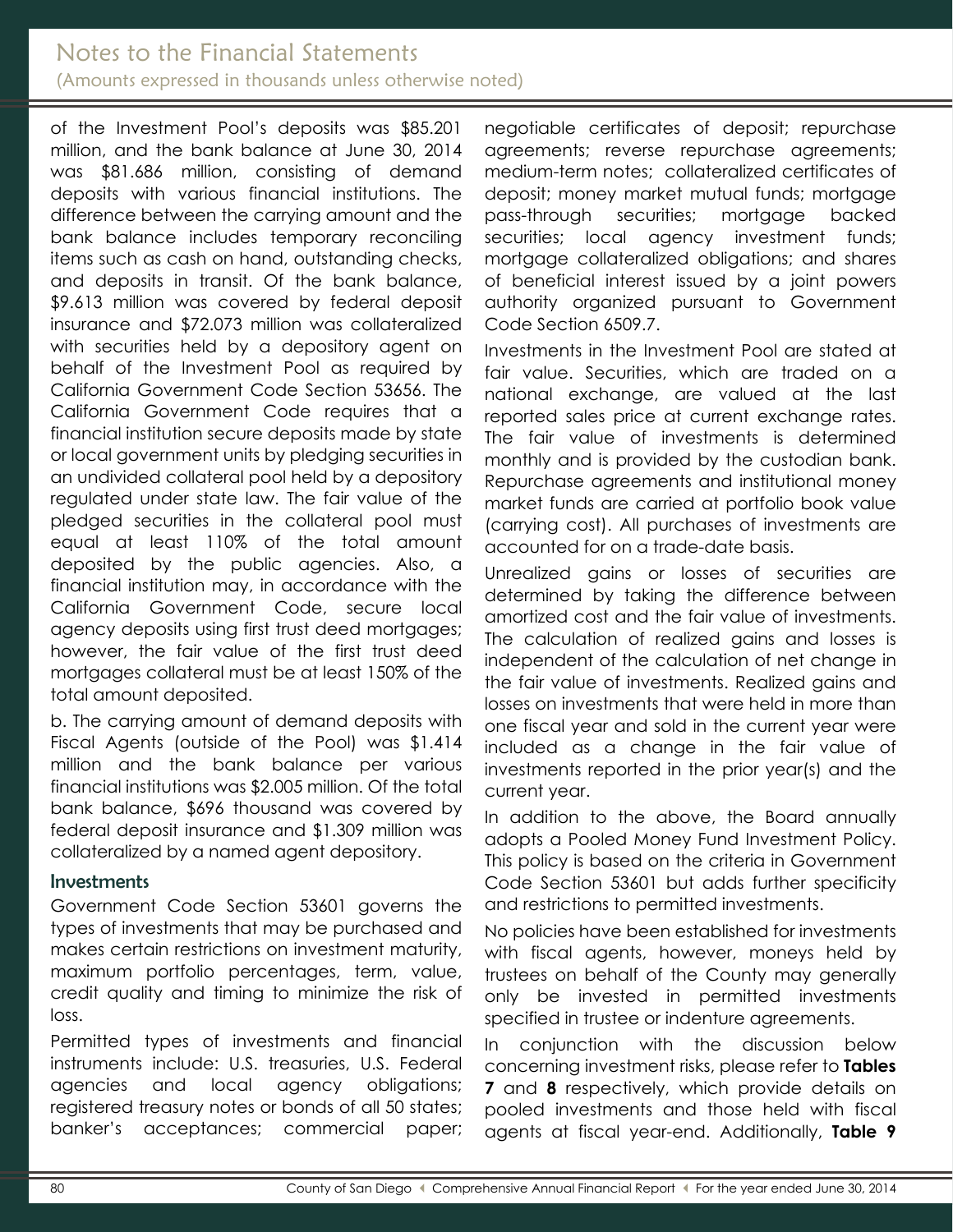provides a comparison of Investment Pool policy restrictions with Government Code Section 53601 requirements.

#### Interest Rate Risk - Investments

This is the risk that changes in market interest rates will adversely affect the fair value of an investment. Generally, investments of longer maturities are more sensitive to changes in market interest rates.

To mitigate the effect of interest rate risk, the Investment Pool maintains a laddered portfolio in compliance with the Investment Policy, which requires at least 25% of securities to mature within 90 days, and at least 50% of securities to mature within one year, and no more than 50% of securities to mature within one to five years. In addition, the Investment Pool limits the maximum effective duration of the portfolio to 18 months. As of June 30, 2014, the Investment Pool was in full compliance with its own more restrictive Investment Policy, and therefore was also in compliance with California Government Code. Actual weighted average days to maturity by investment type is presented in **Table 7**.

California Government Code Section 53601 indicates where the Code does not specify a limitation on the term or remaining maturity at the time of the investment, no investment shall be made in any security, other than a security underlying a repurchase or reverse repurchase agreement or securities lending agreement authorized by this section, that at the time of the investment has a term remaining to maturity in excess of five years, unless the legislative body has granted express authority to make that investment either specifically or as a part of an investment program approved by the legislative body no less than three months prior to the investment.

Generally, investments with fiscal agents are structured in such a way that securities mature at the times and in the amounts that are necessary to meet scheduled expenditures and withdrawals.

#### Credit Risk - Investments

This is the risk that an issuer or other counterparty to an investment may not fulfill its obligations.

The Investment Pool's Investment Policy, which is more restrictive than the Government Code, places a minimum standard on the ratings of investments held in the Investment Pool. Investments in securities other than those guaranteed by the U.S. Treasury or Government Sponsored Enterprises must have a credit rating of no less than "A" for long -term or "A1" for short term. Non-rated securities include sweep accounts, collateralized certificates of deposit and repurchase agreements. Sweep accounts and collateralized certificates of deposit must be FDIC insured and collateralized with securities held by a named agent of the depository. Repurchase agreements are collateralized by securities, authorized by California Government Code section 53601, having a fair market value of at least 102% of the amount of the repurchase agreement. Credit quality based on Standard and Poor's Fund Credit Quality Rating is noted below and on **Table 7**.

| S & P Investment Rating | Table 5                |                                          |
|-------------------------|------------------------|------------------------------------------|
|                         | <b>Investment Pool</b> | Investments with<br><b>Fiscal Agents</b> |
| Overall credit rating   | AAAf/S1                |                                          |
| Short-term              | $A-1$                  | $A-1$                                    |
| Long-term               | A                      | A                                        |

#### Concentration of Credit Risk - Investments

This is the risk of loss attributed to the magnitude of a government's investment in a single issuer.

To mitigate this risk, the Investment Policy limits the amount of exposure to any one single issuer to the percentages listed in **Table 9**. As noted in **Table 9**, the Investment Pool's Investment Policy is more restrictive, in most cases, than the California Government Code. As of June 30, 2014, all Pool investments were in compliance with State law and with the Investment Policy.

The Investment Pool's holdings of the securities of the Federal National Mortgage Association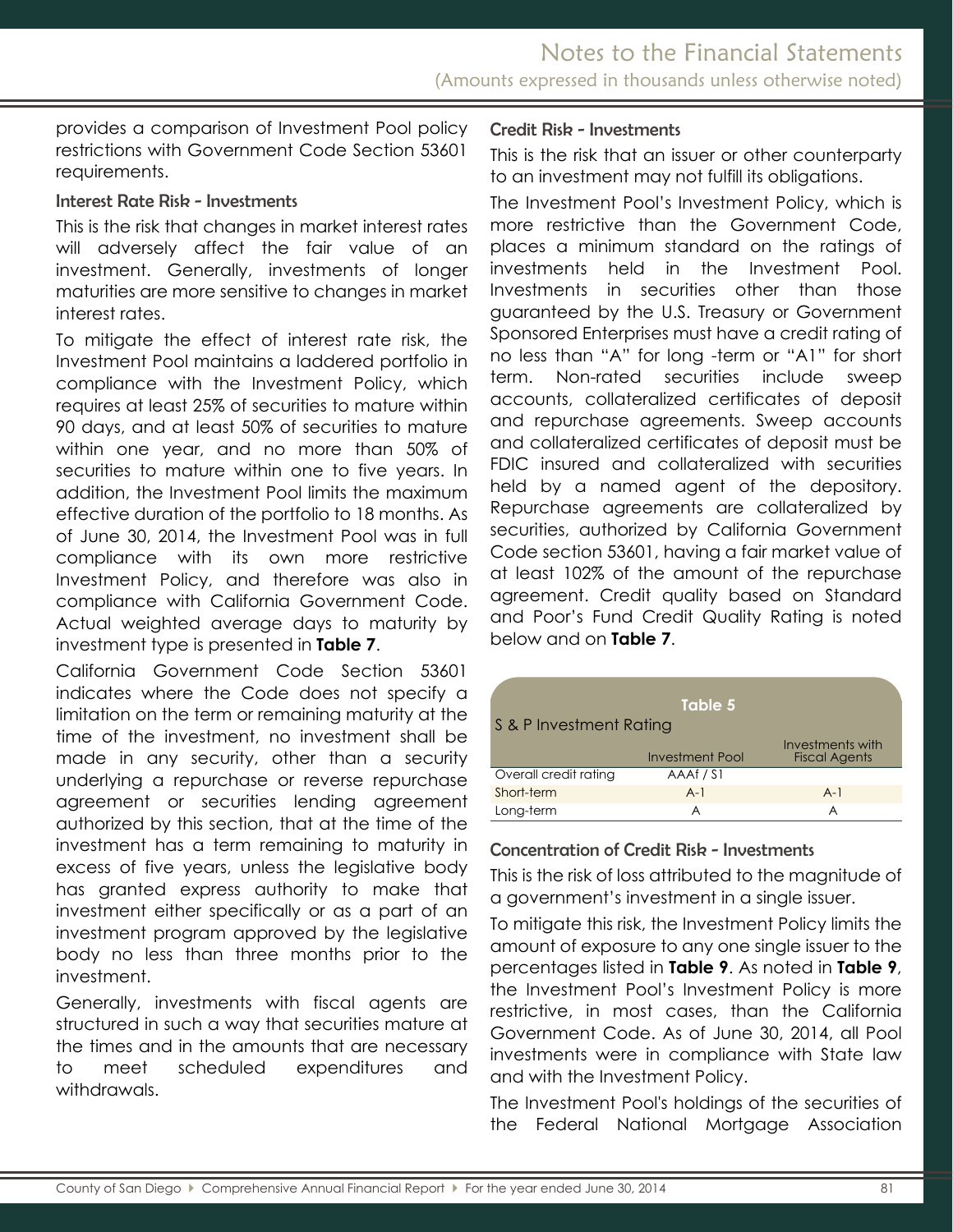## Notes to the Financial Statements (Amounts expressed in thousands unless otherwise noted)

(FNMA) and Federal Home Loan Mortgage Corporation (FHLMC) are issued by agencies that remain under conservatorship by the Director of the Federal Housing Agency. The U.S. government does not guarantee, directly or indirectly, the securities of the Federal Home Loan Bank (FHLB), Federal Farm Credit Bank (FFCB), FNMA, or FHLMC. The Investment Pool's investments in FHLB, FNMA and FHLMC securities as of June 30, 2014 comprised 15.02%, 14.08%, and 9.01% of the total County Investment Pool's investments, respectively.

No general policies have been established to limit the amount of exposure to any one single issuer, however, moneys held by trustees on behalf of the County may generally only be invested in permitted investments specified in trustee or indenture agreements. Instruments in any one issuer that represent 5% or more of the County investments with fiscal agents by individual major fund or nonmajor funds in the aggregate at June 30, 2014 are shown in **Table 6**.

| Table 6                               |  |                                     |         |    |                                          |         |  |
|---------------------------------------|--|-------------------------------------|---------|----|------------------------------------------|---------|--|
| Concentration of Credit Risk -        |  |                                     |         |    |                                          |         |  |
| <b>Investments With Fiscal Agents</b> |  |                                     |         |    |                                          |         |  |
| <i><u><b>Issuer</b></u></i>           |  | Tobacco<br>Endowment<br><b>Fund</b> | Percent |    | Nonmajor<br>Governmental<br><b>Funds</b> | Percent |  |
| BlackRock MuniFund \$                 |  | 114,000                             | 37      |    |                                          |         |  |
| <b>Federal farm credit</b>            |  |                                     |         |    |                                          |         |  |
| bank                                  |  |                                     |         | \$ | 4.975                                    | 7       |  |
| Federal national<br>mortgage          |  |                                     |         |    |                                          |         |  |
| association                           |  |                                     |         |    | 4,355                                    | 6       |  |
| Federal national                      |  |                                     |         |    |                                          |         |  |
| mortgage<br>association discount      |  |                                     |         |    | 34,154                                   | 50      |  |

#### Custodial Credit Risk - Investments

This is the risk that, in the event of the failure of the counterparty to a transaction, a government will not be able to recover the value of the investment or collateral securities that are in the possession of another party.

The investment policy requires securities, not insured by FDIC insurance, including appropriate collateral, be placed with an independent third party for custodial safekeeping. Securities purchased by the Investment Pool are held by a third-party custodian, The Bank of New York Mellon Corporation, in their trust department to mitigate custodial credit risk.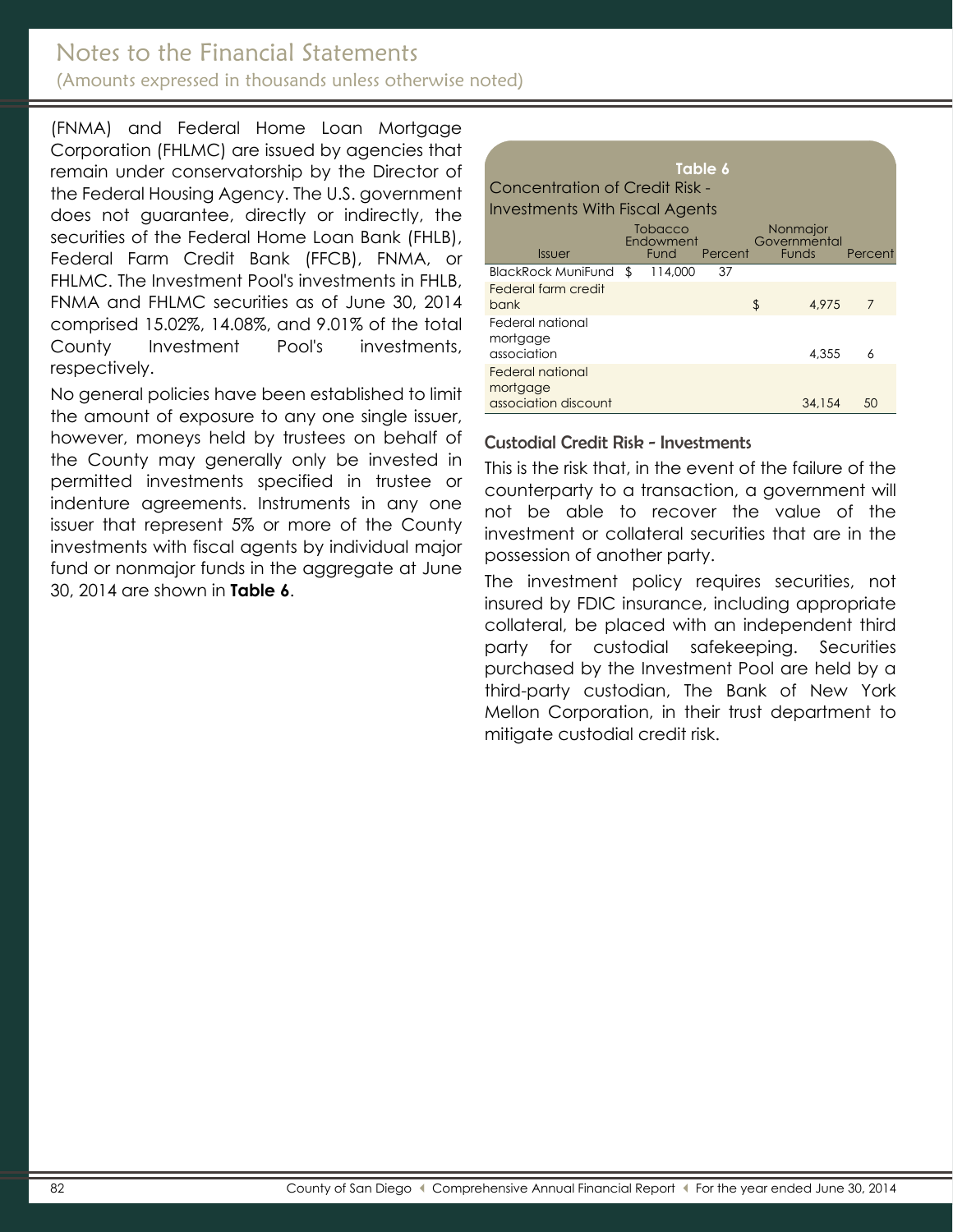# Notes to the Financial Statements

(Amounts expressed in thousands unless otherwise noted)

| <b>Table 7</b><br>Pooled Investments<br>At June 30, 2014 |    |                   |                   |                        |                          |                                           |            |                     |
|----------------------------------------------------------|----|-------------------|-------------------|------------------------|--------------------------|-------------------------------------------|------------|---------------------|
|                                                          |    | <b>Fair Value</b> | <b>Book Value</b> | Interest Rate<br>Range | <b>Maturity</b><br>Range | Weighted<br>Average<br>Maturity<br>(days) | S&P Rating | $%$ of<br>Portfolio |
| US government agencies:                                  |    |                   |                   |                        |                          |                                           |            |                     |
| Federal home loan mortgage corporation<br>notes          | \$ | 649,293           | 648,664           | $0.25\% - 5.00\%$      | $7/14 - 2/19$            | 679                                       | $A-1+/AA+$ | 9.01%               |
| Federal home loan bank notes                             |    | 1,081,195         | 1,079,879         | $0.13\% - 5.50\%$      | $7/14 - 6/18$            | 402                                       | $A-1+/AA+$ | 15.02%              |
| Federal national mortgage association<br>notes           |    | 1,013,302         | 1,014,977         | $0.38\% - 5.00\%$      | $8/14 - 11/18$           | 1002                                      | $AA+$      | 14.08%              |
| Federal farm credit bank notes                           |    | 135,368           | 135,002           | $0.30\% - 1.97\%$      | $8/14 - 6/19$            | 1191                                      | $AA+$      | 1.88%               |
| US treasury notes                                        |    | 430,300           | 429,855           | $0.25\% - 4.50\%$      | $8/14 - 5/19$            | 815                                       | $A-1+/AA+$ | 5.98%               |
| Repurchase agreement                                     |    | 807               | 808               | 0.02%                  | 7/14                     | $\overline{7}$                            | $A-1$      | 0.01%               |
| Commercial paper                                         |    | 1,371,990         | 1,372,412         | $0.05\% - 0.24\%$      | $7/14 - 2/15$            | 80                                        | $A-1/A-1+$ | 19.06%              |
| Money market mutual funds                                |    | 516,600           | 516,600           | $0.003\% - 0.02\%$     | N/A                      | 26                                        | $A-1+/AAA$ | 7.18%               |
| Negotiable certificates of deposit                       |    | 1,964,007         | 1,964,007         | $0.12\% - 0.23\%$      | $7/14 - 1/15$            | 70                                        | $A-1/A-1+$ | 27.29%              |
| CalTRUST                                                 |    | 35,140            | 35,000            | 0.40%                  | N/A                      | 500                                       | <b>AA</b>  | 0.49%               |
| Total investments                                        | \$ | 7,198,002         | 7,197,204         |                        |                          | 372                                       |            | 100.00%             |

|                                                         |                   | <b>Table 8</b>                |                   |                                           |                |                           |
|---------------------------------------------------------|-------------------|-------------------------------|-------------------|-------------------------------------------|----------------|---------------------------|
| <b>Investments with Fiscal Agents</b>                   |                   |                               |                   |                                           |                |                           |
| At June 30, 2014                                        |                   |                               |                   |                                           |                |                           |
|                                                         | <b>Fair Value</b> | <b>Interest Rate</b><br>Range | Maturity<br>Range | Weighted<br>Average<br>Maturity<br>(days) |                | S&P Rating % of Portfolio |
| County investments with fiscal agents                   |                   |                               |                   |                                           |                |                           |
| Unrestricted:                                           |                   |                               |                   |                                           |                |                           |
| Fixed income tax exempt bonds                           | \$<br>6.908       | 5.00%                         | 6/18              | 1446                                      | $\overline{A}$ | 1.84%                     |
| Fixed income tax exempt bonds                           | 5,491             | 5.00%                         | 7/23              | 3302                                      | $A+$           | 1.46%                     |
| Fixed income tax exempt bonds                           | 37,605            | $0\% - 7\%$                   | $8/15 - 12/28$    | 3454                                      | AA             | 10.02%                    |
| Fixed income tax exempt bonds                           | 9,469             | 5.00%                         | $8/27 - 2/28$     | 4860                                      | AA-            | 2.52%                     |
| Fixed income tax exempt bonds                           | 67,362            | $0\% - 8\%$                   | $12/14 - 11/36$   | 2344                                      | $AA+$          | 17.94%                    |
| Fixed income tax exempt bonds                           | 11,041            | 5.00%                         | $7/17 - 11/19$    | 1737                                      | <b>AAA</b>     | 2.94%                     |
| Fixed income tax exempt bonds                           | 2,232             | 5.25%                         | 11/29             | 5617                                      | BBB+           | 0.59%                     |
| Fixed income tax exempt bonds                           | 53,253            | $5\% - 7.50\%$                | $7/16 - 2/37$     | 4059                                      | <b>NR</b>      | 14.18%                    |
| Federal farm credit bank notes                          | 4,975             | 0.69%                         | 5/17              | 1051                                      | $AA+$          | 1.33%                     |
| MuniFunds                                               | 114,000           | 0.02%                         | 8/14              | 40                                        | <b>AAA</b>     | 30.37%                    |
| Subtotal                                                | 312,336           |                               |                   |                                           |                |                           |
| Restricted:                                             |                   |                               |                   |                                           |                |                           |
| Federal national mortgage association notes             | 4,355             | 4.62%                         | 10/14             | 107                                       | $AA+$          | 1.16%                     |
| Federal national mortgage association discount<br>notes | 34,154            | 0.00%                         | 11/14             | 149                                       | <b>NA</b>      | 9.10%                     |
| Money market mutual funds                               | 24,587            | $0\% - 01\%$                  | $7/14 - 8/14$     | 24-55                                     | <b>AAA</b>     | 6.55%                     |
| Subtotal                                                | 63,096            |                               |                   |                                           |                |                           |
| Total County investments with fiscal agents             | 375,432           |                               |                   |                                           |                | 100.00%                   |
| Private Purpose investments:                            |                   |                               |                   |                                           |                |                           |
| Money market mutual funds                               | 1,155             | 0.01%                         | 8/14              | 40                                        | <b>AAA</b>     | 100.00%                   |
| <b>Total Private Purpose investments</b>                | 1,155             |                               |                   |                                           |                | 100.00%                   |

Total investments with fiscal agents **\$ 376,587**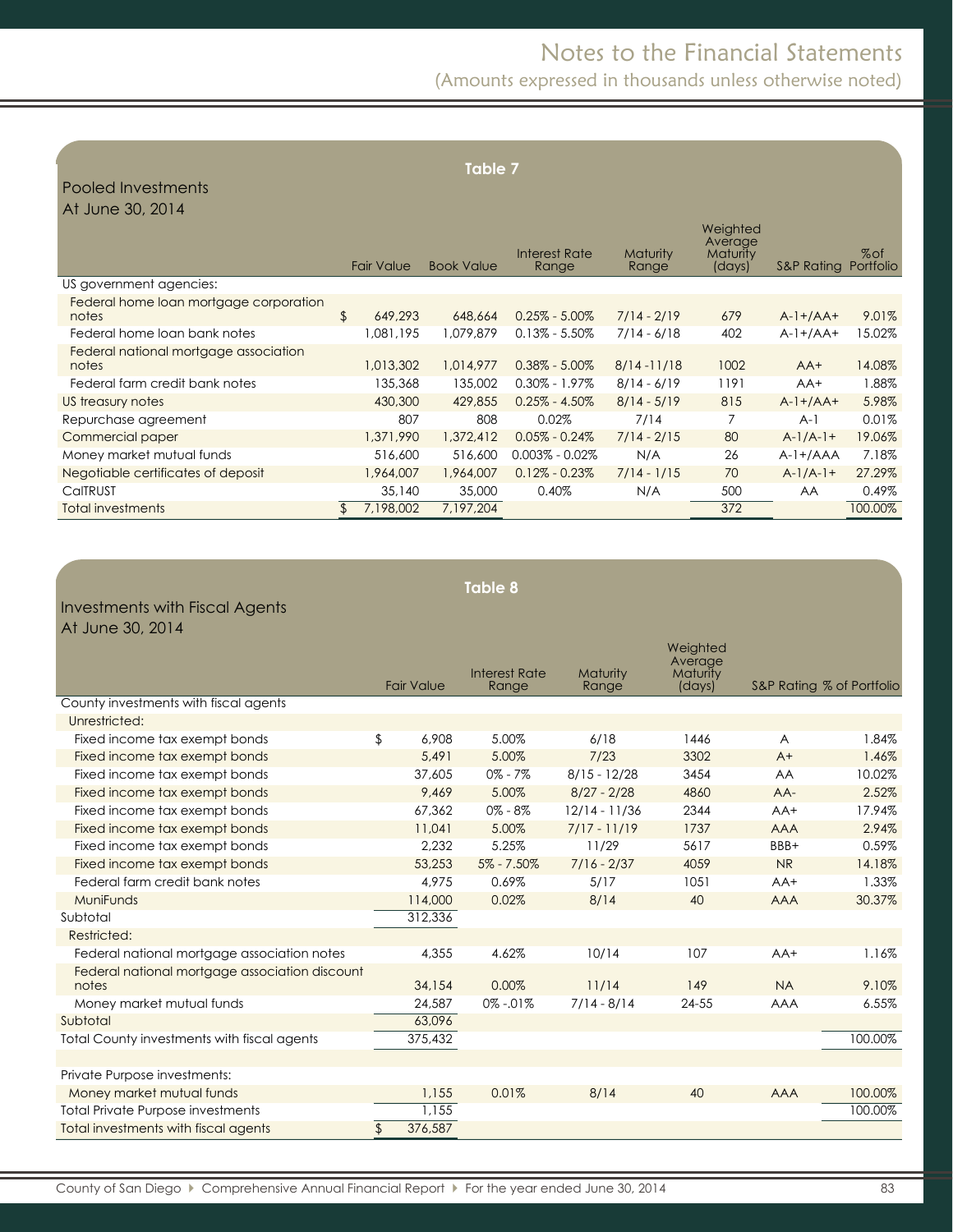(Amounts expressed in thousands unless otherwise noted)

#### **Table 9**

#### Investment Pool Policy Restrictions versus California Government (Gov) Code Section 53601 Requirements

|                                    |                  |             |                        |             | Maximum % with One |             |                |                |
|------------------------------------|------------------|-------------|------------------------|-------------|--------------------|-------------|----------------|----------------|
|                                    | Maximum Maturity |             | Maximum % of Portfolio |             | <b>Issuer</b>      |             | Minimum Rating |                |
| Investment Type                    | Gov. Code        | Pool Policy | Gov. Code              | Pool Policy | Gov. Code          | Pool Policy | Gov. Code      | Pool Policy    |
| US Treasury obligations            | 5 years          | 5 years     | No limit               | No limit    | No limit           | No limit    | No limit       | No limit       |
| Agency obligations                 | 5 years          | 5 years     | No limit               | No limit    | No limit           | 35%         | No limit       | No limit       |
| Local agency obligations           | 5 years          | 5 years     | No limit               | 15%         | No limit           | 10%         | No limit       | A              |
| <b>Bankers' acceptances</b>        | 180 days         | 180 days    | 40%                    | 40%         | 30%                | 5%          | No limit       | $A-1$          |
| Commercial paper (1)               | 270 days         | 270 days    | 40%                    | 40%         | 10%                | 5%          | A              | $\overline{A}$ |
| Negotiable certificates of deposit | 5 years          | 5 years     | 30%                    | 30%         | 30%                | $5\%$       | No limit       | $\overline{A}$ |
| Repurchase agreements              | 1 year           | 1 year      | No limit               | 40%         | No limit           | Note $(2)$  | No limit       | No limit       |
| Reverse repurchase agreements      | 92 days          | 92 days     | 20%                    | 20%         | No limit           | 10%         | No limit       | No limit       |
| Corporate medium-term notes        | 5 years          | 5 years     | 30%                    | 30%         | 30%                | 5%          | $\overline{A}$ | A              |
| Collateralized certificates of     |                  |             |                        |             |                    |             |                |                |
| deposits                           | N/A              | 13 months   | No limit               | 10%         | No limit           | No limit    | No limit       | No limit       |
| Money market mutual funds          | N/A              | N/A         | 20%                    | 15%         | 10%                | 10%         | <b>AAAm</b>    | AAAm           |
| JPA pools                          | N/A              | N/A         | No limit               | 2.5%        | No limit           | 2.5%        | No limit       | No limit       |
| Mortgage or other asset backed     |                  |             |                        |             |                    |             |                |                |
| pass-through securities (3)        | 5 years          | 5 years     | 20%                    | 20%         | No limit           | 5%          | A/AA           | A/AA           |

(1) Government Code Section 53635 (a)(1-2) specifies percentage limitations for this security type for county investment pools.

(2) Maximum exposure per issue - The maximum exposure to a single Repurchase Agreement (RP) issue shall be 10% of the portfolio value for RPs with maturities greater than 5 days, and 15% of the portfolio for RP's maturing in 5 days or less. The maximum exposure to a single broker/ dealer of Repurchase Agreements shall be 10% of the portfolio value for maturities greater than 5 days, and 15% of the portfolio value for maturities of 5 days or less.

(3) Rating of "A" required for issuer, if rated; and rating of "AA" required for issue.

## <span id="page-18-1"></span><span id="page-18-0"></span>NOTE 4 Restricted Assets

Restricted assets include monies or other resources required to be set aside to repay principal and interest under debt covenants; and to comply with other legal or contractual requirements. For fiscal year 2014 restricted assets were as follows:

| Table 10                                                   |                                                        |        |
|------------------------------------------------------------|--------------------------------------------------------|--------|
| Restricted Assets                                          |                                                        |        |
| Fund                                                       | Legal or<br>Contractual Debt<br>Requirements Covenants |        |
| General Fund                                               | \$<br>150S                                             | 4.082  |
| Nonmajor Governmental Funds                                |                                                        |        |
| Housing Authority - Other Special<br>Revenue Fund          | 408                                                    |        |
| Tobacco Securitization Joint Special<br>Revenue Fund       |                                                        | 57.727 |
| Pension Obligation Bonds Debt<br>Service Fund              |                                                        | 17     |
| San Diego Regional Building Authority<br>Debt Service Fund |                                                        | 6,334  |
| SANCAL Debt Service Fund                                   |                                                        | 4.355  |
|                                                            |                                                        |        |

# NOTE 5

#### **Receivables**

Details of receivables reported in the government-wide Statement of Net Position are presented in **Table 11**.Amounts that are not expected to be collected within the next fiscal year are identified below:

Due from Other Governmental Agencies - Governmental activities - \$57.357 million.

This amount represents Senate Bill (SB) 90 cost reimbursements due the County for the provision of State mandated programs and services mostly for fiscal years prior to 2004. The State Constitution requires reimbursement for these costs and interest will accrue on the reimbursement claims until they are paid according to Government Code Section 17617 over a period not more than 15 years beginning in fiscal year 2007. The State began to reimburse the County for these programs and services in fiscal year 2007, but has not budgeted appropriations in the current year.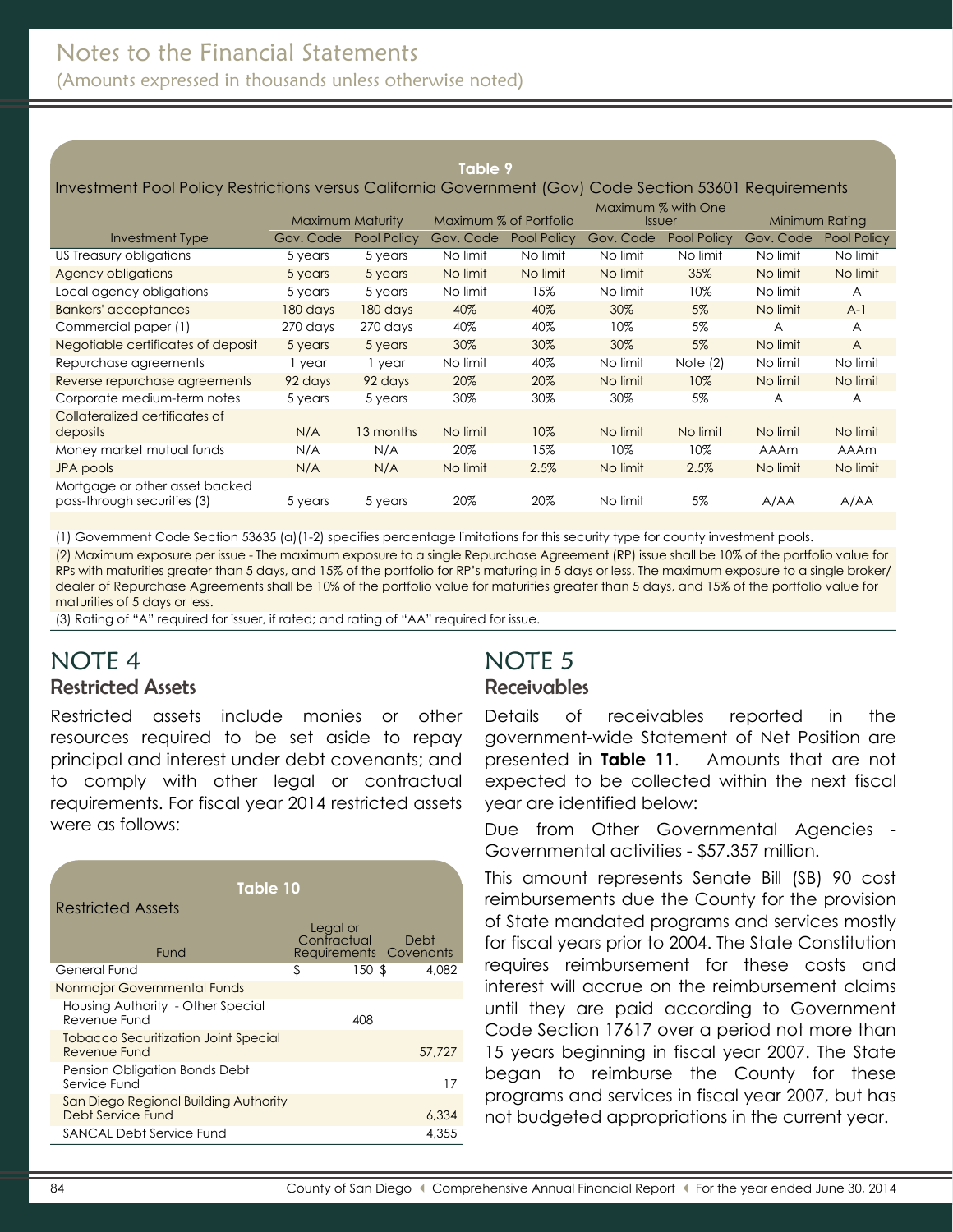Loans - Governmental activities- \$84.281million This amount includes: \$36.939 million in housing rehabilitation loan programs for low-income or special need residents, and loans for low income housing down payments; \$26.622 million in community development block grant loans; \$16.260 million owed to the Housing Authority - Low and Moderate Income Housing Asset Fund for Affordable Housing Development and Single-Family Rehabilitation Loans; \$3.417 million in low income housing developers loans; and \$1.043 million owed to the General Fund from the County of San Diego Successor Agency Private Purpose Trust Fund as a result of a loan to provide funding for project improvements for the Upper San Diego River Project. At the fund level, in the General Fund, this loan is presented as "Due From Other Funds". See Note 8 to the financial statements, "Interfund Balances".

Loans- Business-type activities- \$6.460 million

This amount includes \$2.598 million in Airport Enterprise Fund (AEF) loans to Airport lessees for the purchase of AEF reversionary interests in leasehold improvements existing at the expiration of previous leases; and \$3.862 million owed to the AEF from the County of San Diego Successor Agency Private Purpose Trust Fund as a result of a loan to fund airport projects. In the Airport Enterprise Fund, this loan is presented as "Due From Other Funds". See Note 8 to the financial statements, "Interfund Balances".

#### Receivables

|                  | Primary Government and Discretely Presented Component Unit |  |  |
|------------------|------------------------------------------------------------|--|--|
| At June 30, 2014 |                                                            |  |  |

|                                                                                                     |    |          | Investment | Due From<br>Other<br>Government |        |       | Total              | Allowance<br>For Doubtful Receivables |               |
|-----------------------------------------------------------------------------------------------------|----|----------|------------|---------------------------------|--------|-------|--------------------|---------------------------------------|---------------|
|                                                                                                     |    | Accounts | Earnings   | Agencies                        | Loans  | Other | <b>Receivables</b> | Accounts                              | <b>Net</b>    |
| Governmental activities:                                                                            |    |          |            |                                 |        |       |                    |                                       |               |
| <b>General Fund</b>                                                                                 | \$ | 5.475    | 1,710      | 379,793                         | 54,875 | 1,018 | 442,871            |                                       | \$<br>442,871 |
| Public Safety Special Revenue Fund                                                                  |    |          |            | 44,955                          |        |       | 44.955             |                                       | 44,955        |
| <b>Tobacco Endowment Fund</b>                                                                       |    |          | 2.689      |                                 |        |       | 2,689              |                                       | 2,689         |
| <b>Other Governmental Funds</b>                                                                     |    | 20.713   | 929        | 43,182                          | 28,310 |       | 93,134             | (3,034)                               | 90,100        |
| <b>Internal Service Funds</b>                                                                       |    | 116      | 198        | 675                             | 53     | 40    | 1.082              |                                       | 1,082         |
| Total governmental activities - fund<br>level                                                       | S  | 26,304   | 5.526      | 468,605                         | 83,238 | 1,058 | 584,731            | $(3,034)$ \$                          | 581,697       |
| Add: Ioan receivable from the County<br>of San Diego Successor Agency<br>Private Purpose Trust Fund |    |          |            |                                 | 1.043  |       | 1.043              |                                       | 1,043         |
| Total governmental activities -<br>Statement of Net Position                                        | \$ | 26,304   | 5,526      | 468,605                         | 84.281 | 1,058 | 585,774            | $(3,034)$ \$                          | 582,740       |
| <b>Business-type activities:</b>                                                                    |    |          |            |                                 |        |       |                    |                                       |               |
| Enterprise Funds                                                                                    | \$ | 213      | 70         | 621                             | 2,598  | 6     | 3,508              |                                       | \$<br>3,508   |
| Add: Ioan receivable from the County<br>of San Diego Successor Agency<br>Private Purpose Trust Fund |    |          |            |                                 | 3,862  |       | 3,862              |                                       | 3,862         |
| Total business-type activities -<br><b>Statement of Net Position</b>                                | \$ | 213      | 70         | 621                             | 6.460  | 6     | 7,370              |                                       | \$<br>7,370   |
| <b>Component Unit:</b>                                                                              |    |          |            |                                 |        |       |                    |                                       |               |
| First 5 Commission of San Diego                                                                     | \$ |          |            | 5,526                           |        |       | 5,526              |                                       | \$<br>5,526   |

**Table 11**

# <span id="page-19-0"></span>NOTE 6

<span id="page-19-1"></span>County Property on Lease to Others

The County's blended component unit - SDRBA has a direct financing lease with the San Miguel Consolidated Fire Protection District (District) for two District fire stations. Additionally, the County has a sublease of a share of the Metropolitan Transit System (MTS) Towers. The share of the County's property under the MTS Towers' sub lease is an estimated \$12.74 million in structures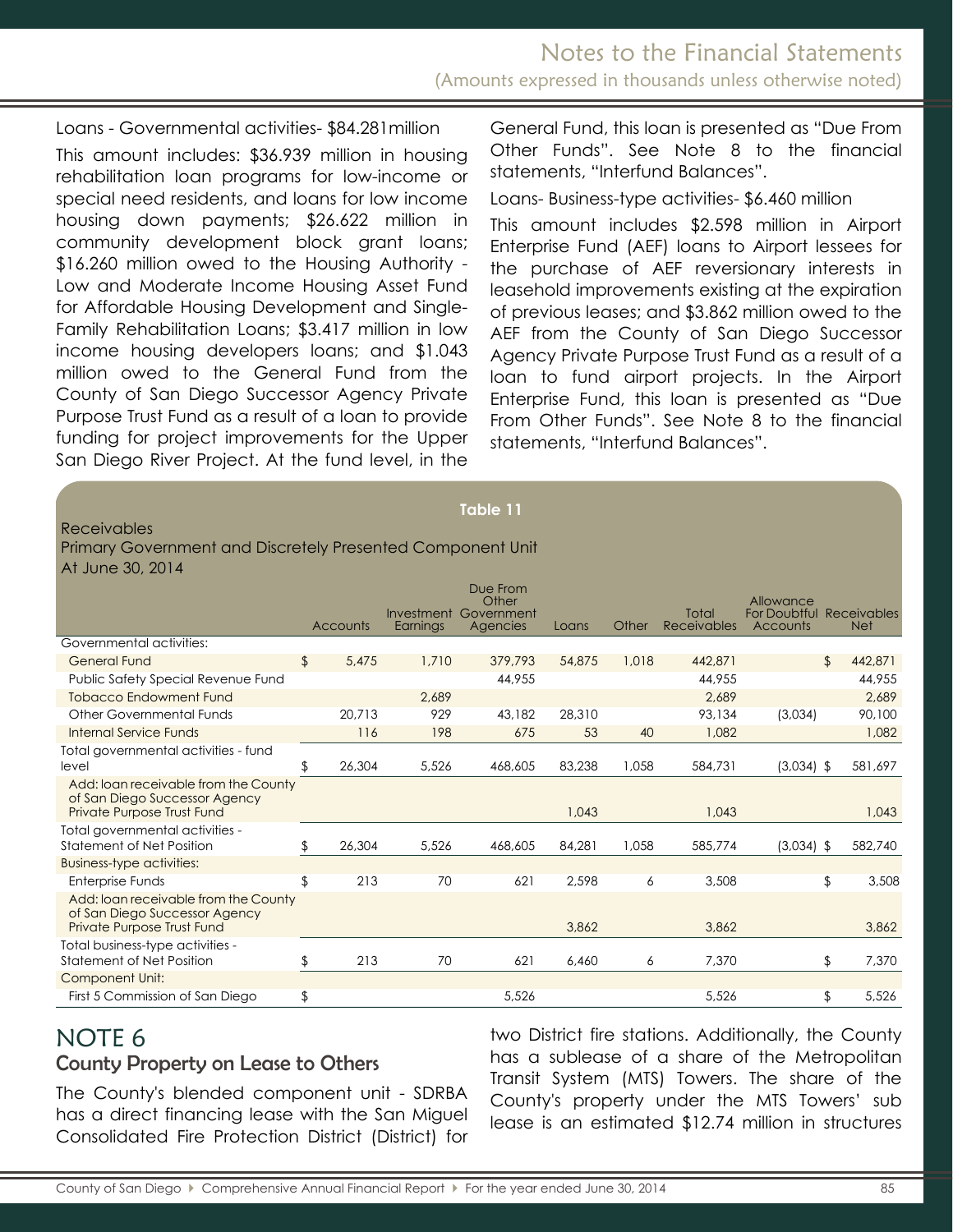# Notes to the Financial Statements

(Amounts expressed in thousands unless otherwise noted)

and improvements with accumulated depreciation of \$6.45 million at June 30, 2014. The lease revenue received by the SDRBA and the County for the year ended June 30, 2014 was approximately \$737 thousand and \$889 thousand, respectively.

The County also has noncancelable operating leases for certain properties which are not material to the County's governmental operations. Additionally, the Airport Enterprise Fund derives a substantial portion of its revenues from noncancelable operating leases with air carriers and concessionaires. The Airport Enterprise Fund's property under operating leases includes an estimated \$2.49 million in land at June 30, 2014.

Lease revenue from noncancelable operating leases for the year ended June 30, 2014 was approximately \$17.63 million. Future minimum lease payments to be received under the direct financing and noncancelable operating leases are noted in **Table 12**.

| Lease Revenue<br>County Property Leased To Others | <b>Table 12</b><br><b>Direct</b> |                         |
|---------------------------------------------------|----------------------------------|-------------------------|
| <b>Fiscal Year</b>                                | Financing<br>Leases              | <b>Operating Leases</b> |
| 2015                                              | \$<br>1,637                      | \$<br>12,093            |
| 2016                                              | 1,624                            | 10.914                  |
| 2017                                              | 1,627                            | 9,758                   |
| 2018                                              | 1,632                            | 9,425                   |
| 2019                                              | 1.633                            | 8.381                   |
| 2020 - 2024                                       | 1.266                            | 32,015                  |
| $2025 - 2029$                                     |                                  | 28,047                  |
| 2030 - 2034                                       |                                  | 25,006                  |
| 2035 - 2039                                       |                                  | 18,073                  |
| $2040 - 2044$                                     |                                  | 14,171                  |
| $2045 - 2049$                                     |                                  | 9.996                   |
| 2050 - 2054                                       |                                  | 8,975                   |
| $20.55 - 20.59$                                   |                                  | 4,777                   |
| 2060 - 2064                                       |                                  | 3,194                   |
| 2065 - 2069                                       |                                  | 900                     |
| Total                                             | \$<br>9,419                      | \$<br>195,725           |

# <span id="page-20-0"></span>NOTE 7 Capital Assets

### <span id="page-20-1"></span>Changes in Capital Assets

Increases and decreases in the County's capital assets for governmental and business-type activities during the fiscal year were as follows:

| Table 13                                                                                                                                                                                                                                                                                                                                    |                                                   |            |                     |                                          |  |  |  |  |  |  |
|---------------------------------------------------------------------------------------------------------------------------------------------------------------------------------------------------------------------------------------------------------------------------------------------------------------------------------------------|---------------------------------------------------|------------|---------------------|------------------------------------------|--|--|--|--|--|--|
| Capital Assets - Governmental Activities                                                                                                                                                                                                                                                                                                    |                                                   |            |                     |                                          |  |  |  |  |  |  |
|                                                                                                                                                                                                                                                                                                                                             | Beginning<br><b>Balance</b> at<br>July 1,<br>2013 |            | Increases Decreases | Ending<br>Balance at<br>June 30,<br>2014 |  |  |  |  |  |  |
| Capital assets, not being depreciated/amortized:                                                                                                                                                                                                                                                                                            |                                                   |            |                     |                                          |  |  |  |  |  |  |
| Land                                                                                                                                                                                                                                                                                                                                        | 392,067<br>\$                                     | 8.419      | $(2,198)$ \$        | 398,288                                  |  |  |  |  |  |  |
| Easements                                                                                                                                                                                                                                                                                                                                   | 7,449                                             | 636        |                     | 8,085                                    |  |  |  |  |  |  |
| Construction in<br>progress                                                                                                                                                                                                                                                                                                                 | 163,537                                           | 219,642    | (165, 645)          | 217,534                                  |  |  |  |  |  |  |
| Total capital assets,<br>not being<br>depreciated/                                                                                                                                                                                                                                                                                          |                                                   |            |                     |                                          |  |  |  |  |  |  |
| amortized                                                                                                                                                                                                                                                                                                                                   | 563,053                                           | 228,697    | (167, 843)          | 623,907                                  |  |  |  |  |  |  |
| Capital assets, being depreciated/amortized:<br><b>Buildings and</b>                                                                                                                                                                                                                                                                        |                                                   |            |                     |                                          |  |  |  |  |  |  |
| improvements                                                                                                                                                                                                                                                                                                                                | 1,485,806                                         | 153,824    | (15, 436)           | 1,624,194                                |  |  |  |  |  |  |
| Equipment (1)                                                                                                                                                                                                                                                                                                                               | 265,167                                           | 25,991     | (14,940)            | 276,218                                  |  |  |  |  |  |  |
| Software                                                                                                                                                                                                                                                                                                                                    | 58,793                                            | 11,303     |                     | 70.096                                   |  |  |  |  |  |  |
| Road infrastructure                                                                                                                                                                                                                                                                                                                         | 2,537,428                                         | 44,436     |                     | 2,581,864                                |  |  |  |  |  |  |
| <b>Bridge</b><br>infrastructure                                                                                                                                                                                                                                                                                                             | 72,071                                            | 1,039      | (1,702)             | 71,408                                   |  |  |  |  |  |  |
| Total capital assets,<br>being depreciated/<br>amortized                                                                                                                                                                                                                                                                                    | 4,419,265                                         | 236,593    | (32,078)            | 4,623,780                                |  |  |  |  |  |  |
| Less accumulated depreciation/amortization for:                                                                                                                                                                                                                                                                                             |                                                   |            |                     |                                          |  |  |  |  |  |  |
| <b>Buildings and</b>                                                                                                                                                                                                                                                                                                                        |                                                   |            |                     |                                          |  |  |  |  |  |  |
| improvements                                                                                                                                                                                                                                                                                                                                | (365, 260)                                        | (33, 538)  | 8,450               | (390, 348)                               |  |  |  |  |  |  |
| Equipment (1)                                                                                                                                                                                                                                                                                                                               | (154,611)                                         | (22, 303)  | 13,974              | (162,940)                                |  |  |  |  |  |  |
| Software                                                                                                                                                                                                                                                                                                                                    | (28,602)                                          | (11, 579)  |                     | (40, 181)                                |  |  |  |  |  |  |
| Road infrastructure                                                                                                                                                                                                                                                                                                                         | (1,200,356)                                       | (69,056)   |                     | (1, 269, 412)                            |  |  |  |  |  |  |
| <b>Bridge</b><br>infrastructure                                                                                                                                                                                                                                                                                                             | (20, 395)                                         | (1, 397)   | 1,702               | (20,090)                                 |  |  |  |  |  |  |
| Total accumulated<br>depreciation/                                                                                                                                                                                                                                                                                                          |                                                   |            |                     |                                          |  |  |  |  |  |  |
| amortization                                                                                                                                                                                                                                                                                                                                | (1,769,224)                                       | (137, 873) | 24,126              | (1,882,971)                              |  |  |  |  |  |  |
| Total capital assets,<br>being depreciated/<br>amortized, net                                                                                                                                                                                                                                                                               | 2,650,041                                         | 98,720     | (7, 952)            | 2,740,809                                |  |  |  |  |  |  |
| Governmental<br>activities capital<br>assets, net<br>(restated) (1)                                                                                                                                                                                                                                                                         | \$3,213,094                                       |            |                     | 327,417 (175,795) \$3,364,716            |  |  |  |  |  |  |
| (1) Effective July 1, 2013, the Other Miscellaneous Internal Service<br>Fund (Jail Stores Commissary Fund) - Governmental Activities<br>including its Equipment of \$236 and Equipment Accumulated<br>Depreciation of \$(233) was moved to the Enterprise Fund Type -<br>Business Type Activities. Please also see Note 31, "Restatements". |                                                   |            |                     |                                          |  |  |  |  |  |  |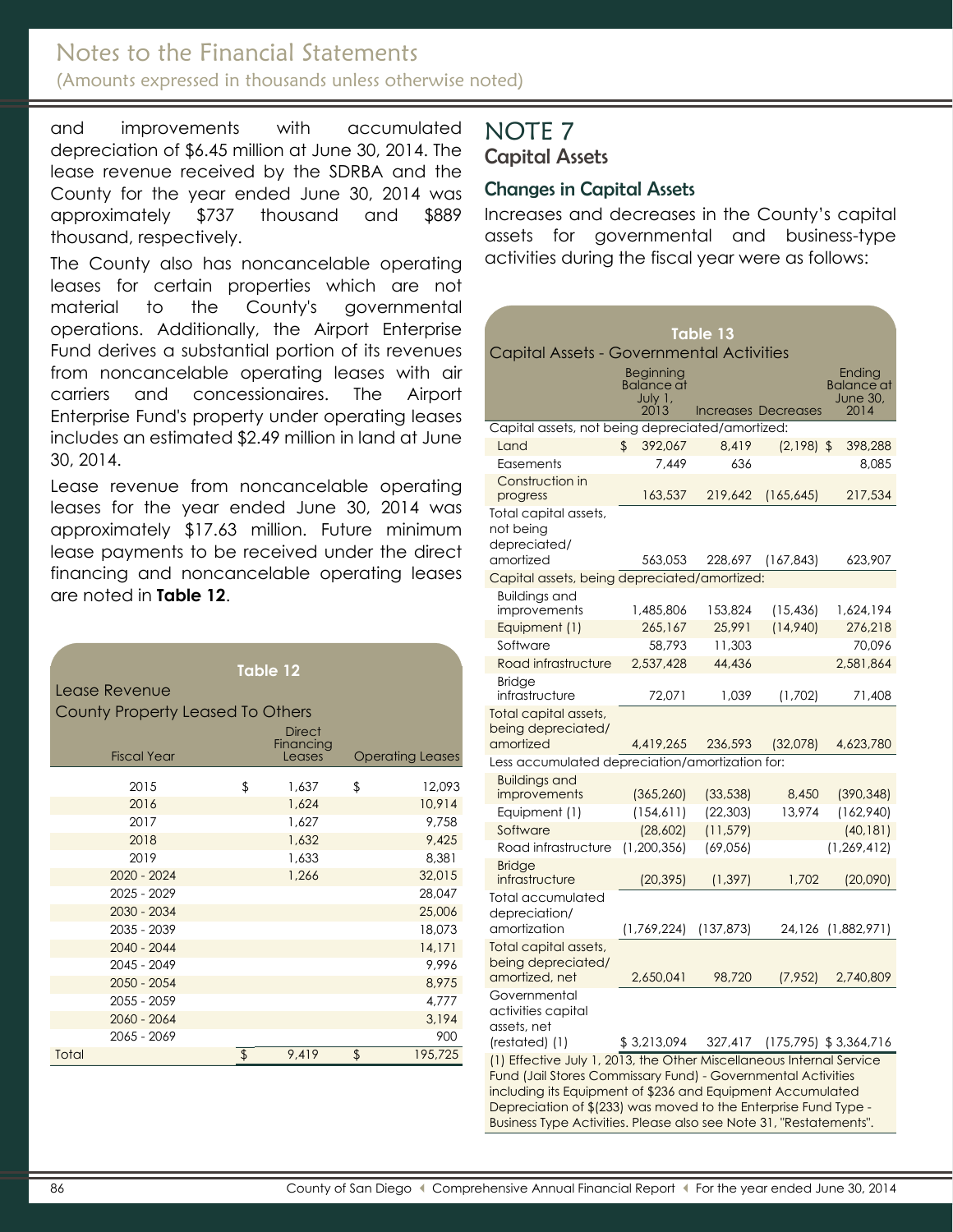| <b>Table 14</b>                                                                                                                                                                                                                                                                                                                                                     |                                                   |          |                            |                                          |  |  |  |  |  |  |
|---------------------------------------------------------------------------------------------------------------------------------------------------------------------------------------------------------------------------------------------------------------------------------------------------------------------------------------------------------------------|---------------------------------------------------|----------|----------------------------|------------------------------------------|--|--|--|--|--|--|
| Capital Assets - Business-type Activities                                                                                                                                                                                                                                                                                                                           |                                                   |          |                            |                                          |  |  |  |  |  |  |
|                                                                                                                                                                                                                                                                                                                                                                     | Beginning<br><b>Balance</b><br>at July 1,<br>2013 |          | <b>Increases Decreases</b> | Ending<br>Balance<br>at June<br>30, 2014 |  |  |  |  |  |  |
| Capital assets, not being depreciated:                                                                                                                                                                                                                                                                                                                              |                                                   |          |                            |                                          |  |  |  |  |  |  |
| Land                                                                                                                                                                                                                                                                                                                                                                | 11,565<br>\$                                      | 28       |                            | \$<br>11,593                             |  |  |  |  |  |  |
| Construction in<br>progress                                                                                                                                                                                                                                                                                                                                         | 15,808                                            | 9,274    | (8,700)                    | 16,382                                   |  |  |  |  |  |  |
| Total capital assets,<br>not being<br>depreciated                                                                                                                                                                                                                                                                                                                   | 27,373                                            | 9,302    | (8,700)                    | 27,975                                   |  |  |  |  |  |  |
| Capital assets, being depreciated:                                                                                                                                                                                                                                                                                                                                  |                                                   |          |                            |                                          |  |  |  |  |  |  |
| <b>Buildings and</b><br>improvements                                                                                                                                                                                                                                                                                                                                | 113,942                                           | 5,552    |                            | 119,494                                  |  |  |  |  |  |  |
| Equipment (1)                                                                                                                                                                                                                                                                                                                                                       | 1,126                                             | 417      |                            | 1,543                                    |  |  |  |  |  |  |
| Road infrastructure                                                                                                                                                                                                                                                                                                                                                 | 6.449                                             | 3,120    |                            | 9,569                                    |  |  |  |  |  |  |
| Sewer infrastructure                                                                                                                                                                                                                                                                                                                                                | 96,165                                            |          |                            | 96,165                                   |  |  |  |  |  |  |
| Total capital assets,<br>being depreciated                                                                                                                                                                                                                                                                                                                          | 217,682                                           | 9,089    |                            | 226,771                                  |  |  |  |  |  |  |
| Less accumulated depreciation for:                                                                                                                                                                                                                                                                                                                                  |                                                   |          |                            |                                          |  |  |  |  |  |  |
| <b>Buildings and</b><br>improvements                                                                                                                                                                                                                                                                                                                                | (36, 436)                                         | (3, 363) |                            | (39, 799)                                |  |  |  |  |  |  |
| Equipment (1)                                                                                                                                                                                                                                                                                                                                                       | (894)                                             | (52)     |                            | (946)                                    |  |  |  |  |  |  |
| Road infrastructure                                                                                                                                                                                                                                                                                                                                                 | (528)                                             | (193)    |                            | (721)                                    |  |  |  |  |  |  |
| Sewer infrastructure                                                                                                                                                                                                                                                                                                                                                | (38, 718)                                         | (1,885)  |                            | (40, 603)                                |  |  |  |  |  |  |
| <b>Total accumulated</b><br>depreciation                                                                                                                                                                                                                                                                                                                            | (76, 576)                                         | (5, 493) |                            | (82,069)                                 |  |  |  |  |  |  |
| Total capital assets,<br>being depreciated,<br>net                                                                                                                                                                                                                                                                                                                  | 141,106                                           | 3,596    |                            | 144,702                                  |  |  |  |  |  |  |
| <b>Business-type activities</b><br>capital assets, net                                                                                                                                                                                                                                                                                                              |                                                   |          |                            |                                          |  |  |  |  |  |  |
| (restated) (1)                                                                                                                                                                                                                                                                                                                                                      | \$168,479                                         | 12,898   |                            |                                          |  |  |  |  |  |  |
| $(8,700)$ \$ 172,677<br>(1) Effective July 1, 2013, the Other Miscellaneous Internal Service<br>Fund (Jail Stores Commissary Fund) - Governmental Activities<br>including its Equipment of \$236 and Equipment Accumulated<br>Depreciation of \$(233) was moved to the Enterprise Fund Type -<br>Business Type Activities. Please also see Note 31, "Restatements". |                                                   |          |                            |                                          |  |  |  |  |  |  |

### Depreciation/Amortization

Depreciation/amortization expense was charged to governmental activities and business-type activities as shown below.

| Table 15<br>Depreciation/Amortization Expense - Governmental<br><b>Activities</b> |              |
|-----------------------------------------------------------------------------------|--------------|
| General government                                                                | \$<br>10.729 |
| Public protection                                                                 | 24,339       |
| Public ways and facilities                                                        | 70,478       |
| Health and sanitation                                                             | 7.296        |
| Public assistance                                                                 | 2.919        |
| Education                                                                         | 1,832        |
| Recreation and cultural                                                           | 6,820        |
| Internal Service Funds                                                            | 13,460       |
| Total                                                                             | 137,873      |

<span id="page-21-0"></span>

| Table 16<br>Depreciation Expense - Business-type Activities |       |
|-------------------------------------------------------------|-------|
| Airport Fund                                                | 3,506 |
| <b>Sanitation District Fund</b>                             | 1.987 |
| Total                                                       | 5.493 |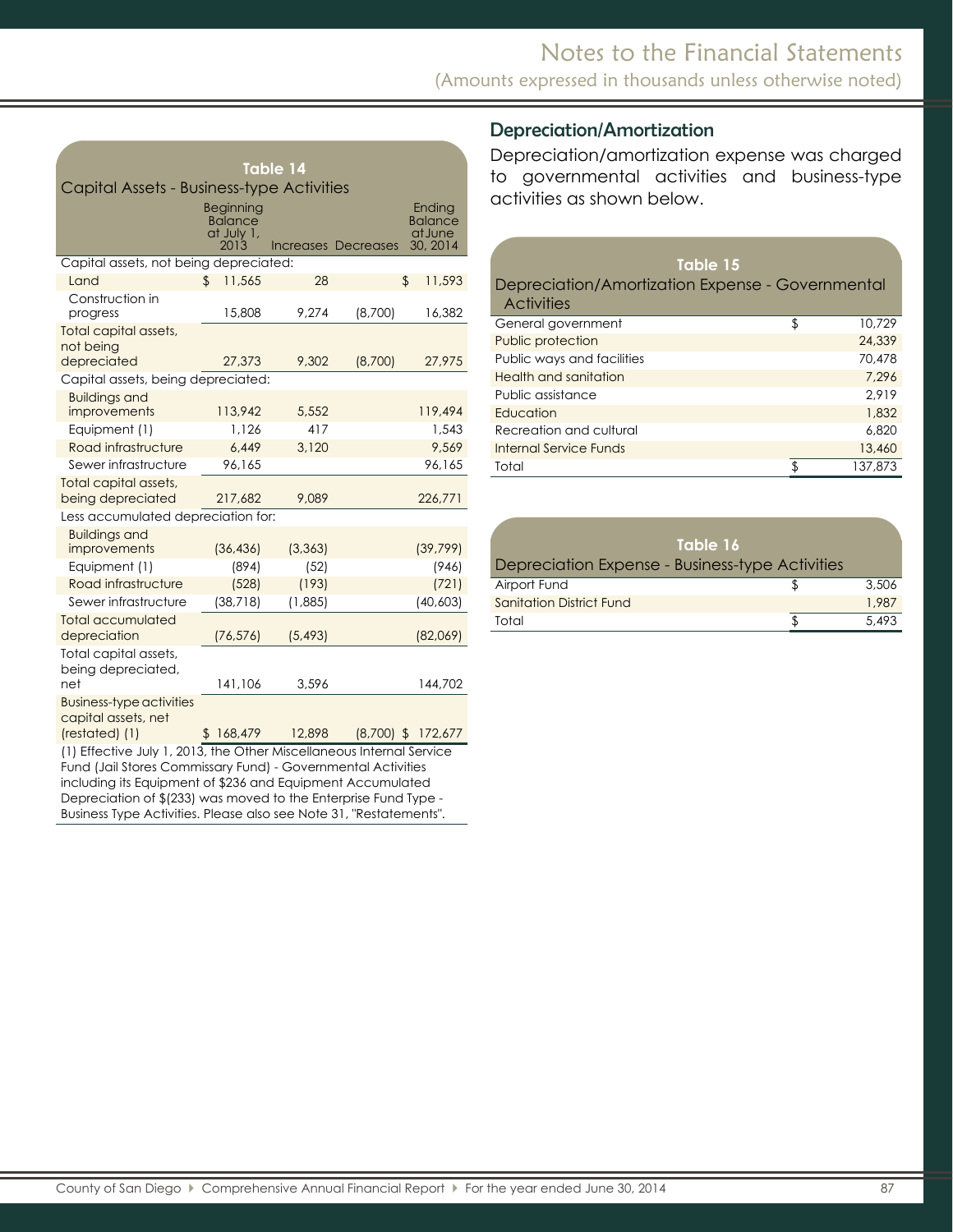#### Capital and Other Commitments

Encumbrances represent commitments related to unperformed contracts for goods or services. Encumbrance accounting is used in the governmental funds. Encumbrances outstanding at year end do not constitute expenditures or liabilities because the commitments will be honored during the subsequent year or years. Encumbered amounts for specific purposes for which amounts have not been previously restricted, committed, or assigned are included within committed or assigned fund balance, as appropriate. At June 30, 2014, the County General Fund's outstanding encumbrances totaled \$306.791 million; the Public Safety Fund's outstanding encumbrances totaled \$175 thousand; and, Nonmajor governmental funds' outstanding encumbrances totaled \$34.534 million.

At June 30, 2014, major contracts entered into for structures and improvements and other commitments within governmental and businesstype activities are noted in **Table 17**.

| Table 17                                               |               |
|--------------------------------------------------------|---------------|
| <b>Capital Commitments</b>                             |               |
| At June 30, 2014                                       |               |
|                                                        | Remaining     |
|                                                        | Commitments   |
| Governmental Activities                                |               |
| General Fund:                                          |               |
| Construction of Women's Detention Facility             | \$<br>82.138  |
| Development of Integrated Property Tax System          | 21.668        |
| Construction of parking garage at Cedar and<br>Kettner | 20.664        |
| <b>Regional Communications System replacement</b>      | 3,500         |
| Construction of Registrar of Voters building           | 2.430         |
| Construction of Boulevard fire station                 | 2,387         |
| Conventional Radio System upgrade                      | 1.921         |
| Construction of East Mesa Detention Facility           | 1,676         |
| Development of Re-Entry Case Management                |               |
| System                                                 | 1,471         |
| Subtotal                                               | 137,855       |
| Nonmajor Governmental Funds:                           |               |
| Construction of San Vicente Road                       | 25,615        |
| Improvement to County Roads                            | 2.052         |
| Subtotal                                               | 27,667        |
| Governmental Activities Subtotal                       | 165,522       |
| <b>Business-type Activities</b>                        |               |
| Enterprise Funds:                                      |               |
| Improvements at various airports                       | 1,511         |
| Sanitation District sewer improvements                 | 1,263         |
| <b>Business-Type Activities Subtotal</b>               | 2.774         |
| Total                                                  | \$<br>168,296 |

#### <span id="page-22-0"></span>NOTE 8 Interfund Balances

Interfund balances at fiscal year-end consisted of the following amounts:

|                                                                  | Table 18              |    |                 |                         |                             |                          |                        |                     |                                         |        |  |  |
|------------------------------------------------------------------|-----------------------|----|-----------------|-------------------------|-----------------------------|--------------------------|------------------------|---------------------|-----------------------------------------|--------|--|--|
| <b>Interfund Balances</b><br>At June 30, 2014<br><b>DUE FROM</b> |                       |    |                 |                         |                             |                          |                        |                     |                                         |        |  |  |
|                                                                  |                       |    | General<br>Fund | <b>Public</b><br>Safety | <b>Tobacco</b><br>Endowment | Nonmajor<br>Governmental | Nonmajor<br>Enterprise | Internal<br>Service | Private<br>Purpose<br><b>Trust Fund</b> | Total  |  |  |
|                                                                  | General Fund          |    |                 | 7.381                   | 2,033                       | 6,262                    | 402                    | 4,899               | $1,043$ \$                              | 22,020 |  |  |
| p                                                                | Nonmajor Governmental | \$ | 26.287          |                         |                             | 1.901                    | 4,714                  | 33                  |                                         | 32,935 |  |  |
|                                                                  | Nonmajor Enterprise   |    | 46              |                         |                             | $\overline{2}$           | $\overline{2}$         |                     | 3.862                                   | 3,912  |  |  |
| DUE                                                              | Internal Service      |    | 26,762          |                         |                             | 1,392                    | 84                     | 1,424               |                                         | 29,662 |  |  |
|                                                                  | Total                 | \$ | 53,095          | 7,381                   | 2,033                       | 9,557                    | 5,202                  | 6,356               | 4,905 \$                                | 88,529 |  |  |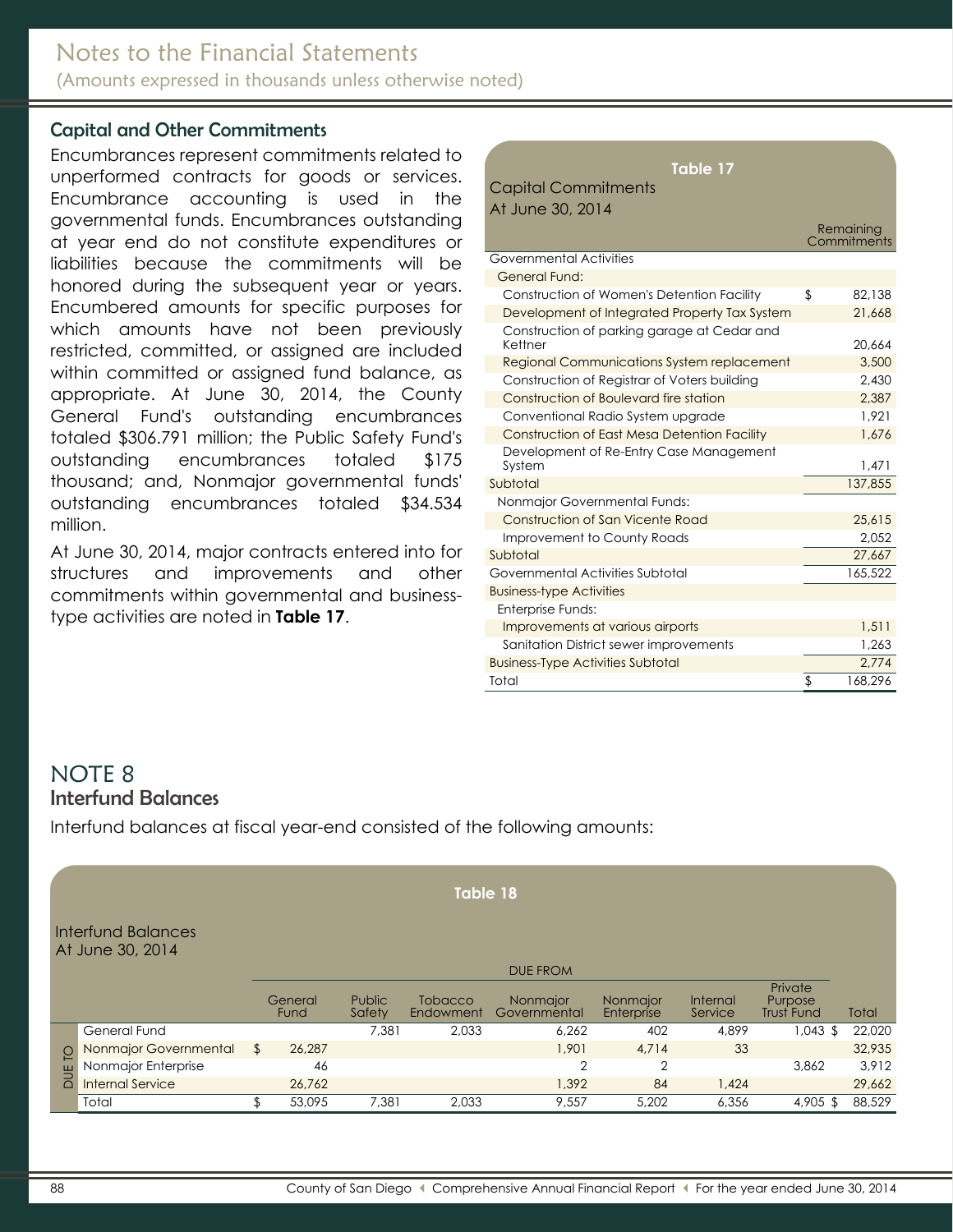Descriptions of amounts not due to be repaid in the subsequent year are discussed below:

a) \$30 thousand is due to the Special District Loans Internal Service Fund from the County Service District Special Revenue Funds as a result of a loan to improve and maintain County roads. Loan repayments are made from property tax collections. \$15 thousand of the balance is not scheduled to be collected in the subsequent year.

b) \$1.043 million is due to the General Fund from the County of San Diego Successor Agency Private Purpose Trust Fund (Upper San Diego River Project) as a result of a loan to provide funding for Project improvements.

c) \$3.862 million is due from the County of San Diego Successor Agency Private Purpose Trust Fund to the Airport Enterprise Fund as a result of a loan to fund airport projects.

For further discussion of the loans to the County of San Diego Successor Agency Private Purpose Trust Fund, refer to Note 33 to the financial statements, "County of San Diego Successor Agency Private Purpose Trust Fund for Assets of Former San Diego County Redevelopment Agency". Note that on the Statement of Net Position, the "Due from other funds" for the General Fund's \$1.043 million Upper San Diego River Project loan and the "Due from other funds" for the \$3.862 million Airport Enterprise Fund's airport projects loan, are included in the governmental activities' and business-type activities' "Receivables, net", respectively. See Note 5 to the financial statements, "Receivables."

All remaining balances resulted from the time lag between the dates that 1) interfund goods and services are provided or reimbursable expenditures occur; 2) transactions are recorded in the accounting system; and 3) payments between funds are made.

### NOTE 9 Interfund Transfers

Interfund transfers at fiscal year-end consisted of the following amounts:

| Table 19<br>Transfers In/Transfers Out<br>At June 30, 2014<br><b>TRANSFERS OUT</b> |                         |    |         |                                   |                      |                          |                        |                     |         |
|------------------------------------------------------------------------------------|-------------------------|----|---------|-----------------------------------|----------------------|--------------------------|------------------------|---------------------|---------|
|                                                                                    |                         |    |         | <b>General Fund Public Safety</b> | Tobacco<br>Endowment | Nonmajor<br>Governmental | Nonmaior<br>Enterprise | Internal<br>Service | Total   |
| $\overline{2}$                                                                     | General Fund            |    |         | 233,789                           | 24,200               | 13,867                   | 720                    | 81\$                | 272,657 |
|                                                                                    | Nonmajor Governmental   | \$ | 189,874 | 3,430                             |                      | 4.167                    | 6.725                  | 1,680               | 205,876 |
| ANSFERS                                                                            | Nonmajor Enterprise     |    | 309     |                                   |                      | 50                       |                        |                     | 359     |
|                                                                                    | <b>Internal Service</b> |    | 9.641   |                                   |                      | 909                      |                        |                     | 10,550  |
| 氏                                                                                  | Total                   |    | 199.824 | 237.219                           | 24,200               | 18,993                   | 7.445                  | 1,761 \$            | 489,442 |

In general, transfers are used to: (1) move revenues from the fund that statute or budget requires to collect them to the fund that statute or budget requires to expend them; (2) move receipts restricted to debt service from the funds collecting the receipts to the debt service fund as debt service payments become due; and (3) use unrestricted revenues collected in the General Fund to finance programs accounted for in other funds in accordance with budgetary authorizations.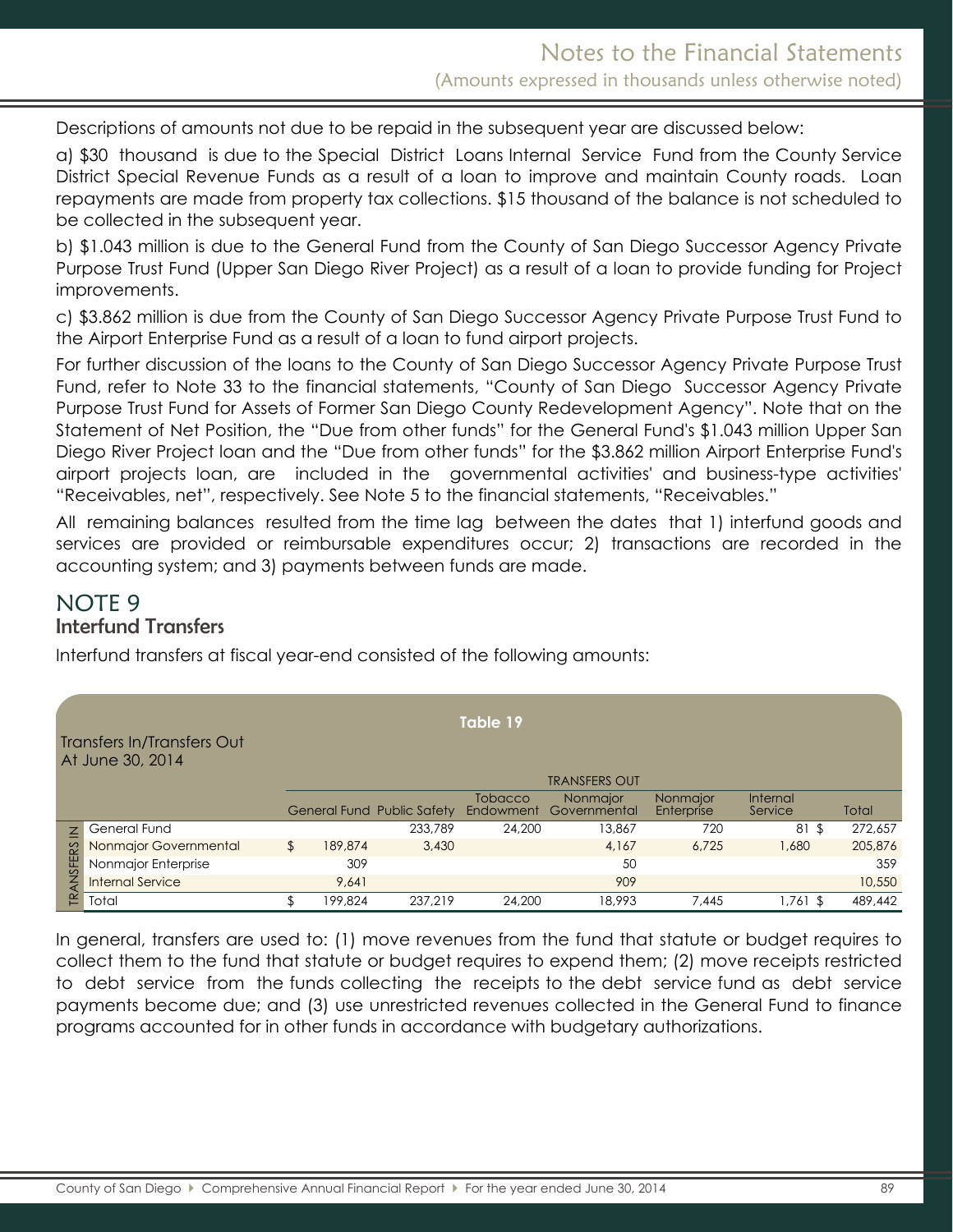### <span id="page-24-1"></span><span id="page-24-0"></span>**Payables**

The County's payables at fiscal year-end are shown below for the General Fund, other governmental funds, internal service funds, enterprise funds, and the discrete component unit:

| Payables<br>At June 30, 2014              | Table 20    |                                        |       |     |                         |
|-------------------------------------------|-------------|----------------------------------------|-------|-----|-------------------------|
|                                           | Vendors     | Due to Other<br>Government<br>Agencies |       |     | Total<br>Other Payables |
| <b>Governmental Activities:</b>           |             |                                        |       |     |                         |
| <b>General Fund</b>                       | \$85,956    | 12,924                                 |       |     | 3,092 \$101,972         |
| <b>Other Governmental</b><br><b>Funds</b> | 28.011      | 1.467                                  | 268   |     | 29.746                  |
| Internal Service Funds                    | 41,179      | 1,110                                  | 6     |     | 42,295                  |
| Total governmental<br>activities          | \$155,146   | 15,501                                 |       |     | 3,366 \$174,013         |
| Business-type activities:                 |             |                                        |       |     |                         |
| Enterprise Funds                          | \$<br>1,130 | 101                                    |       | 3\$ | 1,234                   |
| <b>Component Unit:</b>                    |             |                                        |       |     |                         |
| First 5 Commission of San<br>Diego        | \$<br>4,184 | 9.683                                  | 860 S |     | 14,727                  |

# NOTE 11

### Short-Term Obligations

The County issues tax anticipation notes in advance of property tax collections, depositing the proceeds in the General Fund. These notes are necessary to fund the County's annual cash flow needs. The majority of property tax collections are received in December and April.

Short-term debt activity for the fiscal year was as follows:

| Table 21                                 |                                         |        |           |                                                              |  |  |  |  |  |  |
|------------------------------------------|-----------------------------------------|--------|-----------|--------------------------------------------------------------|--|--|--|--|--|--|
| <b>Short-Term Obligations</b>            |                                         |        |           |                                                              |  |  |  |  |  |  |
|                                          | Beginning<br>Balance at<br>July 1, 2013 |        |           | Ending<br><b>Balance</b> at<br>Issued Redeemed June 30, 2014 |  |  |  |  |  |  |
| Tax and revenue<br>anticipation notes \$ |                                         | 60,000 | 60,000 \$ |                                                              |  |  |  |  |  |  |

# NOTE 12

Deferred Inflows of Resources: Unavailable Revenue

|                                                                      |    | Table 22        |                                |         |  |  |  |  |
|----------------------------------------------------------------------|----|-----------------|--------------------------------|---------|--|--|--|--|
| Deferred Inflows of Resources                                        |    |                 |                                |         |  |  |  |  |
| Unavailable Revenue                                                  |    | General<br>Fund | Other<br>Governmental<br>Funds | Total   |  |  |  |  |
| Unavailable revenue-<br>property and<br>miscellaneous local<br>taxes | \$ | 44,854          | 662 \$                         | 45,516  |  |  |  |  |
| Unavailable revenue-<br>aid from other<br>governmental<br>agencies   |    | 61,928          | 29.945                         | 91.873  |  |  |  |  |
| Unavailable revenue-<br>charges for services                         |    | 4.204           | 5.942                          | 10.146  |  |  |  |  |
| Unavailable revenue-<br>other                                        |    |                 | 34,010                         | 34,010  |  |  |  |  |
| Total                                                                | \$ | 110,986         | 70,559 \$                      | 181,545 |  |  |  |  |

A large portion of the Unavailable revenue - aid from other governmental agencies consists primarily of \$29.4 million of TransNet one-half cent sales revenue to be used for projects in the Road Fund and \$57.4 million of California Senate Bill 90 (SB 90) revenues. In 1972, SB90 established a requirement that the State reimburse local government agencies for the costs of new programs or increased levels of service on programs mandated by the State. The remaining \$5.1 million represents various other unavailable aid from other governmental agencies revenues. Of the \$34.01 million of Unavailable revenue other, approximately \$16.7 million are Tobacco Settlement Revenues, \$16.7 million are low and moderate income housing assistance receivables, and the remaining \$566 thousand are receivables in the Road Fund.

## NOTE 13 Lease Obligations

### <span id="page-24-2"></span>Operating Leases

#### Real Property

The County has obligations under long-term operating lease agreements through fiscal year 2024 (**Table 23**). The County is the lessee under the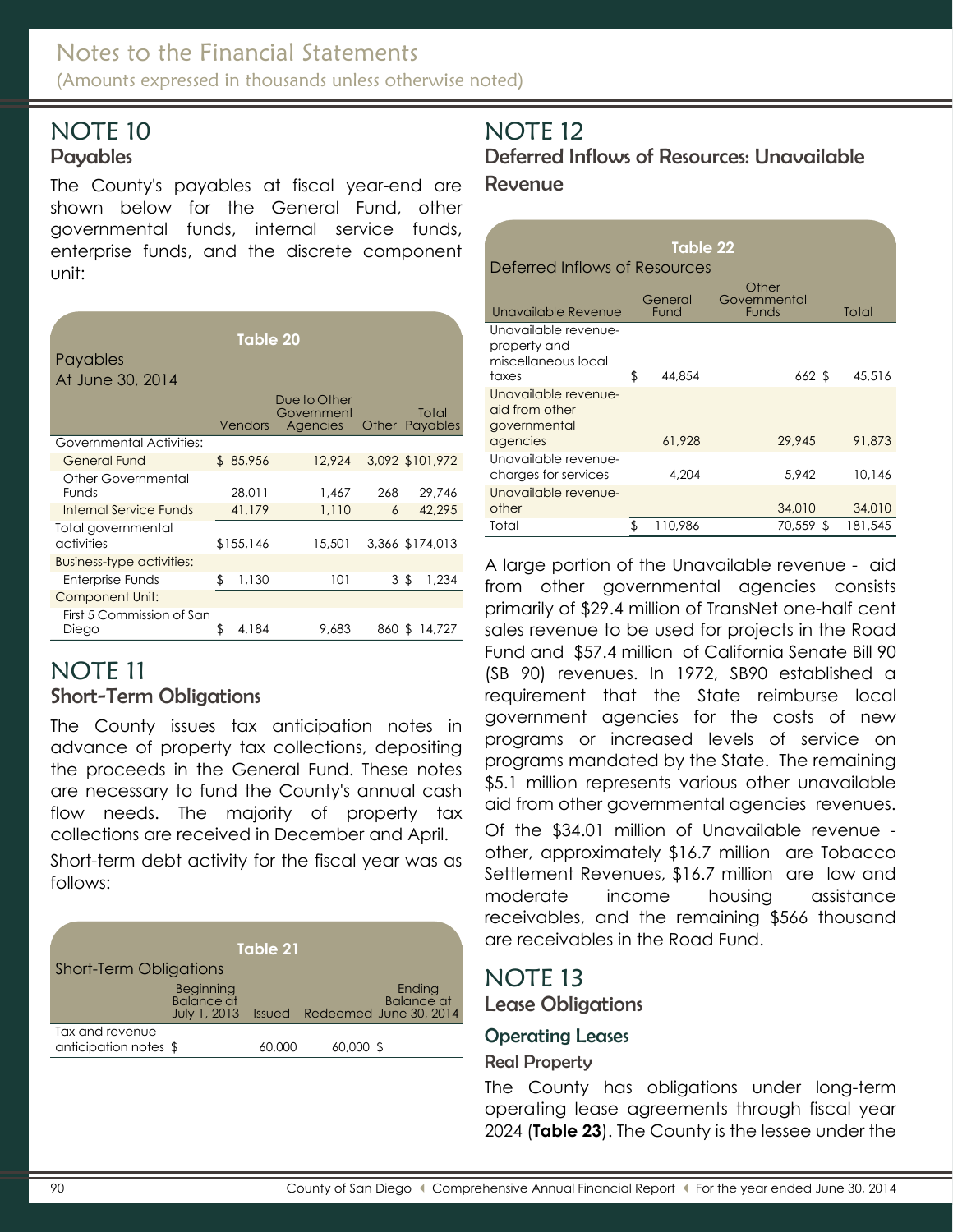(Amounts expressed in thousands unless otherwise noted)

terms of several non-cancelable operating leases for real property used to house certain County operations. The total rental expense for all real property leases for the year ended June 30, 2014 was approximately \$33.11million, including \$20.77 million for non-cancelable leases.

The future minimum lease payments for these non-cancelable leases are as follows:

| Table 23           |                                   |                               |  |  |  |  |  |  |
|--------------------|-----------------------------------|-------------------------------|--|--|--|--|--|--|
|                    | Lease Commitments - Real Property |                               |  |  |  |  |  |  |
| <b>Fiscal Year</b> |                                   | <b>Minimum Lease Payments</b> |  |  |  |  |  |  |
| 2015               | \$.                               | 20,770                        |  |  |  |  |  |  |
| 2016               |                                   | 18,113                        |  |  |  |  |  |  |
| 2017               |                                   | 16,215                        |  |  |  |  |  |  |
| 2018               |                                   | 12,413                        |  |  |  |  |  |  |
| 2019               |                                   | 10,387                        |  |  |  |  |  |  |
| 2020-2024          |                                   | 20,259                        |  |  |  |  |  |  |
| Total              |                                   | 98,157                        |  |  |  |  |  |  |

#### Personal Property

The County has also entered into operating leases for personal property, a large portion of which represents duplicating and heavy duty construction equipment. Many of these leases are subject to annual adjustment based upon negotiations. Management expects that in the normal course of business, leases that expire will be renewed or replaced by other leases. Total rental expense for these operating leases for the year ended June 30, 2014, was approximately \$3.8 million.

### <span id="page-25-0"></span>Capital Lease

#### Minimum Lease Payments

Equipment has been leased from the Bowe Bell and Howell Company. The present value of the minimum lease obligation has been capitalized in the Facilities Management internal service fund statement of net position; and is reflected as a liability in those statements. The County assumes responsibility for all maintenance and repair of the equipment under the terms of the lease agreement. Future minimum lease payments under the capital lease are shown in **Table 24**.

| Table 24                                      |  |      |  |  |  |  |  |
|-----------------------------------------------|--|------|--|--|--|--|--|
| Capital Lease - Future Minimum Lease Payments |  |      |  |  |  |  |  |
| <b>Fiscal Year</b><br>Amount                  |  |      |  |  |  |  |  |
| 2015                                          |  | 40   |  |  |  |  |  |
| 2016                                          |  | 40   |  |  |  |  |  |
| 2017                                          |  | 40   |  |  |  |  |  |
| 2018                                          |  | 10   |  |  |  |  |  |
| Total minimum lease payments                  |  | 130  |  |  |  |  |  |
| Less: Amount representing interest            |  | (11) |  |  |  |  |  |
| Net lease payments                            |  | 119  |  |  |  |  |  |

### Book Value

The book value of the equipment capital lease is as follows:

|                                      |  | Table 25 |                             |                   |  |  |
|--------------------------------------|--|----------|-----------------------------|-------------------|--|--|
| Capital Lease - Book Value           |  |          |                             |                   |  |  |
| At June 30, 2014                     |  |          |                             |                   |  |  |
| Capital Lease Property Original Cost |  |          | Accumulated<br>Amortization | Net Book<br>Value |  |  |
| Equipment                            |  | 310      | 204                         |                   |  |  |

The accumulated amortization of this equipment capital lease was \$204 thousand as of June 30, 2014. The current year's portion is included in the Internal Service Funds' depreciation/amortization of \$13.460 million in **Table 15**.

# <span id="page-25-1"></span>NOTE 14

<span id="page-25-2"></span>Long-Term Debt

#### <span id="page-25-3"></span>Certificates of Participation (COPs) and Lease Revenue Bonds (LRBs)

Certificates of Participation (COPs) and Lease Revenue Bonds (LRBs) provide funds for the acquisition and construction of major capital facilities and equipment. The repayment of these COPs and LRBs is secured by a lease structure where the borrowing entity, such as the County or the San Miguel Consolidated Fire Protection District (SMCFPD) (not a component unit of the County), leases certain properties to another entity, a lessor, which in turn leases the properties back to the County or the SMCFPD. These lessors are the San Diego County Capital Asset Leasing Corporation (SANCAL), and the San Diego Regional Building Authority (SDRBA); both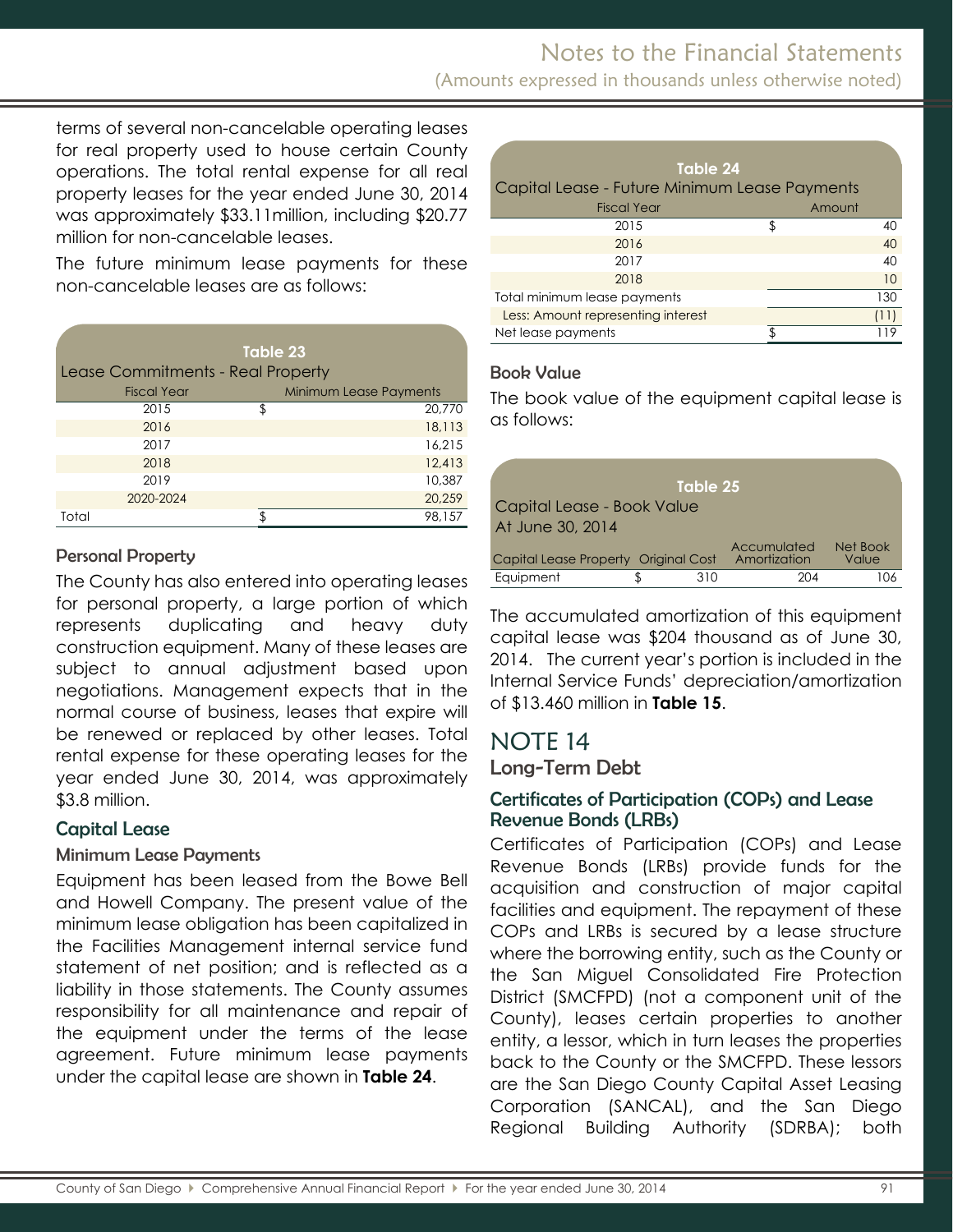### Notes to the Financial Statements (Amounts expressed in thousands unless otherwise noted)

blended component units of the County. (See discussion of Blended Component Units under Note 1 "Summary of Significant Accounting Policies".)

COPs and LRBs are secured by: a) (lease) base rental payments, for the use of certain facilities or equipment and b) encumbrances on the facilities. The leased premises are typically facilities or equipment purchased with proceeds of the COPs or LRBs. In the case of the County, the base rental payments are made primarily from the County General Fund to the SANCAL or SDRBA; in the case of the SDRBA's financing for the SMCFPD, base rental payments are made from SMCFPD to the SDRBA. Under lease terms, the County and the SMCPFD are required to make the necessary annual appropriations for lease payments, except to the extent those payments are eligible to be abated in accordance with the terms of the leases.

COPs and LRBs evidence a pro rata share in a specific pledged revenue stream of lease payments, and investors in the certificates or bonds are entitled to receive a share in these lease payments from a particular project. Lease payments are passed through the lessor to the investors. The lessor assigns the lease and lease payments to a trustee, which distributes the lease payments to the investors.

Details of the COPs and LRBs outstanding at June 30, 2014 are as follows:

| <u>Table 26</u>                                                                     |    |                    |                      |                           |    |                                                      |  |
|-------------------------------------------------------------------------------------|----|--------------------|----------------------|---------------------------|----|------------------------------------------------------|--|
| Certificates of Participation (COP)                                                 |    |                    |                      |                           |    |                                                      |  |
| and Lease Revenue Bonds (LRB)                                                       |    |                    |                      |                           |    |                                                      |  |
| <b>Issuance</b>                                                                     |    | Original<br>Amount | Interest<br>Rate     | Final<br>Maturity<br>Date |    | Outstanding<br><b>Balance at</b><br>June 30,<br>2014 |  |
| 2003 San Miguel<br>Consolidated Fire<br><b>Protection District</b><br>Refunding LRB | \$ |                    | 10,005 2.00 - 5.00%  | 2020                      | \$ | 4,575                                                |  |
| 2005 Edgemoor<br><b>Project COP</b>                                                 |    |                    | 83.510 3.00 - 5.00%  | 2030                      |    | 66,530                                               |  |
| 2005 Regional<br>Communications<br>System Refunding<br>COP                          |    |                    | 28,885 3.00 - 5.00%  | 2019                      |    | 6,180                                                |  |
| 2005 North & East<br><b>Justice Facilities</b><br>Refunding COP                     |    |                    | 28,210 3.25 - 5.00%  | 2020                      |    | 14,130                                               |  |
| 2006 Edgemoor<br><b>Completion Project</b><br><b>COP</b>                            |    |                    | 42.390 4.00 - 5.00%  | 2030                      |    | 35,495                                               |  |
| 2009 Series A COC<br>and Annex Project<br><b>LRB</b>                                |    |                    | 136,885 3.00 - 5.50% | 2036                      |    | 127,210                                              |  |
| 2009 Justice<br>Facilities Refunding<br>of 1998 Courthouse<br><b>COP</b>            |    |                    | 32.640 2.00 - 5.00%  | 2023                      |    | 19,565                                               |  |
| 2009 Justice<br><b>Facilities Refunding</b><br>of 1997 Central Jail<br><b>COP</b>   |    |                    | 48,300 2.00 - 5.00%  | 2026                      |    | 37,385                                               |  |
| 2011 Metropolitan<br><b>Transit System</b><br>Towers Refunding<br>COP               |    |                    | 19.260 1.00 - 5.00%  | 2020                      |    | 13,090                                               |  |
| 2011 CAC<br><b>Waterfront Park</b><br>Project COP                                   |    |                    | 32,665 3.00 - 5.00%  | 2042                      |    | 31,500                                               |  |
| 2012 Cedar-Kettner<br>Development<br>Project COP<br>Total                           | \$ | 492,085            | 29,335 2.00 - 5.00%  | 2042                      | \$ | 28,750<br>384,410                                    |  |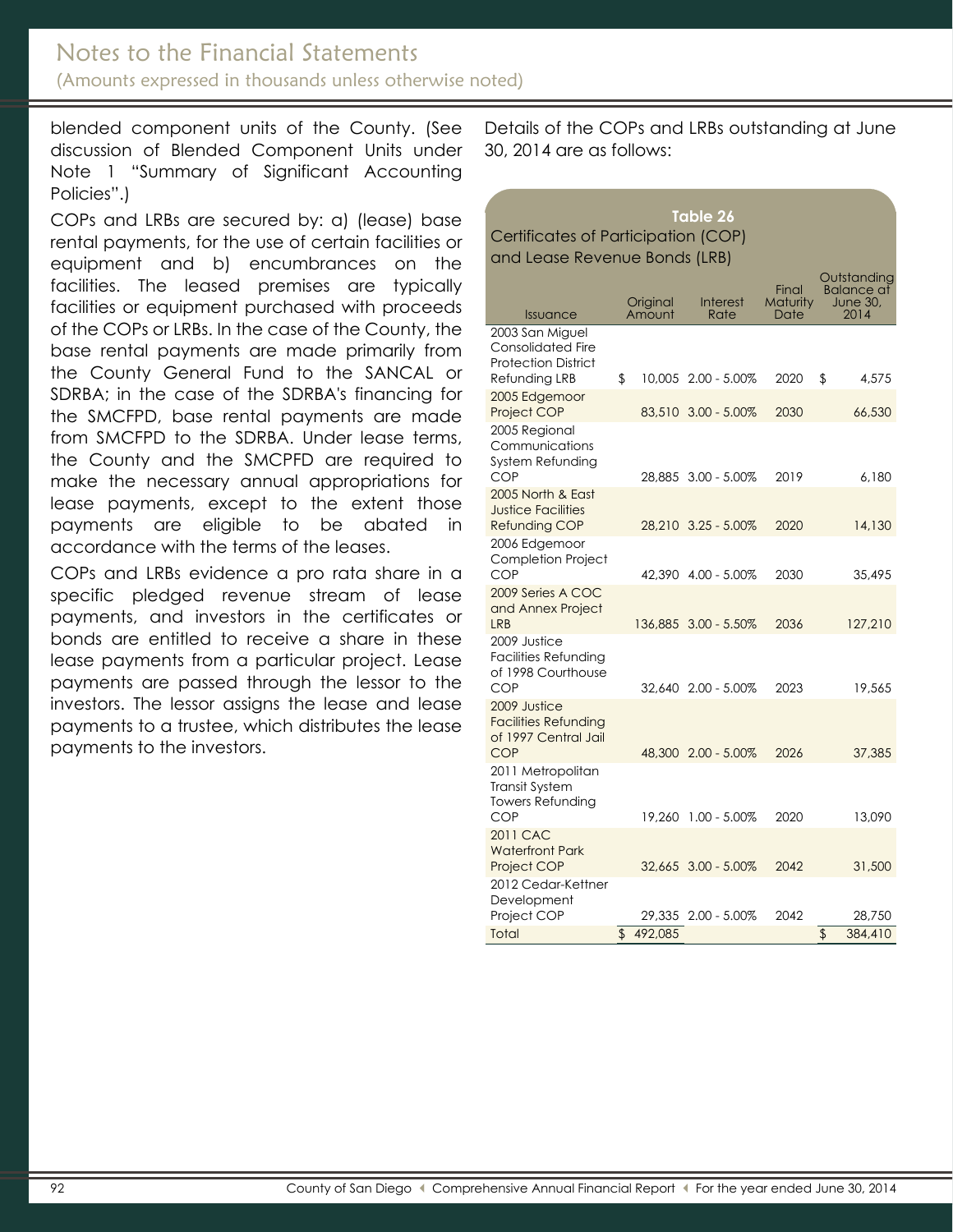Annual debt service requirements to maturity for COPs and Lease Revenue Bonds are as follows:

<span id="page-27-0"></span>

|                                                      | Table 27      |                 |         |
|------------------------------------------------------|---------------|-----------------|---------|
| Certificates of Participation and Lease Revenue      |               |                 |         |
| <b>Bonds - Debt Service Requirements to Maturity</b> |               |                 |         |
| <b>Fiscal Year</b>                                   | Principal     | <b>Interest</b> | Total   |
| 2015                                                 | \$<br>19,880  | 17,861 \$       | 37,741  |
| 2016                                                 | 20,645        | 17,009          | 37,654  |
| 2017                                                 | 21,565        | 16.073          | 37,638  |
| 2018                                                 | 22,565        | 15,069          | 37,634  |
| 2019                                                 | 22,740        | 14,025          | 36,765  |
| $2020 - 2024$                                        | 91,170        | 56,484          | 147,654 |
| 2025 - 2029                                          | 84,180        | 35,759          | 119,939 |
| 2030 - 2034                                          | 58,620        | 17,562          | 76,182  |
| 2035 - 2039                                          | 32,720        | 5,129           | 37,849  |
| 2040 - 2042                                          | 10,325        | 751             | 11,076  |
| Subtotal                                             | \$<br>384,410 | 195,722 \$      | 580,132 |
| Add:                                                 |               |                 |         |
| Unamortized issuance<br>premium                      | 11,927        |                 |         |
| Less:                                                |               |                 |         |
| Unamortized discount                                 | (164)         |                 |         |
| Total                                                | \$<br>396,173 |                 |         |

#### Taxable Pension Obligation Bonds (POBs)

POBs are issued by the County to reduce its pension unfunded actuarial liability and to achieve interest rate savings by issuing bonds at interest rates which are less than the assumed rate of return earned on proceeds placed in the San Diego County Employees Retirement Association's (SDCERA) pension plan. POBs also have been issued to refund previously issued POB debt. Because current federal tax law restricts the investment of the proceeds of tax-exempt bonds in higher-yielding taxable securities, POBs are issued on a taxable basis.

Details of POBs outstanding at June 30, 2014 are as follows:

| Table 28<br><b>Taxable Pension Obligation Bonds</b> |    |                    |                       |                                  |    |                                                      |  |  |
|-----------------------------------------------------|----|--------------------|-----------------------|----------------------------------|----|------------------------------------------------------|--|--|
| <i><u><b>Issuance</b></u></i>                       |    | Original<br>Amount | Interest<br>Rate      | Final<br><b>Maturity</b><br>Date |    | Outstanding<br>Balance at<br><b>June 30.</b><br>2014 |  |  |
| 2002 Series A                                       | \$ |                    | 132,215 3.88 - 4.95%  | 2016                             | \$ | 33,635                                               |  |  |
| 2004 Series A                                       |    |                    | 241,360 3.28 - 5.86%  | 2023                             |    | 212,870                                              |  |  |
| 2004 Series B1-2                                    |    | 147.825            | 5.91%                 | 2025                             |    | 147.825                                              |  |  |
| 2004 Series C CABs                                  |    |                    | $64.928$ 4.66 - 5.76% | 2016                             |    | 27,940                                               |  |  |
| 2004 Series C<br>Unaccreted Interest                |    |                    |                       |                                  |    |                                                      |  |  |
| CABs                                                |    |                    |                       |                                  |    | (1,350)                                              |  |  |
| 2008 Series A                                       |    |                    | 343.515 3.33 - 6.03%  | 2027                             |    | 311,410                                              |  |  |
| Total                                               | \$ | 929.843            |                       |                                  |    | 732,330                                              |  |  |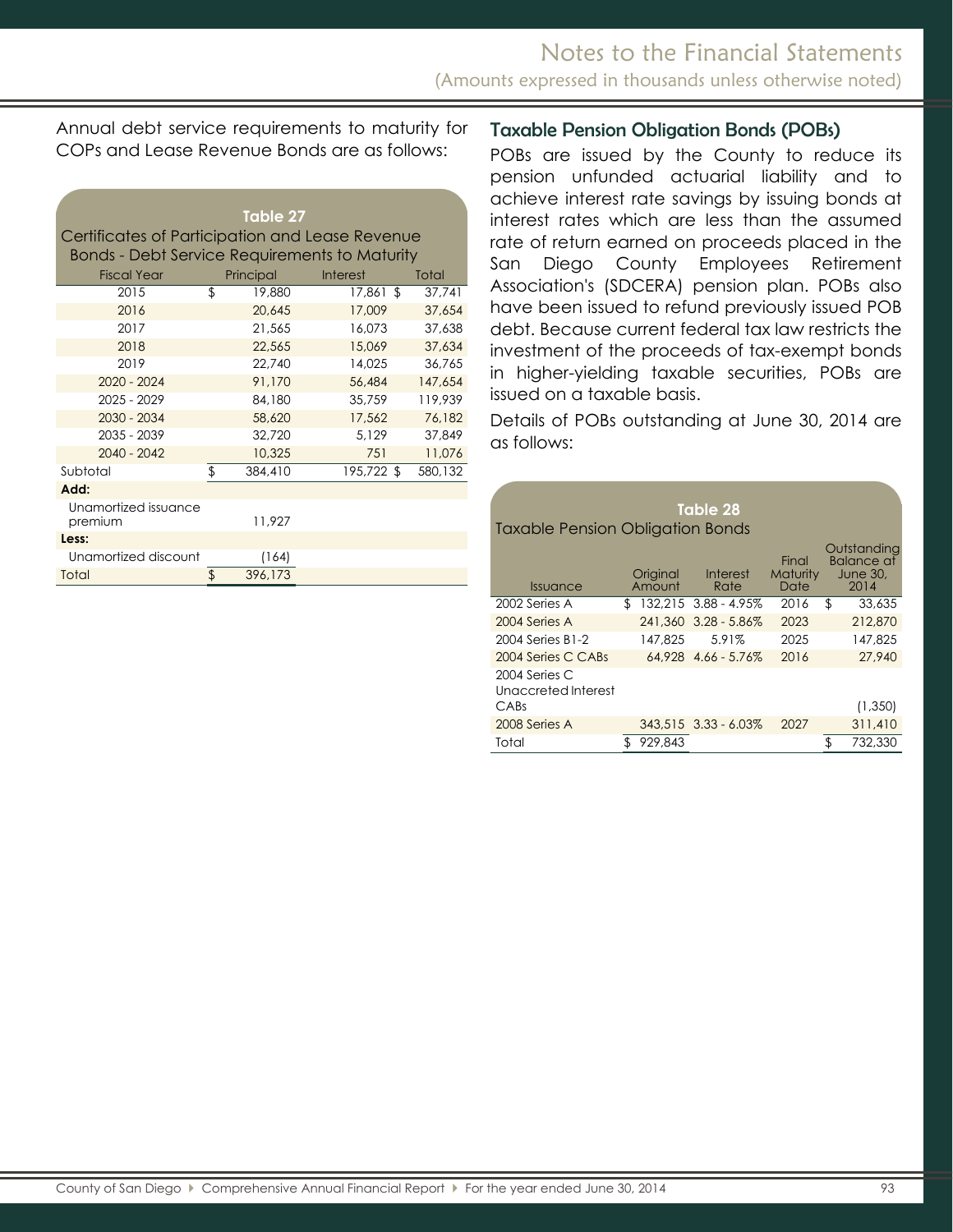Annual debt service requirements to maturity for POBs are shown below in **Table 29**.

| Table 29                                                                                                                    |    |           |                            |           |  |                     |
|-----------------------------------------------------------------------------------------------------------------------------|----|-----------|----------------------------|-----------|--|---------------------|
| <b>Taxable Pension Obligation Bonds -</b>                                                                                   |    |           |                            |           |  |                     |
| Debt Service Requirements to Maturity                                                                                       |    |           |                            |           |  |                     |
| <b>Fiscal Year</b>                                                                                                          |    | Principal | Unaccreted<br>Appreciation | Interest  |  | Total               |
| 2015                                                                                                                        | \$ | 41.195    | 1.202                      | 39,556 \$ |  | 81.953              |
| 2016                                                                                                                        |    | 32,755    | 148                        | 38,380    |  | 71,283              |
| 2017                                                                                                                        |    | 44,340    |                            | 36.065    |  | 80,405              |
| 2018                                                                                                                        |    | 46.995    |                            | 33,413    |  | 80,408              |
| 2019                                                                                                                        |    | 49,760    |                            | 30,585    |  | 80,345              |
| $2020 - 2024$                                                                                                               |    | 297,540   |                            | 102,848   |  | 400,388             |
| $2025 - 2027$                                                                                                               |    | 211,225   |                            | 13,974    |  | 225,199             |
| Subtotal                                                                                                                    |    | \$723,810 | 1,350                      |           |  | 294.821 \$1.019.981 |
| Add:                                                                                                                        |    |           |                            |           |  |                     |
| Accreted<br>appreciation<br>through June 30,<br>2014                                                                        |    | 33,892    |                            |           |  |                     |
| Less:                                                                                                                       |    |           |                            |           |  |                     |
| Accreted<br>appreciation paid<br>through fiscal year<br>2014                                                                |    | (22, 417) |                            |           |  |                     |
| Less:                                                                                                                       |    |           |                            |           |  |                     |
| Accreted<br>appreciation to be<br>paid in fiscal year<br>2015 (already<br>included in the<br>2015 principal<br>shown above) |    | (2,955)   |                            |           |  |                     |
| Total                                                                                                                       | \$ | 732,330   |                            |           |  |                     |

As shown in **Table 29**, the unpaid Taxable Pension Obligation Bonds' accreted appreciation as of June 30, 2014 was \$11,475 (accreted appreciation through June 30 of \$33,892 less \$22,417 accretion paid through fiscal year 2014). Of this amount, \$2,955 will be paid in fiscal year 2015 and \$8,520 will be paid in fiscal year 2016.

#### Tobacco Settlement Asset-Backed Bonds (TSAB)

TSAB are issued by the Tobacco Securitization Joint Powers Authority of Southern California (Authority) to securitize future revenue streams available to the County pursuant to the agreements described below.

A 1998 Master Settlement Agreement (MSA) was originally entered into by the four major cigarette manufacturers, 46 states and six other U.S. jurisdictions (Settling States) to provide state

governments (including California) with compensation for smoking related medical costs and to help reduce smoking in the United States. There is no limit to the yearly settlement payments; they are perpetual. Also, a Memorandum of Understanding (MOU) and a supplemental agreement (ARIMOU) was agreed to by the State of California and all California counties and four California cities, granting those California municipalities the right to receive tobacco settlement allocation payments, (also known as Tobacco Settlement Revenues - (TSRs)).

In fiscal year 2002, the Authority issued \$446.86 million 2001 Tobacco Settlement Asset-Backed Bonds (Bonds), to fund the Authority's loan to the San Diego County Tobacco Asset Securitization Corporation (Corporation), pursuant to a loan agreement between the Authority and the Corporation. (Both entities are blended component units of the County.) According to the loan agreement, the Corporation has pledged, assigned and granted to the Authority, a first priority perfected security interest in all rights, title and interest of the Corporation, to the TSRs the Corporation purchased from the County. The Corporation used the net proceeds of the loan, \$411.913 million, to pay the County, in exchange for the County's transfer to the Corporation of all the County's rights, title and interest in the TSRs. Net proceeds have been placed in an endowment fund to fund healthcare-based programs pursuant to Board Policy E-14 and IRS regulations, and do not secure the repayment of the TSAB.

In May 2006, the Authority issued Series 2006 TSAB in the amount of \$583.631 million to refund the outstanding principal of the original 2001 bonds noted above and to loan an additional \$123.515 million to the Corporation. The proceeds were placed into the endowment fund for the aforementioned purposes. The Series 2006 Bonds are limited obligations of the Authority.

Through fiscal year 2013, the County used a debt service to maturity on the bonds incorporating an assumption of the ability to continue making turbo debt service payments. Based on that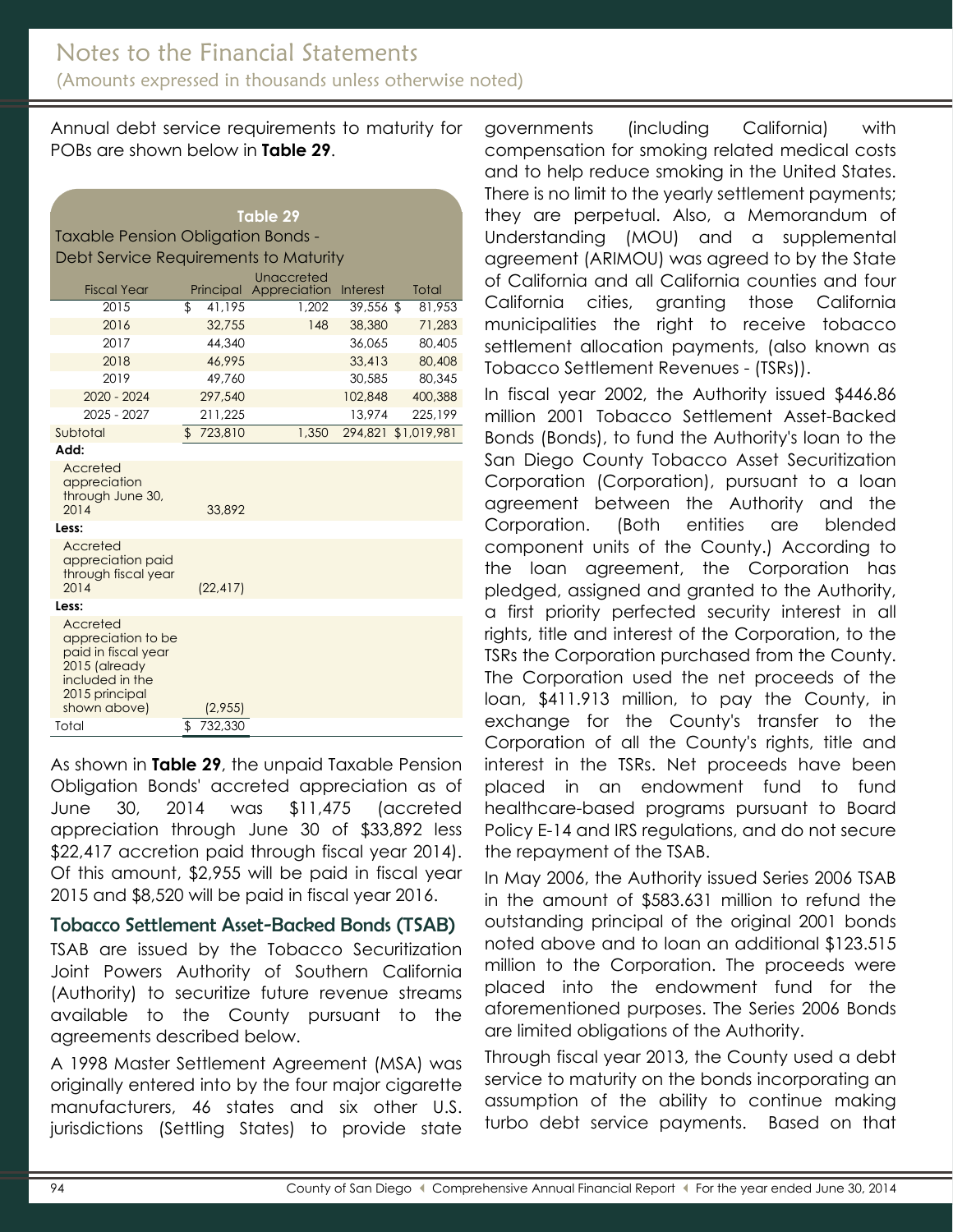assumption, the bonds were anticipated to reach final maturity in fiscal year 2036 based on receipts of future TSRs as projected in the May 2006 Global Insight Base Case analysis (Base Case) performed in conjunction with the issuance of the Series 2006 TSAB.

Under the terms of the bond indenture, TSRs are pledged to the repayment of the bonds. Accordingly, the bonds are payable solely from certain funds held under the indenture, including TSRs and earnings on such funds (collections).

The minimum payments under the TSAB are based on the indenture and the Series 2006 Supplement, both dated as of May 1, 2006. However, actual payments on the TSAB depend on the amount of TSRs received by the County. The amount of these TSRs is affected by cigarette consumption and the financial capability of the participating manufacturers. There are a number of risks associated with the amount of actual TSRs the County receives each year, including litigation affecting the participating manufacturers and possible bankruptcy as a result thereof, increased growth of nonparticipating manufacturer's market share, disputed payments set-aside by the participating manufacturers into an escrow account, a decline in cigarette consumption materially beyond forecasted levels, reduction in investment earnings due to unforeseen market conditions, and other future adjustments to the calculation of the TSRs.

No assurance can be given that actual cigarette consumption in the United States during the term of the TSAB will be as assumed in the Base Case, or that the other assumptions underlying these Base Case assumptions, including that certain adjustments and offsets will not apply to payments due under the MSA, will be consistent with future events. If actual events deviate from one or more of the assumptions underlying the Base Case, the amount of TSRs available to make payments, including Turbo Redemption Payments will be affected. No assurance can be given that these structuring assumptions, upon which the projections of the TSAB payments and Turbo Redemptions are based, will be realized.

Based on the information above and the under realization of TSRs, in fiscal year 2014, the County decided to present the bonds debt service to maturity assuming no further turbo payments.

Details of TSAB outstanding at June 30, 2014 are as follows:

| Table 30                                                |                    |                    |                           |                                                             |  |  |  |  |
|---------------------------------------------------------|--------------------|--------------------|---------------------------|-------------------------------------------------------------|--|--|--|--|
| Tobacco Settlement Asset-Backed Bonds                   |                    |                    |                           |                                                             |  |  |  |  |
| <i><u><b>Issuance</b></u></i>                           | Original<br>Amount | Interest<br>Rate   | Final<br>Maturity<br>Date | Outstanding<br><b>Balance at</b><br><b>June 30,</b><br>2014 |  |  |  |  |
| Series 2006A Senior<br>Current Interest<br><b>Bonds</b> | 534,610<br>\$      | $4.75 -$<br>5.125% | $2025 -$<br>2046          | \$<br>480,610                                               |  |  |  |  |
| Series 2006B CABs                                       | 19,770             | 6.25%              | 2046                      | 231,820                                                     |  |  |  |  |
| 2006B unaccreted<br>appreciation CABs                   |                    |                    |                           | (199, 301)                                                  |  |  |  |  |
| Series 2006C CABs                                       | 8.686              | 6.40%              | 2046                      | 107.950                                                     |  |  |  |  |
| 2006C unaccreted<br>$\sim$                              |                    |                    |                           | 10210E1                                                     |  |  |  |  |

| appreciation CABs                     |           |       |      | (93, 495)  |
|---------------------------------------|-----------|-------|------|------------|
| Series 2006D CABs                     | 20.565    | 7.10% | 2046 | 335,105    |
| 2006D unaccreted<br>appreciation CABs |           |       |      | (298, 952) |
| Total                                 | \$583,631 |       |      | 563,737    |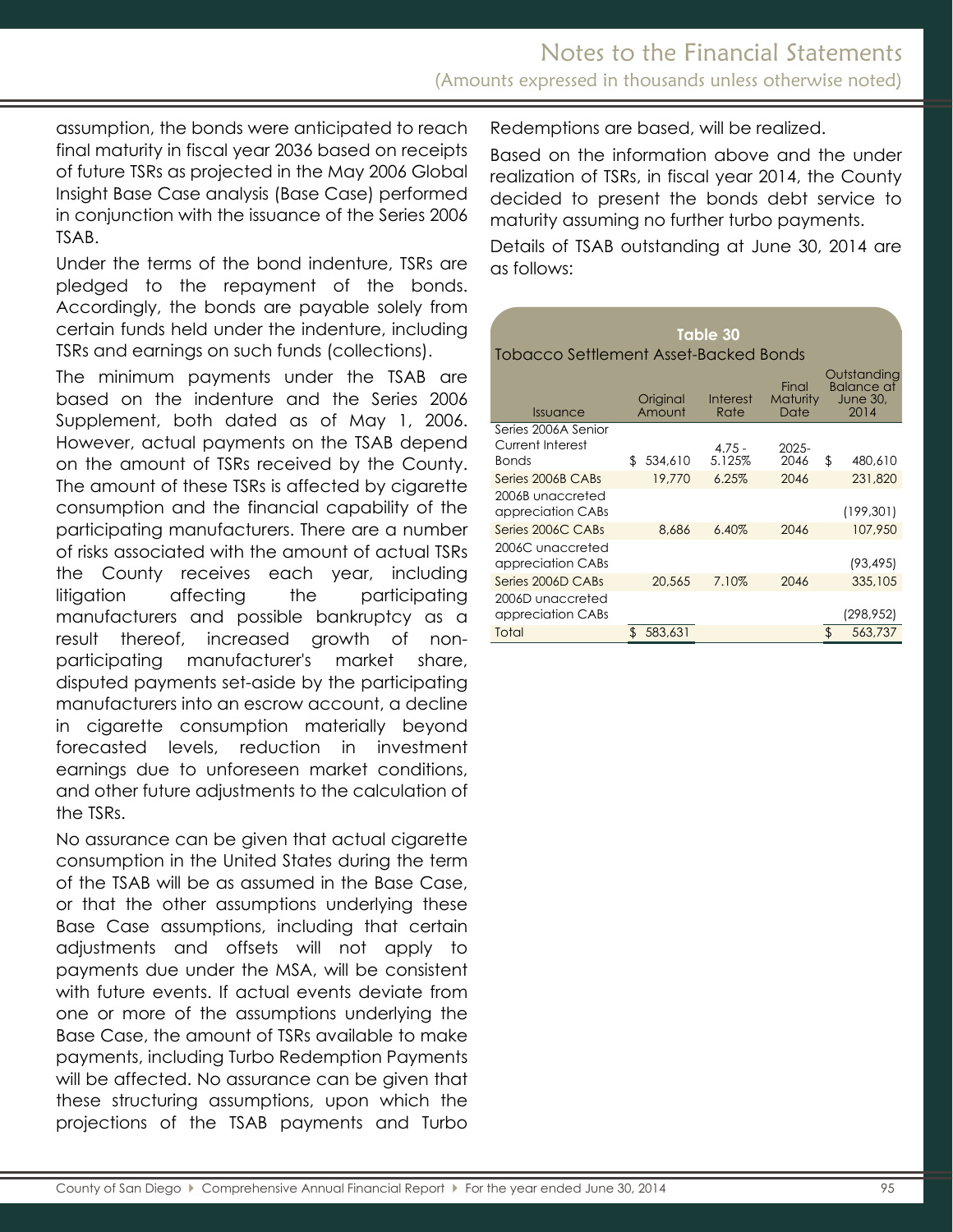Annual debt service requirements to maturity for TSAB are as follows:

| Table 31                                |
|-----------------------------------------|
| Tobacco Settlement Asset-Backed Bonds - |
| Debt Service Requirements to Maturity   |
|                                         |

| <b>Fiscal Year</b> | Principal     | Unaccreted<br>Appreciation | Interest     | Total     |
|--------------------|---------------|----------------------------|--------------|-----------|
| 2015               | \$            | 5,617                      | 24,181<br>\$ | 29.798    |
| 2016               |               | 5,998                      | 24,181       | 30,179    |
| 2017               |               | 6,402                      | 24,181       | 30,583    |
| 2018               |               | 6.842                      | 24,181       | 31.023    |
| 2019               |               | 7.302                      | 24,181       | 31,483    |
| 2020 - 2024        | 46,785        | 44,661                     | 116.621      | 208,067   |
| $2025 - 2029$      | 61.285        | 62.048                     | 103,829      | 227.162   |
| 2030 - 2034        | 78,670        | 86,238                     | 86,810       | 251,718   |
| $2035 - 2039$      | 101.085       | 119.901                    | 64.894       | 285,880   |
| $2040 - 2044$      | 130,480       | 166,771                    | 36,155       | 333,406   |
| 2045 - 2046        | 111,326       | 79,968                     | 4,565        | 195.859   |
| Subtotal           | \$<br>529,631 | 591,748                    | 533,779 \$   | 1,655,158 |
| .                  |               |                            |              |           |

**Add:**

| Auu.                                                 |           |  |
|------------------------------------------------------|-----------|--|
| Accreted<br>appreciation<br>through June<br>30, 2014 | 34,106    |  |
| Subtotal                                             | 563,737   |  |
| Less:                                                |           |  |
| Unamortized<br>issuance<br>discount                  | (12, 295) |  |
| Total                                                | 551,442   |  |

As shown in **Table 31**, the unpaid Tobacco Settlement Asset-Backed Bonds' accreted appreciation as of June 30, 2014 was \$34,106, which will be paid in 2046.

TSAB pledged revenue for the year ended June 30, 2014 was as follows:

| Table 32                |                                         |                                          |           |                  |  |  |  |  |
|-------------------------|-----------------------------------------|------------------------------------------|-----------|------------------|--|--|--|--|
|                         | Tobacco Settlement Asset-Backed Bonds - |                                          |           |                  |  |  |  |  |
| <b>Pledged Revenues</b> |                                         |                                          |           |                  |  |  |  |  |
|                         |                                         |                                          |           | Fiscal Year 2014 |  |  |  |  |
|                         |                                         |                                          | Debt      |                  |  |  |  |  |
|                         | Final<br>Maturity                       | Pledged<br>Revenue To & Interest Revenue | Principal | Pledged          |  |  |  |  |
| Debt Pledged            | Date                                    | <b>Maturity</b>                          | Paid      | Received         |  |  |  |  |
| Series 2006 Tobacco     |                                         |                                          |           |                  |  |  |  |  |
| Settlement Asset-       |                                         |                                          |           |                  |  |  |  |  |
| <b>Backed Bonds</b>     | 2046                                    | \$1,689,265 \$30,203 \$27,061            |           |                  |  |  |  |  |

### Loans - Governmental Activities

Loans for various governmental activities included

a United States Department of Agriculture Farmers Home Administration loan for the construction of low income housing; and California Energy Commission loans to fund various projects in County facilities to increase energy efficiency.

In November 2011, the County Board of Supervisors authorized the use of San Diego Gas & Electric (SDG&E) On Bill Financing (OBF) program to fund energy efficiency and demand response projects. This program finances installations, modifications and upgrades at County-owned facilities such as lighting retrofits and controls and mechanical system upgrades with the goal of reducing utility costs. The financing is a zero percent interest loan which is repaid from energy savings generated by each San Diego Gas and Electric meter. The County received its first OBF loan in 2013; and received \$1.232 million in additional OBF loans during 2014. As of June 30, 2014, twelve OBF loans are outstanding, with remaining balances totaling \$1.063 million.

Details of loans outstanding at June 30, 2014 for governmental activities are as follows:

| Table 33                                                              |    |                    |                         |                                  |                                                             |  |  |  |
|-----------------------------------------------------------------------|----|--------------------|-------------------------|----------------------------------|-------------------------------------------------------------|--|--|--|
| Loans - Governmental Activities                                       |    |                    |                         |                                  |                                                             |  |  |  |
| Issuance                                                              |    | Original<br>Amount | <b>Interest</b><br>Rate | Final<br><b>Maturity</b><br>Date | Outstanding<br><b>Balance af</b><br><b>June 30,</b><br>2014 |  |  |  |
| Loans - non internal<br>service funds (ISF)                           |    |                    |                         |                                  |                                                             |  |  |  |
| <b>Firebird Manor</b>                                                 | \$ | 4,486              | 1.00%                   | 2028                             | \$<br>2,117                                                 |  |  |  |
| Total loans - non-ISF                                                 |    | 4,486              |                         |                                  | 2,117                                                       |  |  |  |
|                                                                       |    |                    |                         |                                  |                                                             |  |  |  |
| $I$ nans - ISF                                                        |    |                    |                         |                                  |                                                             |  |  |  |
| California Energy<br>Comm Loan 1<br>(Facilities ISF)                  |    | 1.977              | 4.00%                   | 2015                             | 117                                                         |  |  |  |
| California Energy<br>Comm Loan 2<br>(Facilities ISF)                  |    | 3.001              | 3.95%                   | 2016                             | 401                                                         |  |  |  |
| California Energy<br>Comm Loan 3<br>(Facilities ISF)                  |    | 2.565              | 4.50%                   | 2018                             | 1.426                                                       |  |  |  |
| San Diego Gas and<br>Electric On Bill<br><b>Financing (Facilities</b> |    |                    |                         |                                  |                                                             |  |  |  |
|                                                                       |    |                    |                         |                                  |                                                             |  |  |  |
|                                                                       |    |                    |                         |                                  |                                                             |  |  |  |
| Total                                                                 | \$ | 13,300             |                         |                                  | 5,124<br>\$                                                 |  |  |  |
| ISF)<br>Total loans - ISF                                             |    | 1,271<br>8.814     | 0.00%                   | 2022                             | 1,063<br>3,007                                              |  |  |  |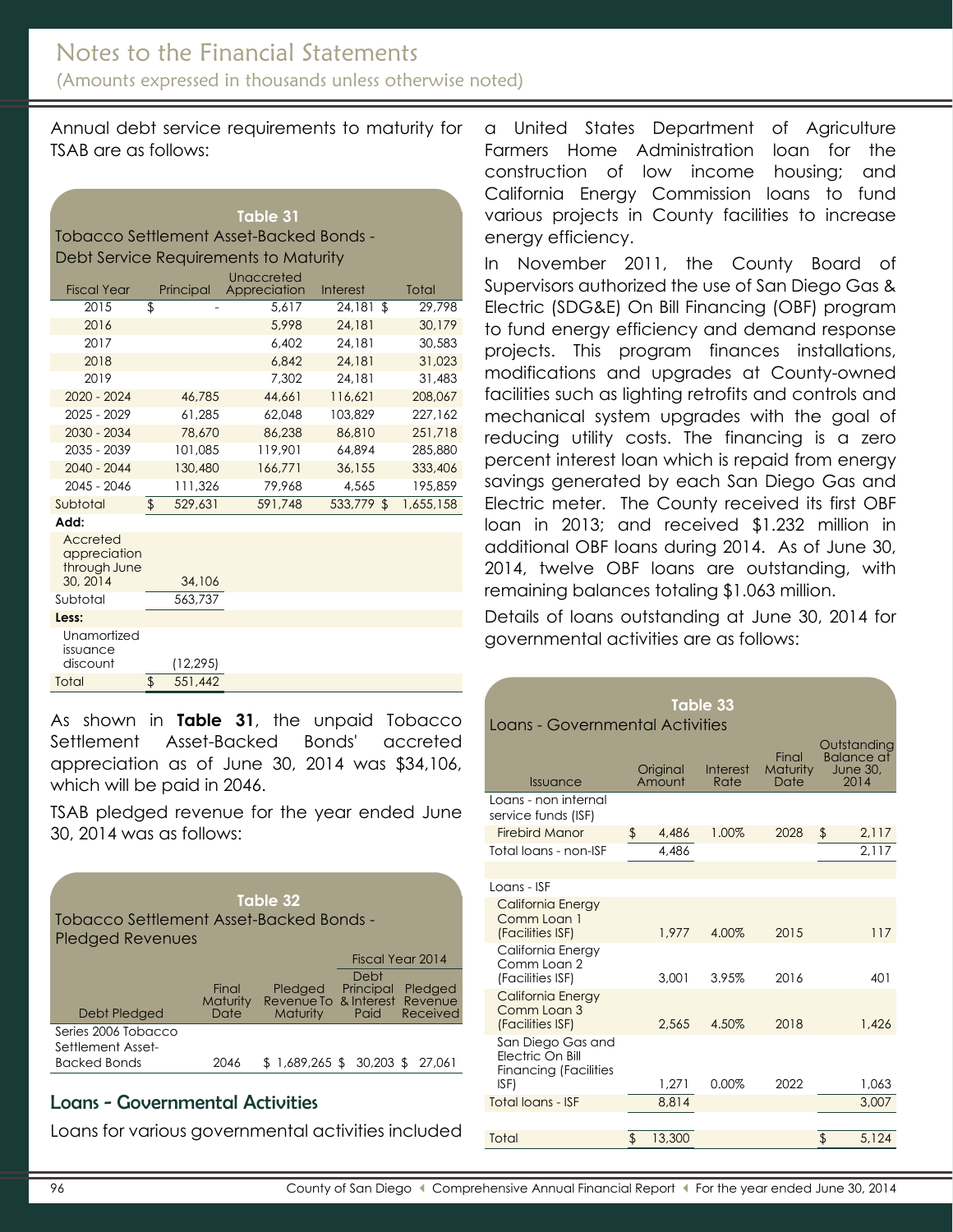Annual debt service requirements to maturity for loans - governmental activities are as follows:

| Loans - Governmental Activities<br>Debt Service Requirements to Maturity | Table 34    |            |       |
|--------------------------------------------------------------------------|-------------|------------|-------|
| <b>Fiscal Year</b>                                                       | Principal   | Interest   | Total |
| 2015                                                                     | \$<br>1,403 | 95\$       | 1,498 |
| 2016                                                                     | 794         | 65         | 859   |
| 2017                                                                     | 766         | 48         | 814   |
| 2018                                                                     | 589         | 29         | 618   |
| 2019                                                                     | 160         | 15         | 175   |
| $2020 - 2024$                                                            | 793         | 54         | 847   |
| 2025 - 2028                                                              | 619         | 15         | 634   |
| Total                                                                    | 5.124       | 321<br>\$. | 5.445 |

#### Loans - Business-type Activities

Loans for business-type activities included California Department of Transportation loans for the construction of a sewer line and the installation of a control tower at the Ramona Airport.

Details of loans outstanding at June 30, 2014 for business-type activities are as follows:

| Loans - Business-type Activities                           |     | Table 35 |             |                                             |                                                             |
|------------------------------------------------------------|-----|----------|-------------|---------------------------------------------|-------------------------------------------------------------|
| Loan                                                       |     | Amount   | Rate        | Final<br>Original Interest Maturity<br>Date | Outstanding<br><b>Balance af</b><br><b>June 30,</b><br>2014 |
| 2001 Airport Development<br>Loan - Ramona Sewer Line       | \$. |          | 2.388 5.63% | 2017                                        | \$<br>511                                                   |
| 2001 Airport Development<br>Loan - Ramona Control<br>Tower |     | 1.196    | 5.63%       | 2017                                        | 255                                                         |
| Total                                                      |     | 3,584    |             |                                             | 766                                                         |

Annual debt service requirements to maturity for loans - business-type activities are as follows:

| Table 36<br>Loans - Business-type Activities<br>Debt Service Requirements to Maturity |  |           |                  |       |  |  |
|---------------------------------------------------------------------------------------|--|-----------|------------------|-------|--|--|
| <b>Fiscal Year</b>                                                                    |  | Principal | <b>Interest</b>  | Total |  |  |
| 2015                                                                                  |  | 291       | $43 \text{ }$ \$ | 334   |  |  |
| 2016                                                                                  |  | 304       | 27               | 331   |  |  |
| 2017                                                                                  |  | 171       | 10               | 181   |  |  |
| Total                                                                                 |  | 766       |                  | 846   |  |  |

#### **Arbitrage**

In compliance with the Tax Reform Act of 1986 and subsequent U.S. Treasury Regulations, the County performed arbitrage rebate calculations via a third party to determine probable amounts due to the Federal government. At June 30, 2014, the probable arbitrage rebate was zero.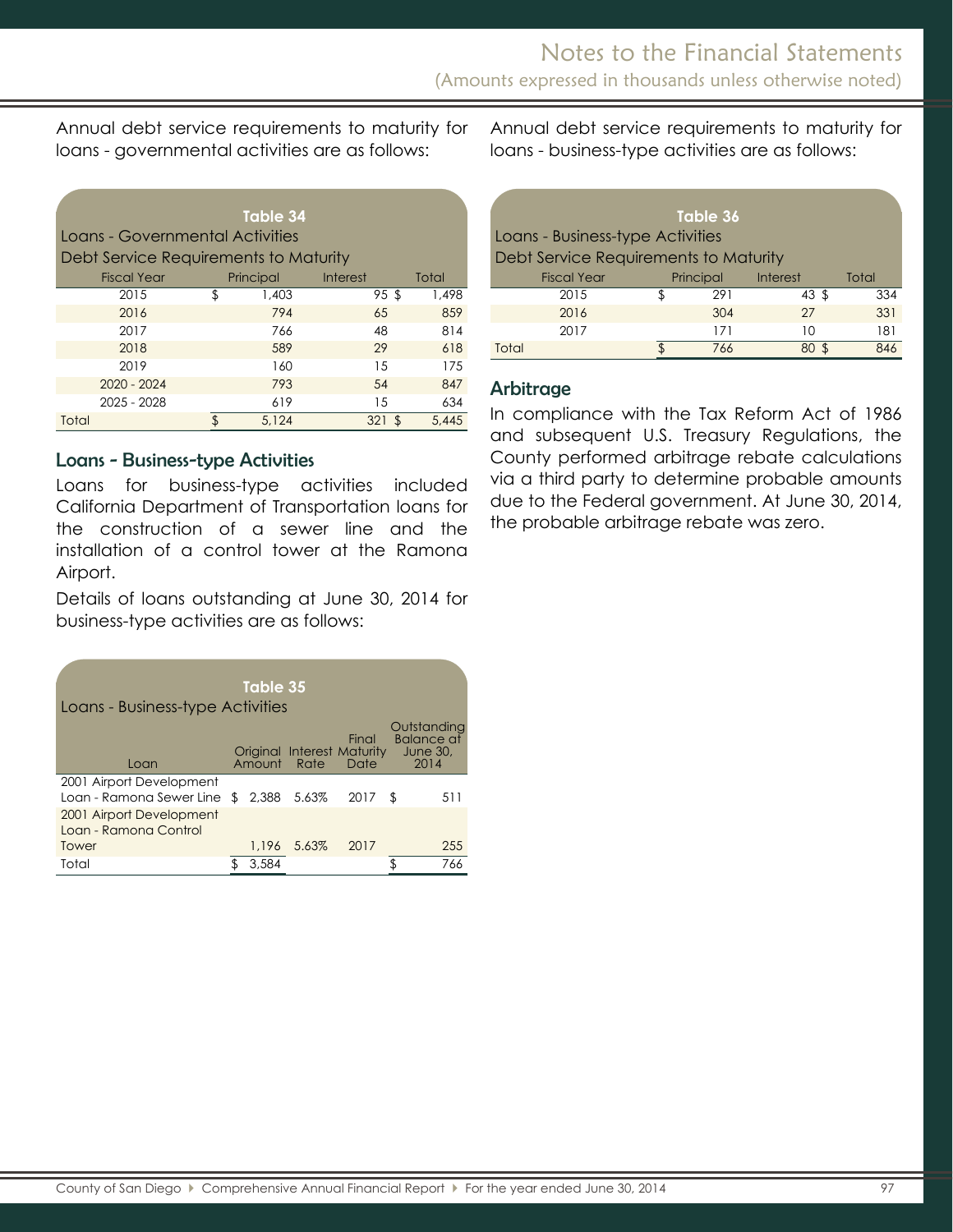# <span id="page-32-1"></span><span id="page-32-0"></span>NOTE 15 Changes in Long-Term Liabilities

Long-term liability activities for the year ended June 30, 2014 were as follows:

|                                                          |                |                                      | Table 37         |                   |          |                            |                              |
|----------------------------------------------------------|----------------|--------------------------------------|------------------|-------------------|----------|----------------------------|------------------------------|
| Changes in Long-Term Liabilities                         |                |                                      |                  |                   |          |                            |                              |
|                                                          |                | <b>Beginning</b><br><b>Balanceat</b> |                  |                   | Accreted | Endina<br><b>Balanceat</b> | <b>Amounts Due</b><br>Within |
|                                                          |                | July 1, 2013                         | <b>Additions</b> | <b>Reductions</b> | Interest | June 30, 2014              | One Year                     |
| <b>Governmental Activities:</b>                          |                |                                      |                  |                   |          |                            |                              |
| COPs, bonds & loans                                      |                |                                      |                  |                   |          |                            |                              |
| Certificates of participation and lease revenue<br>bonds | \$             | 405,010                              |                  | (20,600)          |          | 384,410 \$                 | 19,880                       |
| Taxable pension obligation bonds                         |                | 770,530                              |                  | (39, 775)         | 1,575    | 732,330                    | 41,195                       |
| Tobacco settlement asset-backed bonds                    |                | 564,230                              |                  | (5,750)           | 5,257    | 563.737                    |                              |
| Loans - non-internal service funds                       |                | 2.260                                |                  | (143)             |          | 2,117                      | 143                          |
| Loans - internal service funds (ISF)                     |                | 2,909                                | 1,232            | (1, 134)          |          | 3,007                      | 1,260                        |
| Unamortized issuance premiums                            |                | 13,079                               |                  | (1, 152)          |          | 11.927                     | 1,152                        |
| Unamortized issuance discounts                           |                | (13,050)                             |                  | 591               |          | (12, 459)                  | (590)                        |
| Unamortized deferred amounts on refundings (1)           |                | (5,389)                              |                  | 5,389             |          |                            |                              |
| Total COPs, bonds & loans                                | \$             | 1,739,579                            | 1.232            | (62, 574)         | 6,832    | 1,685,069 \$               | 63,040                       |
|                                                          |                |                                      |                  |                   |          |                            |                              |
| Other long-term liabilities:                             |                |                                      |                  |                   |          |                            |                              |
| <b>Capital Leases - ISF</b>                              | \$             | 152                                  |                  | (33)              |          | 119S                       | 34                           |
| Claims and judgments - ISF                               |                | 156,552                              | 56,454           | (28, 343)         |          | 184,663                    | 41,349                       |
| Compensated absences - non-ISF                           |                | 98,223                               | 65,759           | (67, 890)         |          | 96,092                     | 40,864                       |
| Compensated absences - ISF                               |                | 2,268                                | 1,688            | (1,750)           |          | 2,206                      | 888                          |
| Landfill postclosure                                     |                | 19,358                               |                  | (366)             |          | 18,992                     | 803                          |
| Pollution remediation                                    |                | 8,310                                | 200              | (4, 732)          |          | 3,778                      | 632                          |
| <b>Total Other long-term liabilities</b>                 |                | 284,863                              | 124,101          | (103, 114)        |          | 305,850                    | 84,570                       |
| <b>Total Governmental Activities</b>                     | \$             | 2,024,442                            | 125,333          | (165,688)         | 6.832    | 1,990,919 \$               | 147,610                      |
|                                                          |                |                                      |                  |                   |          |                            |                              |
| Business-type activities:                                |                |                                      |                  |                   |          |                            |                              |
| Loans                                                    | $\mathfrak{L}$ | 1.046                                |                  | (280)             |          | 766 \$                     | 291                          |
| Compensated absences                                     |                | 424                                  | 328              | (314)             |          | 438                        | 176                          |
| <b>Total Business-type Activities</b>                    | $\frac{1}{2}$  | 1.470                                | 328              | (594)             |          | $1,204$ \$                 | 467                          |

(1) The reduction of the Unamortized deferred amounts on refundings of \$5,389 is due to the reclassification from Noncurrent Liabilities to Deferred Outflows of Resources on the Statement of Net Position to comply with Governmental Accounting Standards Board Statement No. 65.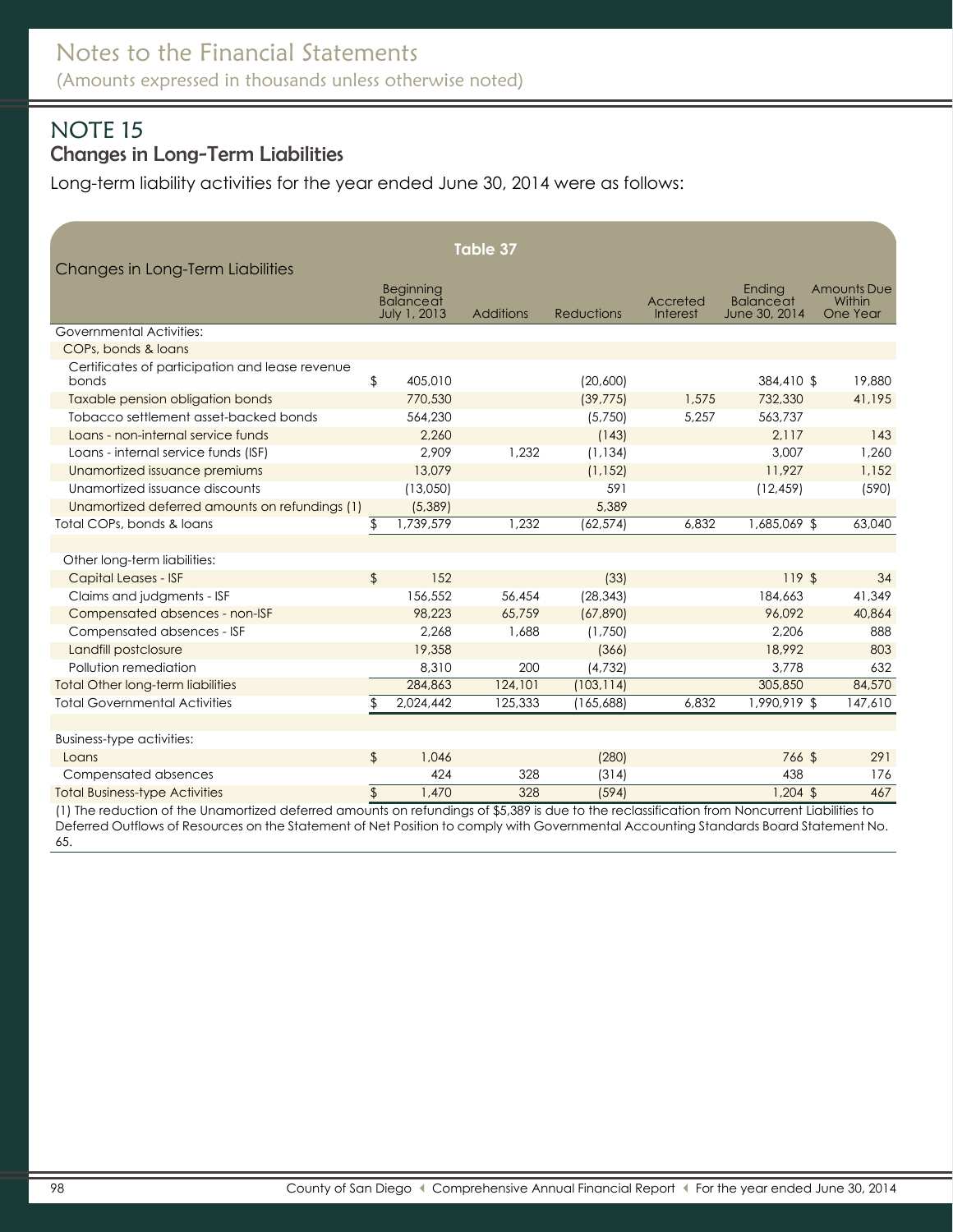# NOTE 16 Funds Used to Liquidate Liabilities

The following funds presented in **Table 38** below have typically been used to liquidate other longterm obligations in prior years:

|                          | Table 38                                                                                                                                                                                                                                     |
|--------------------------|----------------------------------------------------------------------------------------------------------------------------------------------------------------------------------------------------------------------------------------------|
| Liquidated Liabilities   |                                                                                                                                                                                                                                              |
| Liability                | Fund(s) Used to Liquidate in Prior Years                                                                                                                                                                                                     |
| Claims &<br>Judgments    | Internal Service Funds - Employee Benefits Fund<br>and Public Liability Insurance Fund                                                                                                                                                       |
| Compensated<br>Absences  | General Fund; Special Revenue Funds - County<br>Library, Road, Inactive Wastesites and Air<br>Pollution: Internal Service Funds - Facilities<br>Management, Fleet Services and Purchasing;<br>and, Enterprise Funds - Airport and Sanitation |
| Landfill<br>Postclosure  | Special Revenue Fund: Inactive Wastesites                                                                                                                                                                                                    |
| Pollution<br>Remediation | General Fund, Special Revenue Funds: Inactive<br>Wastesites, Road Fund                                                                                                                                                                       |

# <span id="page-33-1"></span><span id="page-33-0"></span>NOTE 17 Conduit Debt Obligations

From time to time, the County has issued taxexempt conduit debt under the authority of Chapter 7 of Part 5 of Division 3 of the Health and Safety Code of the State of California on behalf of qualified borrowers to provide financial assistance for projects deemed to be of public interest.

Conduit debt consisted of the following: a) eight certificates of participation (COPs) for the acquisition, construction, capital improvement and equipping of various facilities and b) three mortgage revenue bonds for the construction and permanent financing of multi-family residential rental projects located in the County to be partially occupied by persons of low or moderate incomes. Conduit debt is secured by the property that is financed and is payable from the respective COPs' base rentals and underlying payments on mortgage loans. Upon repayment of the debt, ownership of the acquired facilities transfers to the private-sector entity served by the debt issuance.

The County is not obligated in any manner for repayment of this debt. Accordingly, the debt is not reported as liabilities in the accompanying financial statements.

As of June 30, 2014, the aggregate conduit debt principal amount outstanding was \$144.071 million.

# NOTE 18

# <span id="page-33-2"></span>Landfill Site Postclosure Care Costs

State laws and regulations require the placement of final covers on all landfill sites that stopped accepting solid waste after October 9, 1991 and the performance of certain maintenance and monitoring functions at these sites for a minimum of 30 years after closure. Closure and postclosure care costs are paid near or after the date a landfill stops accepting waste. The San Marcos Landfill is the sole waste disposal site owned by the County that is subject to these regulations. It was operational and accepted solid waste from 1979 until March 11, 1997. Formal closure of this landfill spanned from July 2004 through March 2007. Postclosure maintenance began in April 2007.

The projected landfill postclosure care liability at June 30, 2014 for the San Marcos Landfill was \$18.992 million. This estimated amount is based on what it would cost to perform all postclosure care in calendar year 2014 dollars and is subject to change as a result of such factors including but not limited to: inflation; deflation; advancements in technology; and amendments to laws and regulations.

In addition to the above, state regulations require that landfill closure and postclosure maintenance costs be fully funded at the time of closure, unless a landfill owner/operator can demonstrate financial responsibility towards these activities by using other approved financial assurance alternatives. A pledge of revenue is one of various alternatives allowed to fund estimated postclosure costs. Under this alternative, the Board of Supervisors, on February 3, 1998, approved Minute Order No. 5 "Postclosure Maintenance Funding for the San Marcos Landfill", wherein the County entered into a pledge of revenue agreement with the California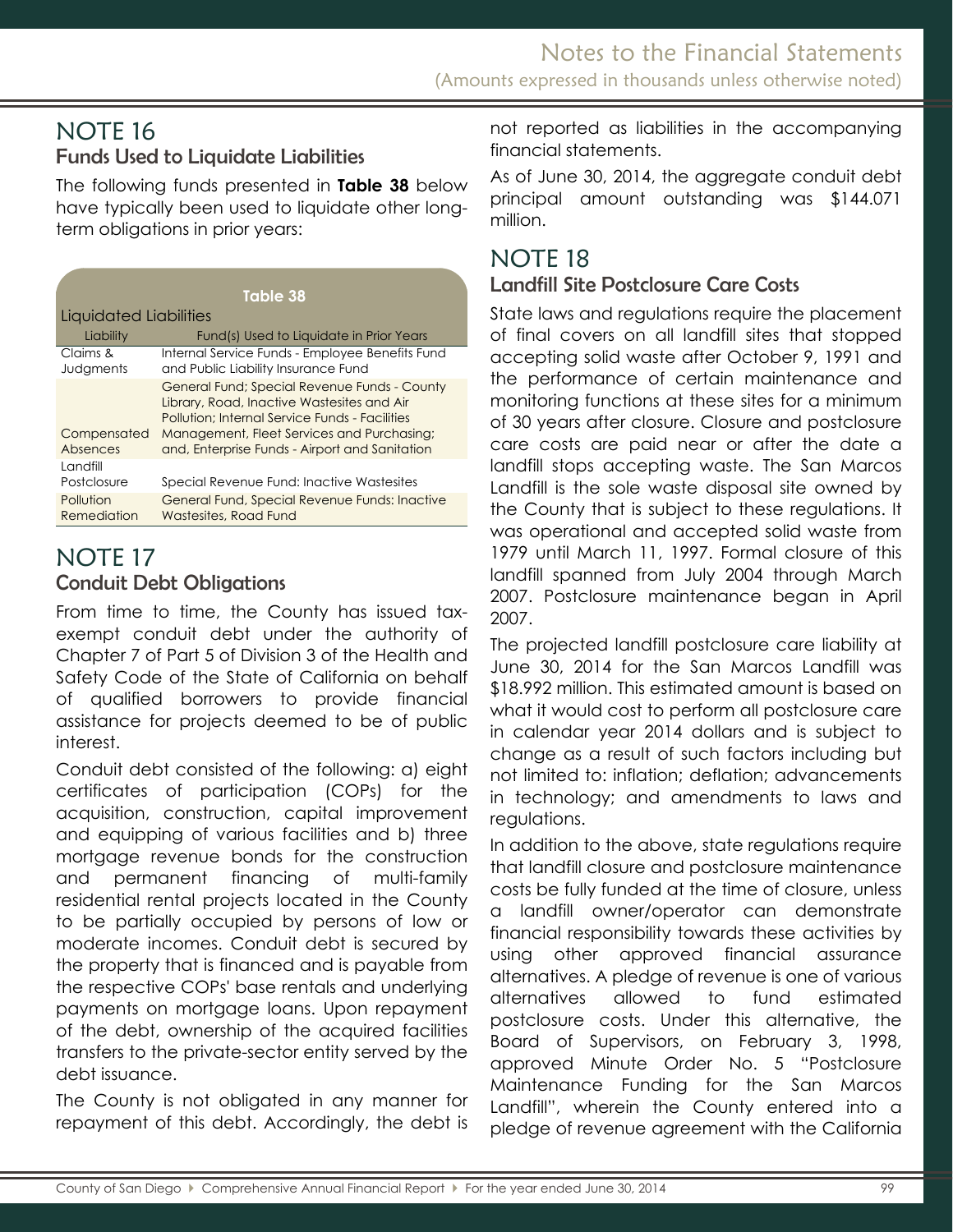## Notes to the Financial Statements (Amounts expressed in thousands unless otherwise noted)

Integrated Waste Management Board (CIWMB). Pursuant to Resolution No. 98-24, adopted under Minute Order No. 5, the Board directed that the amount of pledged revenue shall be equal to \$790 thousand per year for the 30 year period of postclosure maintenance commencing upon completion of the final closure of the San Marcos Landfill. The pledged amount is a promise of existing funds rather than future revenues and may increase or decrease to match any adjustment to identified cost estimates that are mutually agreed to by the County and the CIWMB.

Regulations governing solid waste management are promulgated by government agencies on the federal and state levels. These regulations address the design, construction, operation, maintenance, closure and postclosure maintenance of various types of facilities; acceptable and prohibited waste types; and inspection, permitting, environmental monitoring and solid waste recycling requirements. Regulations at both the state and federal levels could impose retroactive liability, particularly with respect to cleanup activities relating to any landfill site ever operated by the County, whether or not owned by the County. Thus, the County has potential liability with respect to every landfill ever owned, operated, contracted to be operated, or into which the County disposed waste. Compliance with these regulations may be costly, and, as more stringent standards are developed to protect the environment, these costs could increase.

# <span id="page-34-0"></span>NOTE 19

### <span id="page-34-1"></span>Pollution Remediation

Governmental Accounting Standards Board Statement No. 49, *Accounting and Financial Reporting for Pollution Remediation Obligations*, establishes accounting and reporting guidelines for the recognition and measurement of pollution remediation obligations (liabilities).

The County is involved in several remediation actions to clean up pollution sites within its boundaries. These matters generally coincide with the County's ownership of land, buildings and infrastructure assets. In some cases, regulatory agencies (e.g., California Regional Water Quality Control Board) notified the County of the need for remedial action. In addition, the County conducts its own environmental monitoring and this activity identifies pollution sites and matters requiring further investigation and possible remediation. Once the County is aware of these conditions, it commences monitoring, assessment, testing, and/or cleanup activities, and recognizes pollution remediation obligations when estimates can reasonably be determined.

The types of pollution that have been identified include leaking underground storage tanks, water, groundwater and soil contamination, and excessive levels of other contaminants. Remediation efforts include developing remediation and feasibility studies, source identification studies, site testing, sampling and analysis, ground water cleanup, removal of storage tanks and other hazardous materials.

As of June 30, 2014, the County's estimated pollution remediation obligations totaled \$3.778 million. These obligations were all associated with the County's government-wide governmental activities. The estimated liabilities were determined by project managers and/or consultants, based on historical cost information for projects of the same type, size and complexity and measured at their current value or current quotes from outside service providers. In subsequent periods, the County will adjust estimated obligations when new information indicates that such changes are required, including technology and changes in applicable laws or regulations. At this time, the County has determined there are no estimated recoveries reducing the obligations.

# <span id="page-34-2"></span>NOTE 20

### <span id="page-34-3"></span>Fund Balance Policy - General Fund

In 2013 the Board of Supervisors adopted the updated Policy B-71 "Fund Balance and Reserves" to establish guidelines regarding the maintenance of General Fund fund balance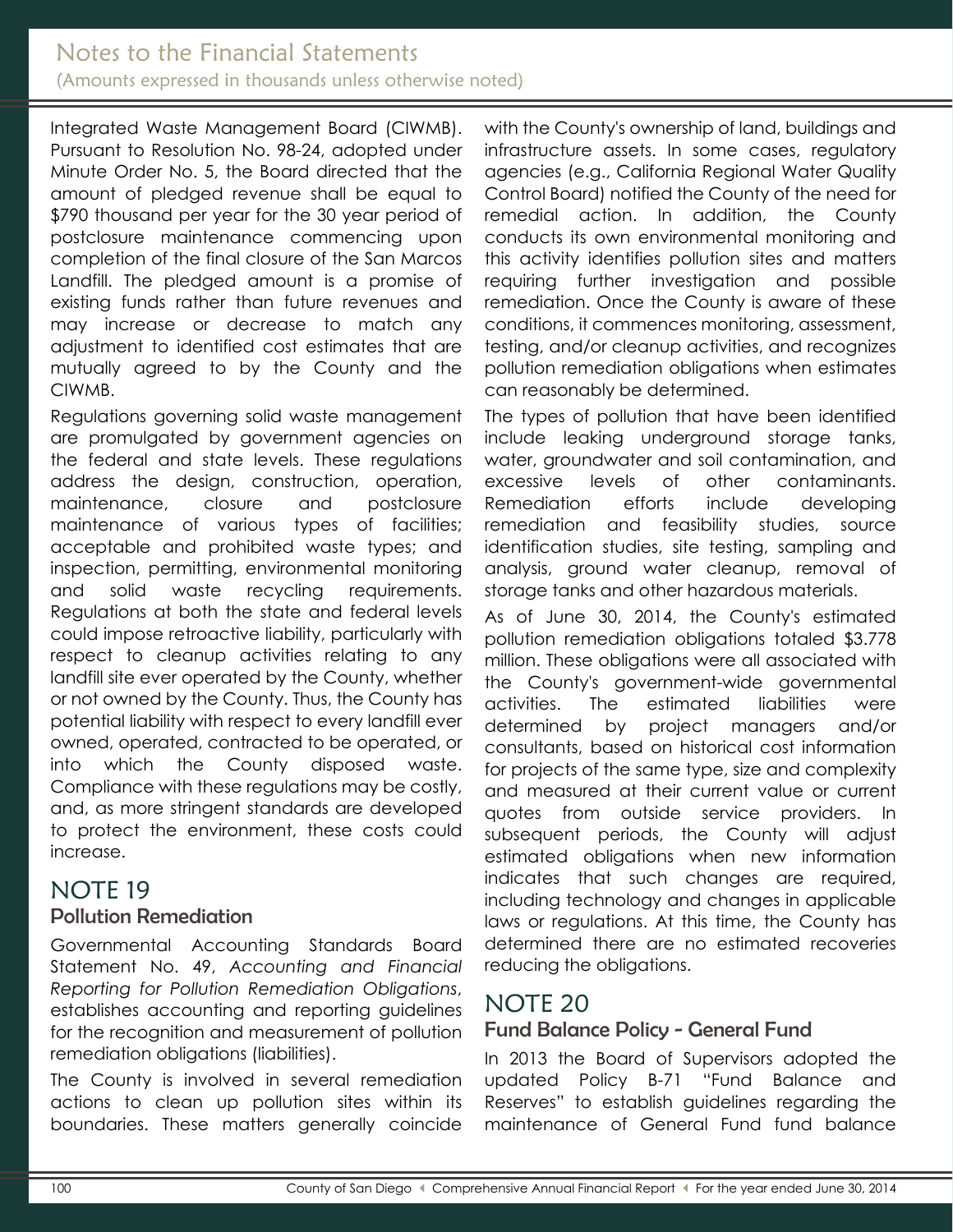levels that will help to protect the fiscal health and stability of the County. This policy includes:

*Fund Balance Committed To Unforeseen Catastrophic Events:* The amount of fund balance committed to unforeseen catastrophic events shall be targeted at the equivalent of 5% of the total amount of budgeted general purpose revenue. The establishment of this fund balance commitment is governed by Government Code Section 29085-29086, which allows the amount to be increased or decreased at the time the budget is adopted, but once the budget is adopted, it may only be used for legally declared emergencies as defined in Government Code Section 29127. The Board may waive the requirement to maintain the fund balance at the targeted level specified if it finds that it is in the best interest of the residents of the County to so do. This commitment is reported on the General Fund's Balance Sheet.

*General Fund Minimum Fund Balance:* In order to be prepared for broader levels of economic uncertainty, the minimum level of Unassigned fund balance in the General Fund shall be targeted at the equivalent of 10% of the total amount of budgeted general purpose revenue. The Board may waive the requirement to maintain the fund balance at the targeted level specified if it finds that it is in the best interest of the residents of the County to so do. To the extent that fund balance is available in excess of that amount, the Chief Administrative Officer (CAO) may recommend the appropriation or commitment of the available balance for one time purposes. The recommendations may appear in the CAO Recommended Operational Plan or as an agenda item for a regularly scheduled meeting of the Board. In fiscal year 2010 the County Board of Supervisors took action to set aside \$100 million of the General Fund's fund balance for future economic uncertainty. This amount is included in the Unassigned fund balance classification on the General Fund's Balance Sheet.

*Other Commitments and Assignments of Fund Balance:* From time to time fund balance may be committed by the Board and/or assigned by the Chief Administrative Officer for specific purposes.

*Restoration of Fund Balances:* In the event that the fund balance Committed to Unforeseen Catastrophic Events or the General Fund Minimum Unassigned fund balance falls below targeted levels, the CAO will present a plan to the Board of Supervisors for restoration of those targeted levels.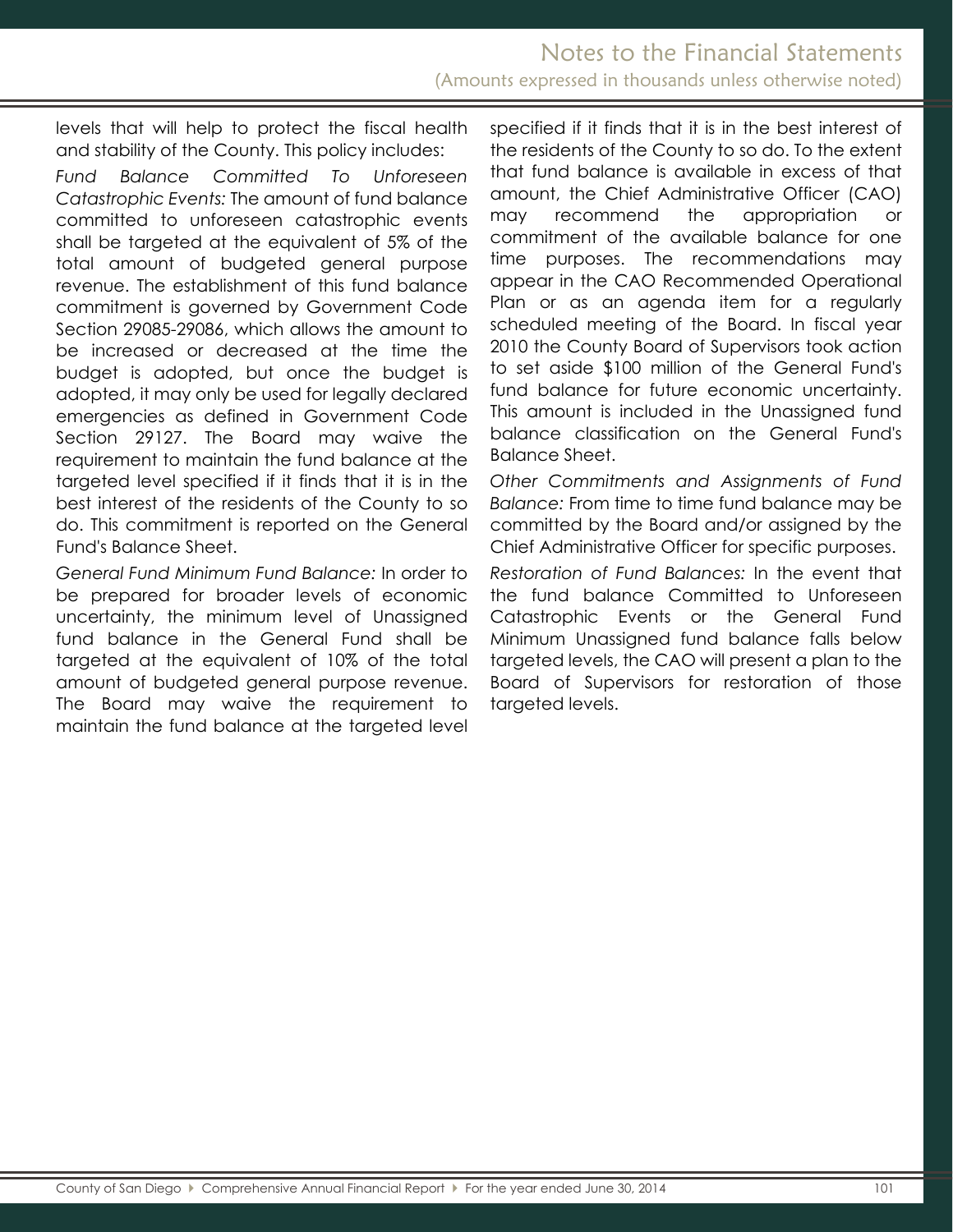# <span id="page-36-1"></span><span id="page-36-0"></span>Fund Balances Restricted for Laws or Regulations of Other Governments: Fund Purpose

At June 30, 2014, the fund balances restricted for laws or regulations of other governments: fund purpose are presented in **Table 39** as follows:

<span id="page-36-2"></span>

|                                                                                     | Table 39                                                                                                                                                                                                                                                 |              |
|-------------------------------------------------------------------------------------|----------------------------------------------------------------------------------------------------------------------------------------------------------------------------------------------------------------------------------------------------------|--------------|
| Fund Balances Restricted for Laws or Regulations of Other Governments: Fund Purpose |                                                                                                                                                                                                                                                          |              |
| At June 30, 2014                                                                    |                                                                                                                                                                                                                                                          |              |
| Fund Type:                                                                          | Purpose                                                                                                                                                                                                                                                  | Amount       |
| <b>Nonmajor Funds</b>                                                               |                                                                                                                                                                                                                                                          |              |
| <b>Special Revenue Funds</b>                                                        |                                                                                                                                                                                                                                                          |              |
| Air Pollution Fund                                                                  | Air pollution activities                                                                                                                                                                                                                                 | \$<br>22,767 |
| Asset Forfeiture Program Fund                                                       | Law enforcement                                                                                                                                                                                                                                          | 8,591        |
| County Library Fund                                                                 | Library services                                                                                                                                                                                                                                         | 12,146       |
|                                                                                     | Road, park lighting maintenance, fire protection and                                                                                                                                                                                                     |              |
| <b>County Service District Funds</b>                                                | ambulance services                                                                                                                                                                                                                                       | 19,675       |
| Edgemoor Development Fund                                                           | Edgemoor development                                                                                                                                                                                                                                     | 9,471        |
| In Home Supportive Services Public Authority Fund                                   | In home supportive services                                                                                                                                                                                                                              | 82           |
| Inmate Welfare Fund                                                                 | Benefit, education, and welfare of jail inmates                                                                                                                                                                                                          | 15,632       |
| Lighting Maintenance District Fund                                                  | Street and road lighting maintenance                                                                                                                                                                                                                     | 1,312        |
|                                                                                     | Retracement or remonument surveys, improvements for grazing<br>lands, wildlife propagation and aviation purposes capital<br>improvements and repairs, contracts administration, data<br>collection, analysis and reporting, and responding to complaints |              |
| Other Special Revenue Funds                                                         | regarding trash and trash haulers in unincorporated areas                                                                                                                                                                                                | 519          |
| <b>Park Land Dedication Fund</b>                                                    | Developing new or rehabilitating existing neighborhood or<br>community park or recreational facilities                                                                                                                                                   | 12,816       |
| <b>Total Nonmajor Funds (Special Revenue Funds)</b>                                 |                                                                                                                                                                                                                                                          | 103,011      |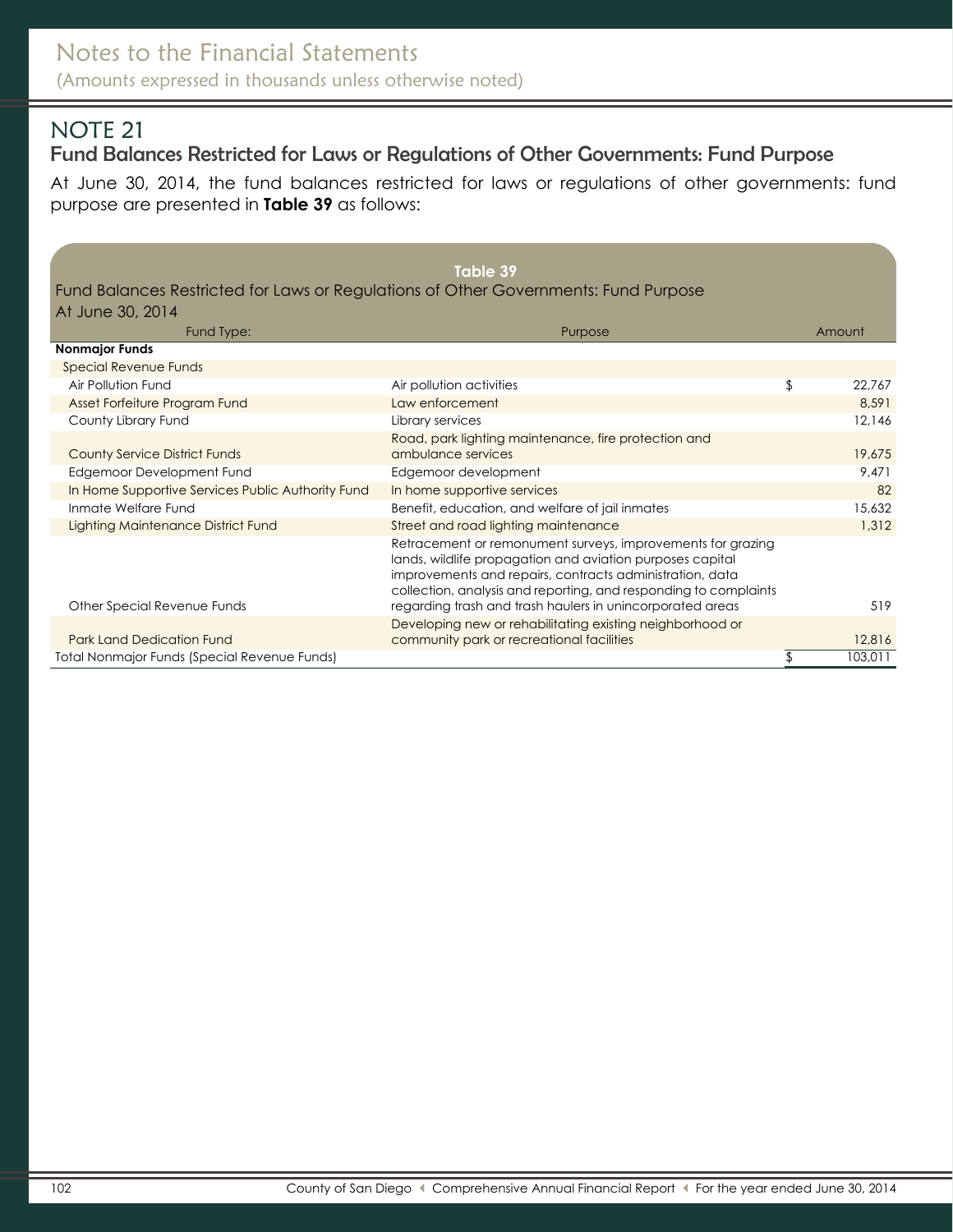**Major Fund**

# <span id="page-37-0"></span>Fund Balances Restricted for Laws or Regulations of Other Governments: Other Purposes

At June 30, 2014, the fund balances restricted for laws or regulations of other governments: other purposes are presented in **Table 40** as follows:

#### **Table 40**

Fund Balances Restricted for Laws or Regulations of Other Governments: Other Purposes At June 30, 2014

<span id="page-37-1"></span>

| General Fund                                                                                                   |                          |        |
|----------------------------------------------------------------------------------------------------------------|--------------------------|--------|
| Vector control                                                                                                 | \$                       | 14,289 |
| Teeter tax loss                                                                                                |                          | 8,563  |
| Fingerprinting equipment purchase and operation                                                                |                          | 8,095  |
| Mental health                                                                                                  |                          | 6,283  |
| Fire safety projects and equipment                                                                             |                          | 6,054  |
| Sheriff automated warrant system                                                                               |                          | 4,827  |
| Parks and Recreation land acquisition, improvements, stewardship and other activities                          |                          | 3,999  |
| Public Defender defense of indigent cases                                                                      |                          | 3,904  |
| Emergency medical services, various construction costs                                                         |                          | 3,707  |
| Real estate fraud prosecution                                                                                  |                          | 3,573  |
| Domestic violence and child abuse prevention                                                                   |                          | 2,760  |
| Sheriff law enforcement                                                                                        |                          | 2,226  |
| Parole revocation hearings                                                                                     |                          | 2,010  |
| <b>Probation Department activities</b>                                                                         |                          | 2,005  |
| Sheriff vehicle maintenance and replacement                                                                    |                          | 1,921  |
| Equipment replacement/system enhancement Caller ID Remote Access Network                                       |                          | 1,073  |
| Projects, programs and services that benefit Crest - Dehesa - Harbison Canyon - Granite Hills sub-region       |                          | 884    |
| Probation community transition unit activities                                                                 |                          | 763    |
| Administration, operation and conservation of trails, paths or other facilities for off-highway motor vehicles |                          | 552    |
| Acquisition, rehabilitation, construction and financing of courtrooms, courtroom buildings or court facilities |                          | 289    |
| Social services child safety education                                                                         |                          | 101    |
| Improvement, maintenance and operation of the Waterfront Park                                                  |                          | 13     |
| <b>Total General Fund</b>                                                                                      | \$                       | 77,891 |
|                                                                                                                |                          |        |
| Nonmajor Funds                                                                                                 |                          |        |
| <b>Special Revenue Funds</b>                                                                                   |                          |        |
| <b>Flood Control District Fund</b>                                                                             |                          |        |
| Flood control future drainage improvements                                                                     | $\mathfrak{L}$           | 19,183 |
| Housing Authority - Other Fund                                                                                 |                          |        |
| Housing repairs and improvements                                                                               |                          | 102    |
| Disaster related administration                                                                                |                          | 44     |
| <b>Total Nonmajor Special Revenue Funds</b>                                                                    | $\updownarrow$           | 19,329 |
| Capital Projects Funds                                                                                         |                          |        |
| Capital Outlay Fund                                                                                            |                          |        |
| <b>Capital Projects</b>                                                                                        |                          |        |
| <b>Total Nonmajor Capital Projects Funds</b>                                                                   | \$                       |        |
| <b>Total Nonmajor Funds</b>                                                                                    | $\overline{\$}$          | 19,330 |
| Total Fund Balances Restricted for Laws or Regulations of Other Governments: Other Purposes                    | $\overline{\mathcal{L}}$ | 97,221 |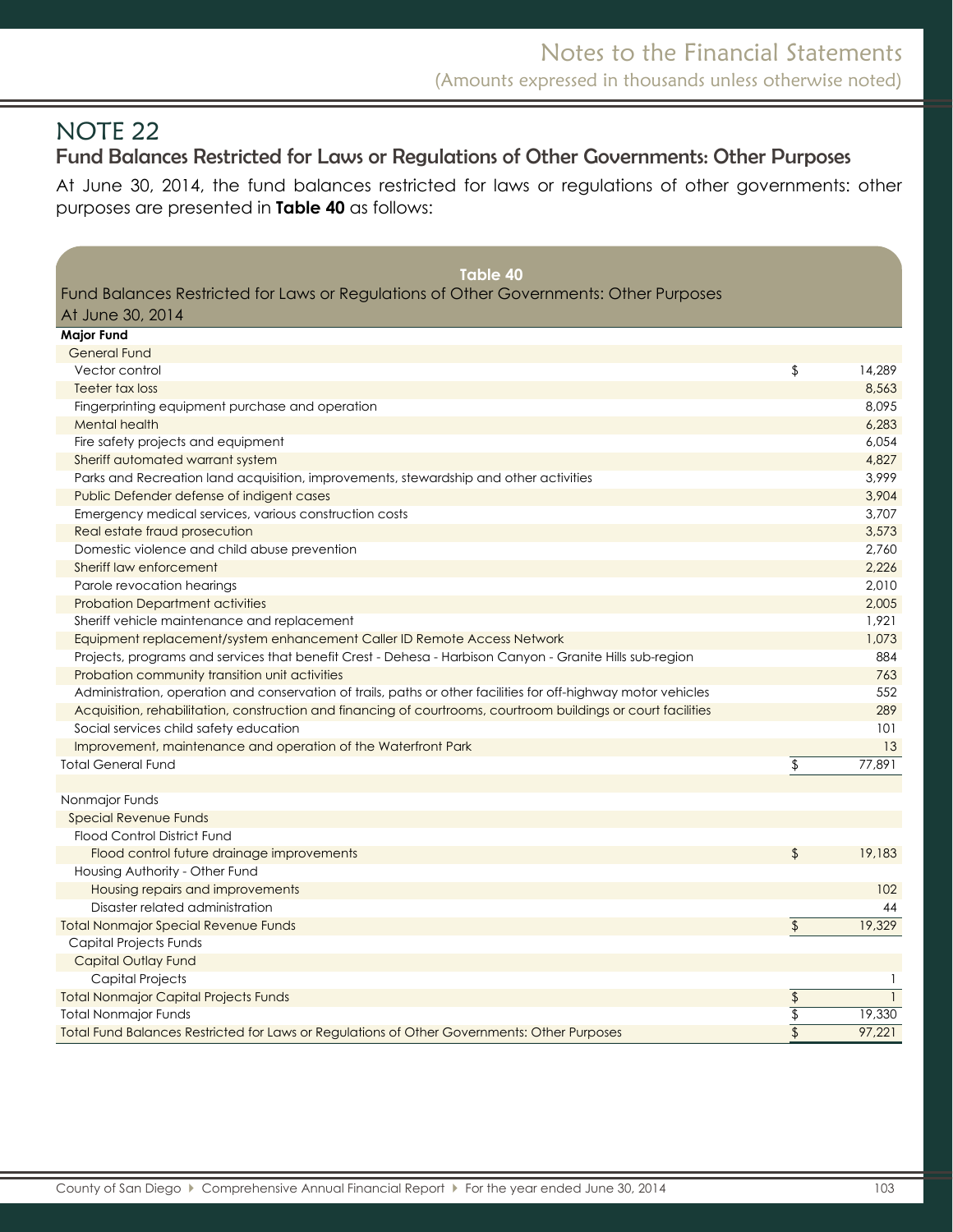# <span id="page-38-0"></span>Fund Balances Committed to Other Purposes

At June 30, 2014, the fund balances committed to other purposes are presented in **Table 41** as follows:

#### **Table 41**

#### Fund Balances Committed To Other Purposes At June 30, 2014

#### **Major Fund**

| <b>General Fund</b>                                                            |        |
|--------------------------------------------------------------------------------|--------|
| Replacement and upgrade of Public Safety<br>\$<br><b>Communication System</b>  | 16,300 |
| Regional communication system infrastructure<br>enhancements                   | 16,050 |
| Health based programs reducing adult/youth<br>smoking                          | 8.156  |
| Sheriff's Department future capital expenditures                               | 4,000  |
| Department of Environmental Health services                                    | 3,005  |
| Sheriff's Department helicopter replacement                                    | 2,667  |
| San Diego Fire Authority equipment replacement                                 | 2,133  |
| Future replacement of Health and Human<br>Services Agency public health clinic | 1,574  |
| Parks and Recreation land acquisition                                          | 1,122  |
| Department of Planning and Development<br>Services activities                  | 659    |
| Management of conduit financing programs                                       | 560    |
| Registrar of Voters equipment acquisition                                      | 445    |
| Assessor/Recorder/County Clerk services                                        | 111    |
| South County Shelter capital improvements                                      | 54     |
| Future lease payments                                                          | 49     |
| Capital Improvement                                                            | 12     |
| Senior Volunteer Patrols Program in the<br>unincorporated communities          | 9      |
| Clerk of the Board services                                                    | 5      |
| Parks and Recreation turf replacement<br>Sweetwater Valley                     | 4      |
| \$<br>Total General Fund                                                       | 56.915 |

# <span id="page-38-1"></span>NOTE 24

# <span id="page-38-2"></span>Fund Balances Assigned to Other Purposes

At June 30, 2014, the fund balances assigned to other purposes are presented in **Table 42** as follows:

#### **Table 42** Fund Balances Assigned to Other Purposes At June 30, 2014

| <b>Major Fund</b>                                                       |              |
|-------------------------------------------------------------------------|--------------|
| <b>General Fund</b>                                                     |              |
| Legislative and administrative services                                 | \$<br>22.952 |
| Law enforcement, detention, legal and other<br>protection services      | 6.576        |
| Health, mental health and social services                               | 5.841        |
| Planning, land use, agriculture, watershed and<br>other public services | 4,807        |
| Park and recreation services                                            | 2.589        |
| Fire protection                                                         | 2.572        |
| Maintenance                                                             | 1.896        |
| Assessor/Recorder/County Clerk services                                 | 1.141        |
| Treasurer-Tax Collector services                                        | 760          |
| <b>Animal Services</b>                                                  | 375          |
| Registrar of Voters services                                            | 30           |
| <b>Total General Fund</b>                                               | 49,539       |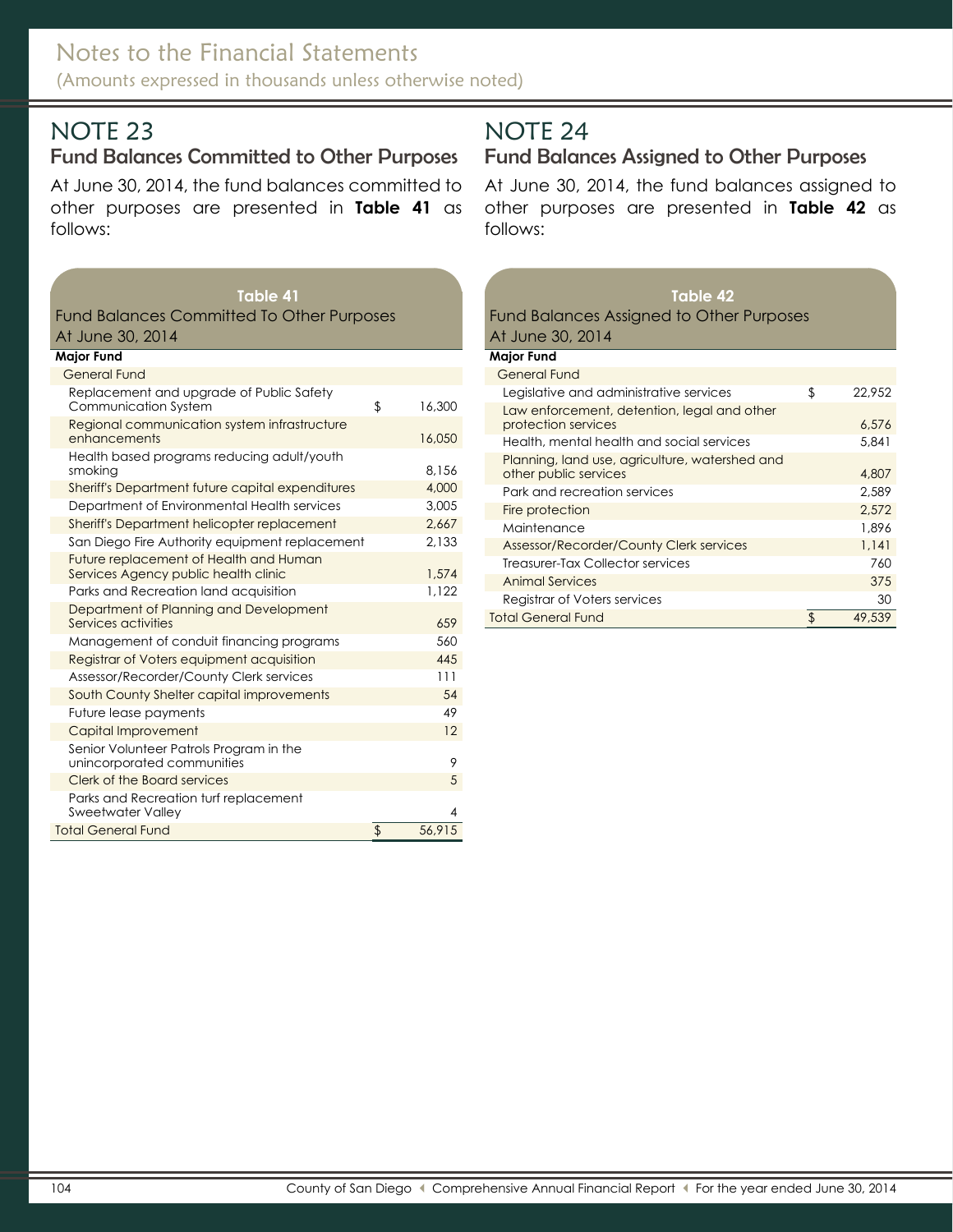# <span id="page-39-1"></span><span id="page-39-0"></span>Net Position Restricted for Laws or Regulations of Other Governments: Other Purposes

At June 30, 2014, the net position restricted for laws or regulations of other governments: other purposes are presented in **Table 43** as follows:

<span id="page-39-2"></span>

| <b>Table 43</b>                                                                                                |               |
|----------------------------------------------------------------------------------------------------------------|---------------|
| Net Position Restricted for Laws or Regulations of Other Governments: Other Purposes                           |               |
| At June 30, 2014                                                                                               |               |
| Air Pollution activities                                                                                       | \$<br>22,767  |
| Road, park lighting maintenance, fire protection and ambulance services                                        | 19,675        |
| Benefit, education, and welfare of jail inmates                                                                | 15,632        |
| Developing new or rehabilitating existing neighborhood or community park or recreational facilities            | 12,816        |
| Library services                                                                                               | 12.146        |
| Edgemoor development                                                                                           | 9,471         |
| Law enforcement                                                                                                | 8,591         |
| Fingerprinting equipment purchase and operation                                                                | 8,095         |
| Fire safety projects and equipment                                                                             | 6,054         |
| Sheriff automated warrant system                                                                               | 4,827         |
| Parks and Recreation land acquisition, improvements, stewardship and other activities                          | 3.999         |
| Public Defender defense of indigent cases                                                                      | 3,904         |
| Emergency medical services, various construction costs                                                         | 3,707         |
| Real estate fraud prosecution                                                                                  | 3,573         |
| Domestic violence and child abuse prevention                                                                   | 2,760         |
| Sheriff law enforcement                                                                                        | 2,226         |
| Parole revocation proceedings                                                                                  | 2,010         |
| <b>Probation Department activities</b>                                                                         | 2,005         |
| Sheriff vehicle maintenance and replacement                                                                    | 1,921         |
| Street and road lighting maintenance                                                                           | 1,312         |
| Equipment replacement/system enhancement Caller ID Remote Access Network                                       | 1,073         |
| Projects, programs and services that benefit Crest - Dehesa - Harbison Canyon - Granite Hills sub-region       | 884           |
| Probation community transition unit activities                                                                 | 763           |
| Administration, operation and conservation of trails, paths or other facilities for off-highway motor vehicles | 552           |
| Retracement or remonument surveys, improvements for grazing lands, wildlife propagation and aviation purposes  |               |
| capital improvements and repairs, contracts administration, data collection, analysis and reporting, and       |               |
| responding to complaints regarding trash and trash haulers in unincorporated areas                             | 519           |
| Acquisition, rehabilitation, construction and financing of courtrooms, courtroom buildings or court facilities | 289           |
| Housing repair and improvements                                                                                | 102           |
| Social Services child safety education                                                                         | 101           |
| In home supportive services                                                                                    | 82            |
| Disaster related administration                                                                                | 44            |
| Improvements, maintenance and operation of the Waterfront Park                                                 | 13            |
| Capital projects                                                                                               |               |
| Total Net Position Restricted for Laws or Regulations of Other Governments: Other Purposes                     | \$<br>151,914 |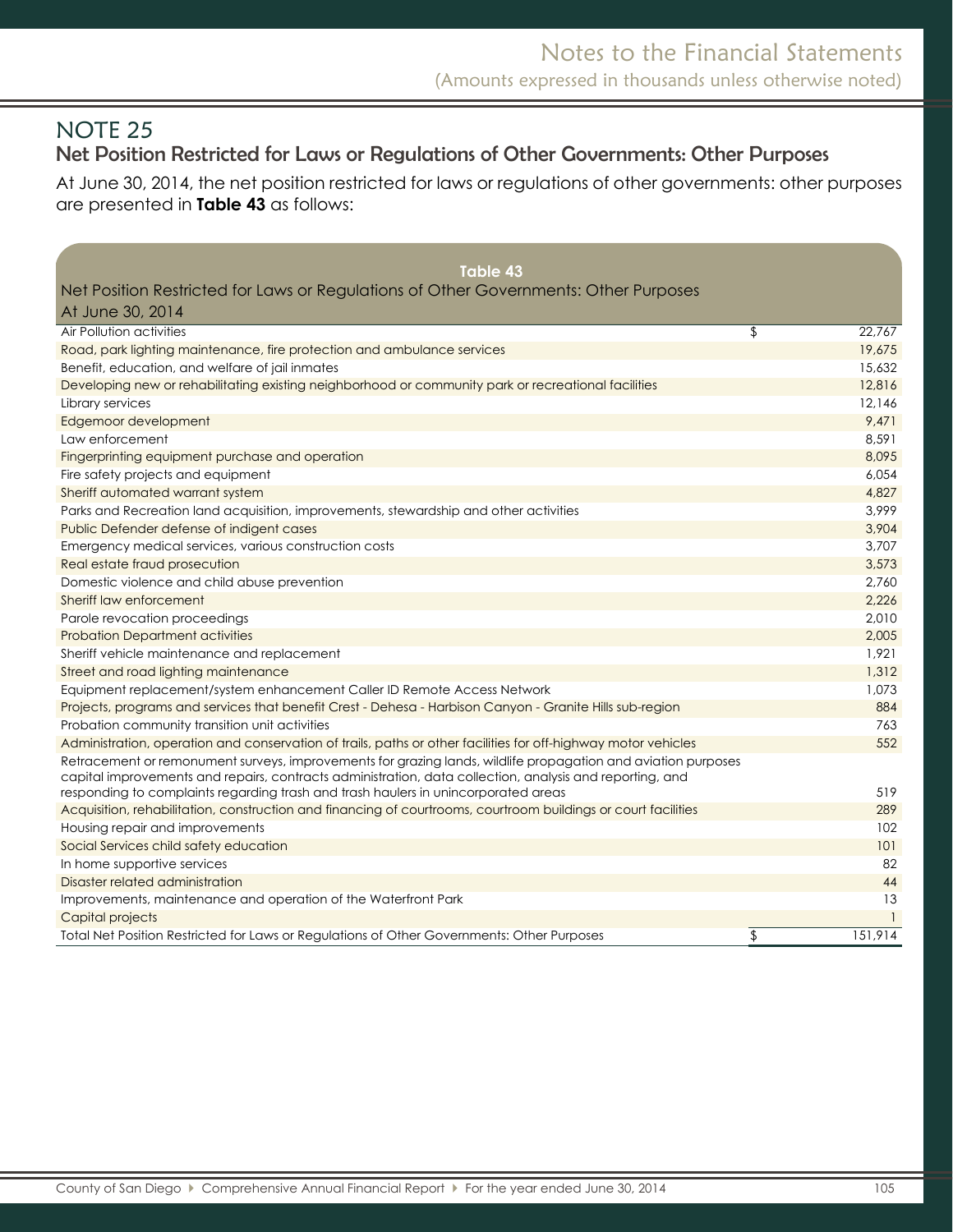#### <span id="page-40-0"></span>NOTE 26 Risk Management

#### The County operates a Risk Management Program, whereby it is self-insured for general liability (California Government Code Section 990), medical malpractice (California Government Code Section 990.9), automobile liability (California Vehicle Code Section 16020(b)(4)) and workers' compensation (California Code of Regulations, Title 8, Section 15203.4). The County purchases insurance coverage for all risk property losses, government crime insurance, including employee dishonesty and faithful performance, airport comprehensive liability, and aircraft hull and liability insurance. Settlements in the areas covered have not exceeded insurance coverage for each of the past three fiscal years.

The County's Employee Benefits and Public Liability Insurance Internal Service Funds (ISF) are used to report all of its uninsured risk management activities. Risk management liabilities are reported when it is probable that a loss has occurred and the amount of that loss can be reasonably estimated. Actuarial evaluations were obtained which determine estimates of known and projected public liability and workers compensation claim liabilities. These evaluations include estimates for claims incurred but not reported; allocated and unallocated loss adjustment expenses; and amounts for incremental claim adjustment expenses related to specific claims and other claim adjustment expenses regardless of whether allocated to specific claims.

At June 30, 2014, these liabilities discounted for anticipated investment return (public liability of 1% and workers' compensation of 2.5%), totaled \$184.7 million, including \$30.9 million in public liability and \$153.8 million in workers' compensation. Changes in the balances of claim liabilities for fiscal year 2014 and 2013 are shown in **Table 44**.

| Table 44                                       |                |            |           |  |  |  |  |  |
|------------------------------------------------|----------------|------------|-----------|--|--|--|--|--|
| Risk Management - Changes in Claim Liabilities |                |            |           |  |  |  |  |  |
|                                                |                | 2014       | 2013      |  |  |  |  |  |
| <b>Employee Benefits Fund</b>                  |                |            |           |  |  |  |  |  |
| Unpaid claims, July 1                          | \$             | 132,504 \$ | 112.960   |  |  |  |  |  |
| Incurred claims                                |                | 45,207     | 46,323    |  |  |  |  |  |
| Claim payments                                 |                | (23,900)   | (26, 779) |  |  |  |  |  |
| Unpaid claims, June 30                         | $\mathfrak{L}$ | 153,811 \$ | 132,504   |  |  |  |  |  |
|                                                |                |            |           |  |  |  |  |  |
| <b>Public Liability Insurance Fund</b>         |                |            |           |  |  |  |  |  |
| Unpaid claims, July 1                          | \$             | 24,048 \$  | 25,879    |  |  |  |  |  |
| Incurred claims                                |                | 11,247     | (448)     |  |  |  |  |  |
| Claim payments                                 |                | (4, 443)   | (1, 383)  |  |  |  |  |  |
| Unpaid claims, June 30                         | \$             | 30,852 \$  | 24.048    |  |  |  |  |  |

# <span id="page-40-1"></span>NOTE 27

<span id="page-40-2"></span>**Contingencies** 

### <span id="page-40-3"></span>Litigation

The County has a potential liability of \$13.1 million that could result if unfavorable final decisions are rendered in numerous lawsuits to which the County is a named defendant. Appropriations are budgeted annually for those portions of obligations coming due that fiscal year.

#### Housing Authority - Low and Moderate Income Housing Asset Fund

Pursuant to Health and Safety Code (HSC) 34176 (b), the City of Santee elected to transfer the housing functions of the Successor Agency to the Community Development Commission of the City of Santee (Santee Successor Agency), to the County of San Diego Housing Authority (Housing Authority). Documents identifying the assets elected to be transferred were received by the Housing Authority on March 21, 2014. On May 21, 2014, the Board of Commissioners of the Housing Authority authorized acceptance of the Santee Successor Agency assets contingent on: 1. Santee Successor Agency providing the case files for each of the listed assets; and 2. Santee Successor Agency remitting the housing administrative allowance as required by law. To date, Santee Successor Agency has only met item number 1.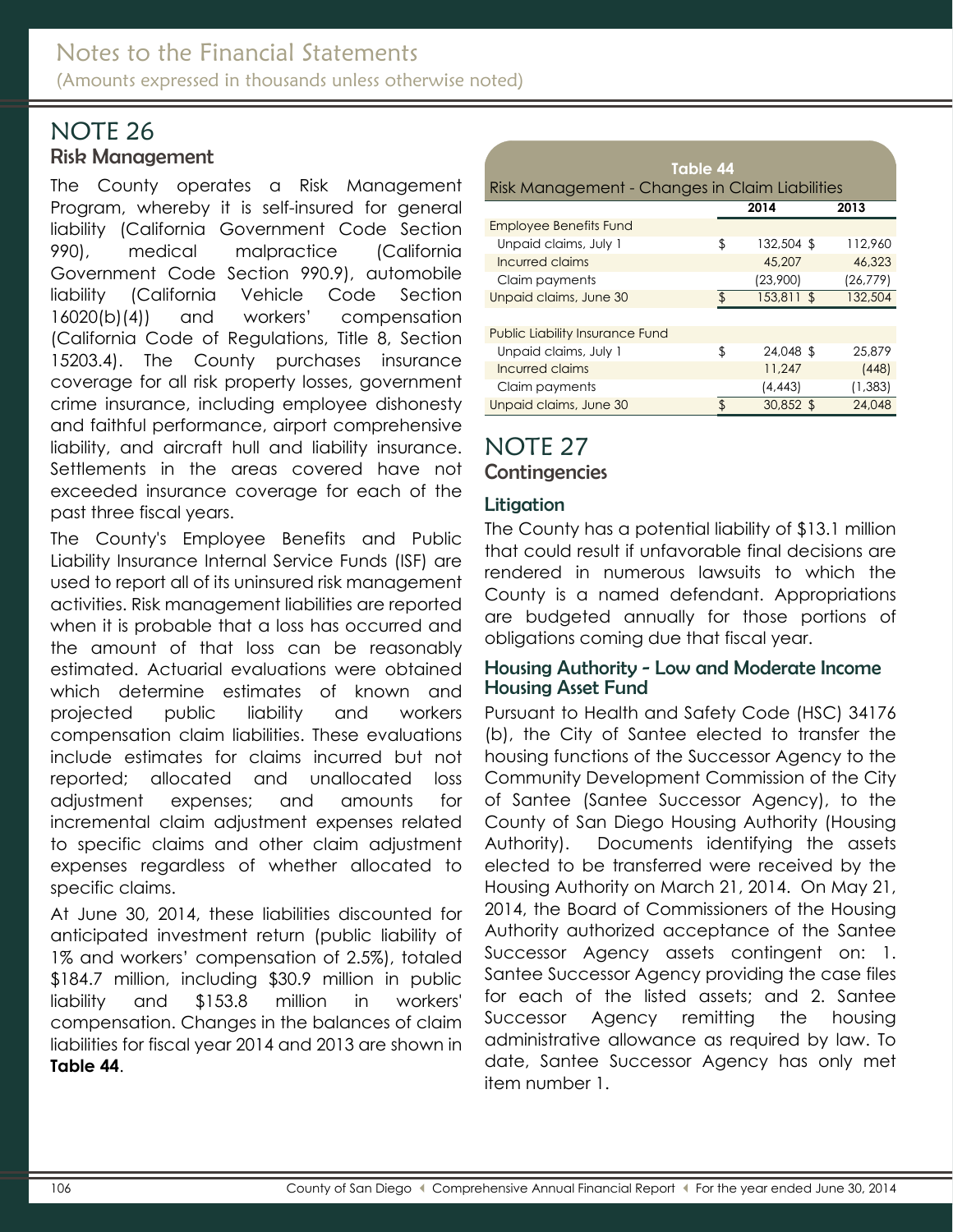#### Unrecorded Leave Benefits

County employees have unrecorded accumulated benefits of approximately \$183.77 million in sick leave, holiday and compensatory time. With the exception of sick leave for eligible employees, these benefits are not payable to employees upon termination and are normally liquidated at year end or as employees elect to use their benefits per Civil Service rules and regulations. Accumulated vacation, sick leave, and compensatory time-off for which employees are eligible for payment upon separation have been recorded as liabilities in the appropriate proprietary funds and the statement of net position.

#### <span id="page-41-0"></span>Federal and State Programs

Amounts received or receivable from grantor agencies are subject to audit and adjustment by grantor agencies, principally the federal government. Any disallowed claims, including amounts already collected, may constitute a liability of the applicable funds. The amount, if any, of expenditures that may be disallowed by the grantor cannot be determined at this time, although the County expects such amounts, if any, to be immaterial.

# <span id="page-41-1"></span>NOTE 28

#### <span id="page-41-2"></span>Joint Ventures

The San Diego Geographic Information Source (SanGIS) was created in July 1997 as a joint powers agreement between the City of San Diego and the County of San Diego. SanGIS objectives are to create and maintain a geographic information system; marketing and licensing compiled digital geographic data and software; providing technical services; and publishing geographic and land related information for the City and the County, other public agencies, and the private sector. It is governed by a Board of Directors consisting of the City Manager and the Chief Administrative Officer. SanGIS relies mostly on an annual budget of \$1.2 million shared equally by the City and the County to supplement its operating revenues. In its latest report, SanGIS reported an increase in net position of \$12.9 thousand and ending net position of \$333 thousand for the fiscal year ended June 30, 2013. The financial report may be obtained by writing to SanGIS at 5510 Overland Ave., Suite 230, San Diego CA 92123 or by calling (858) 874-7000 or by E-mail at webmaster@sangis.org.

The County is a participant with eighteen incorporated cities to operate the Unified San Diego County Emergency Services Organization for the purpose of providing regional planning and mutual assistance in the event of an emergency in the region including accidents involving hazardous waste. The organization is governed by the Unified Disaster Council (UDC) with one voting member from the San Diego County Board of Supervisors who serves as Chair of the Council, and a representative from each of the 18 incorporated cities. The County of San Diego Office of Emergency Services (OES) serves as staff to the UDC. OES is a liaison between the incorporated cities, the State Office of Emergency Services, the Federal Emergency Management Agency, and the American Red Cross. A contractual agreement requires that the cities and the County provide the total required funding each year; one half from the cities and the other half from the County. In its latest report, the organization reported an increase in net position of \$336 thousand and ending net position of \$641 thousand for the fiscal year ended June 30, 2013. Separate financial statements may be obtained from the Office of Emergency Services, 5580 Overland Ave., Suite 100, San Diego CA 92123 or by calling (858) 565-3490 or by E-mail at oes@sdcounty.ca.gov.

The City of San Diego and the County of San Diego jointly formed a Consortium under the Workforce Investment Act of 1998 to provide regional employment and training services. The Consortium is governed by a five member board consisting of two members designated from the County Board of Supervisors, two members designated from the San Diego City Council and one member from the Board of Directors of United Way, a charitable organization. The board assigned the San Diego Workforce Partnership,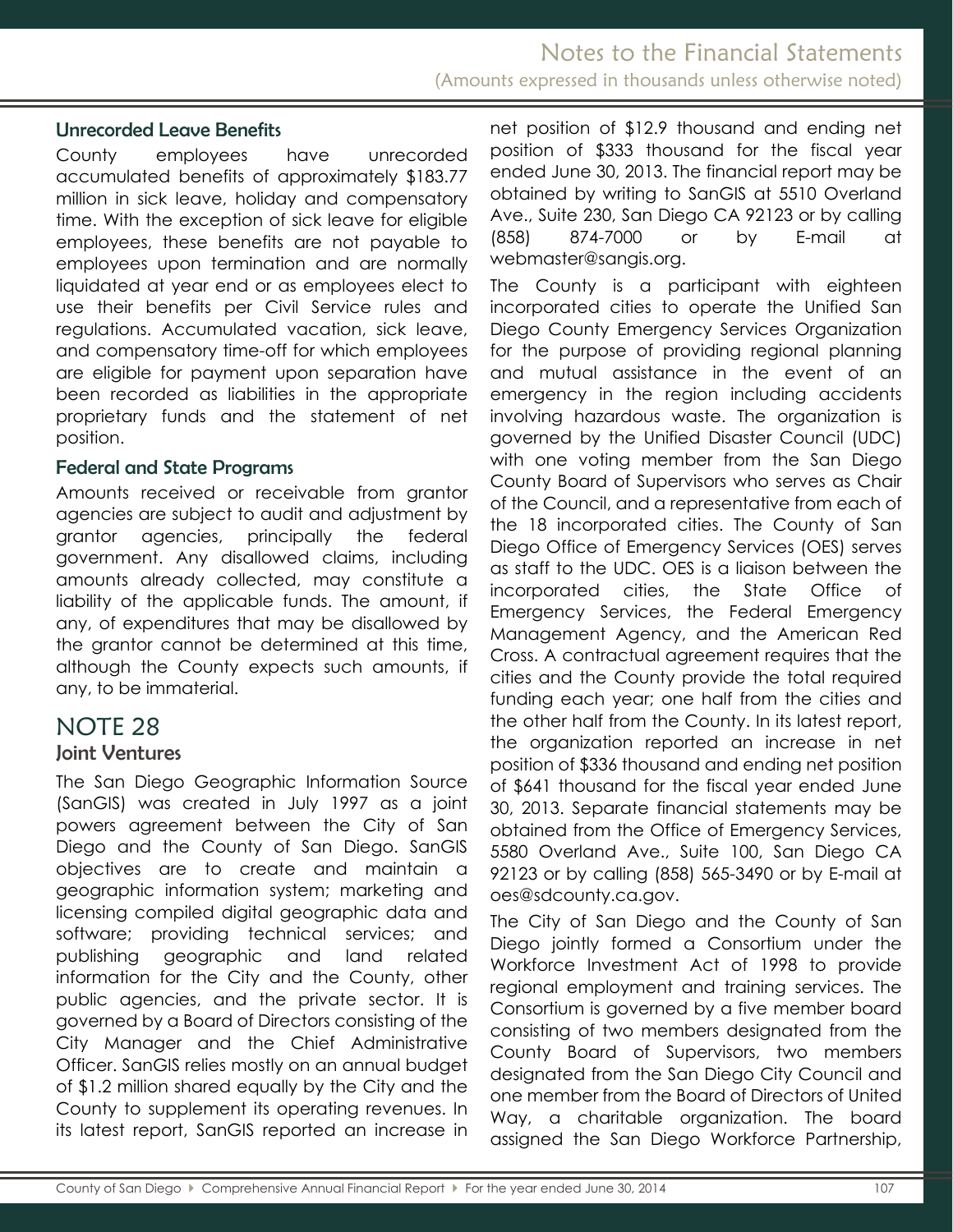### Notes to the Financial Statements (Amounts expressed in thousands unless otherwise noted)

Inc. as grant recipient and the administrative entity to operate the San Diego Consortium. The City and the County agreed to share equally any debt or liability incurred with respect to State and Federal grants. For the year ended June 30, 2013, the Partnership reported an increase in net position of \$28 thousand and ending net position of \$463 thousand. Complete financial reports may be obtained by writing to the San Diego Workforce Partnership, 3910 University Ave., Suite 400, San Diego CA 92105 or by calling (619) 228- 2900 or by E-mail at contact@workforce.org.

In November 2011, the County of San Diego, which oversees the San Diego County Regional Fire Authority, agreed to be a participant in the Heartland Fire Training Authority, to be effective July 1, 2012. The Authority includes eight other member agencies and was formed for the purposes of jointly equipping, maintaining, operating, and staffing to provide training of firefighting and emergency response personnel to member agencies. It is governed by a Commission that consists of elected officials from each agency and also a Board of Chiefs from each respective agency. The District 2 County Supervisor serves as the County appointee on the Heartland Fire Training Authority Commission and the County's Fire Warden serves as the County appointee on the Heartland Fire Training Authority Board of Fire Chiefs. The training facility will be funded and operated by the joint powers agreement to supply shared resources of equipment, maintenance, operations, and training. In its latest report, Heartland Fire Training Authority reported an increase in net position of \$197 thousand and ending net position of \$275 thousand for the fiscal year ended June 30, 2013. The financial report may be obtained by writing to Heartland Fire Training Authority at 1301 North Marshall Ave., El Cajon CA 92020 or by calling (619) 441-1693.

# <span id="page-42-0"></span>NOTE 29

<span id="page-42-1"></span>Pension and Retiree Health Plans

### <span id="page-42-2"></span>Pension Plan

### Plan Description

The County contributes to the San Diego County Employees Retirement Association pension plan, (SDCERA-PP), a cost-sharing multiple-employer defined benefit pension plan that is administered by SDCERA. The SDCERA-PP has five Tiers and provides retirement, disability, death and survivor benefits to its General and Safety members. Tier C is the current open plan for all newly hired employees. Tiers I, A, and B are generally closed to new entrants but have active members and Tier II was eliminated for active members. The Retirement Act, (also referred to as the Retirement Law of 1937 and Government Code Section 31450 et.seq.), assigns the County Board of Supervisors the authority to establish and amend benefit provisions and assigns the SDCERA Board of Retirement the authority to approve retiree members and beneficiaries cost-of-living increases. (See note below regarding SDCERA Financial Report information.)

#### Funding Policy

The Retirement Act requires that County and member contributions be actuarially determined to provide a specific level of benefit. Contribution rates are expressed as a percentage of covered payroll and member rates vary according to age at entry, benefit tier level and certain negotiated contracts that provide for the County to pay a portion of members' contributions. California Government Code Section 31454 requires the Board of Supervisors to adjust the rates of the San Diego County employer and employee retirement contributions in accordance with the recommendations of the Board of Retirement of SDCERA.

The actuarially determined rates adopted by SDCERA established the average member contribution rate at 10.59% for General Tiers I, A, and B; and Safety Tiers A and B members, combined, and set the employer contribution rate for the above categories combined at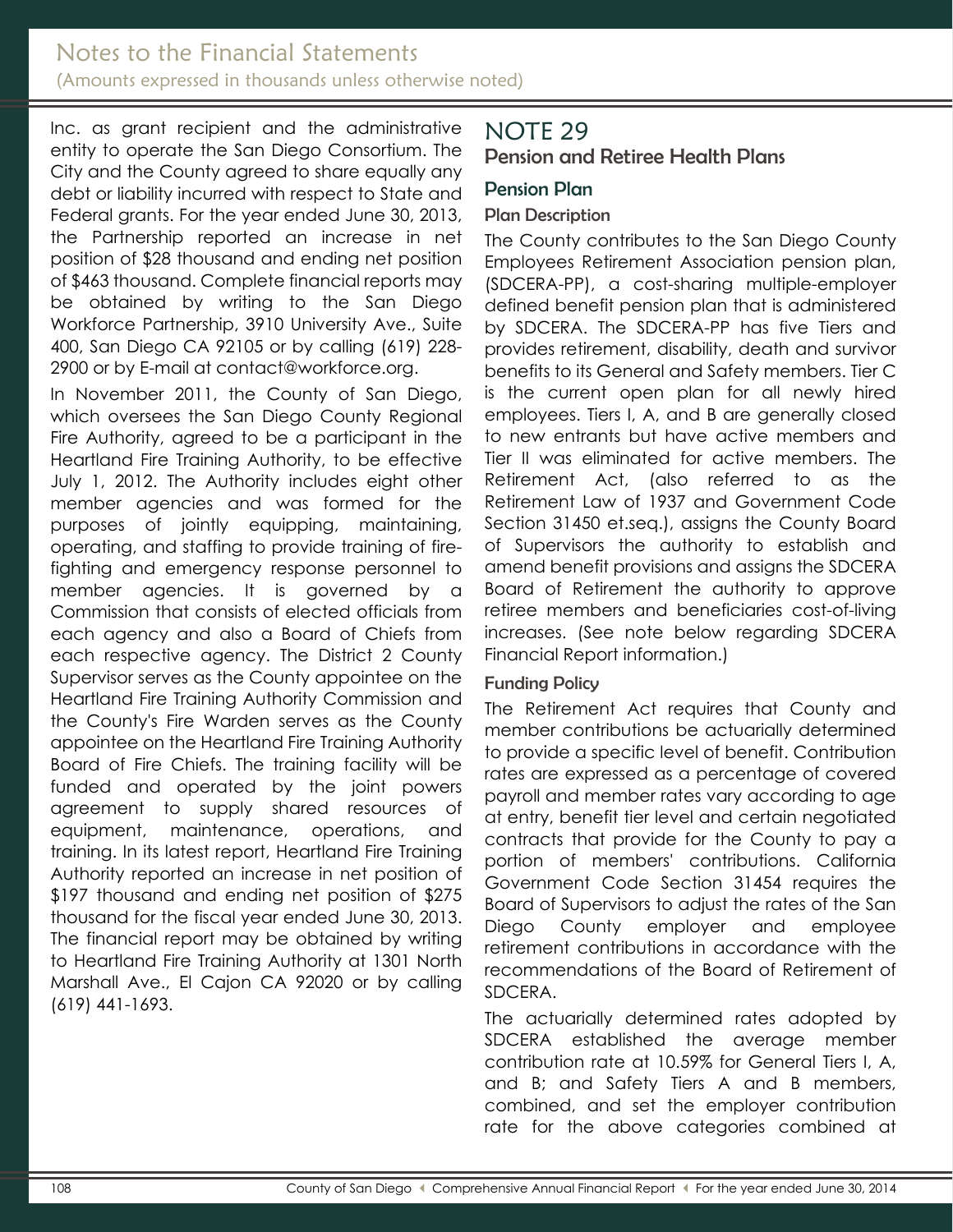34.26%. The General Tier C average member and employer contribution rates were established at 7.05% and 25.14%, respectively. The Safety Tier C average member and employer contribution rates were established at 12.58% and 37.73%, respectively.

CoSD employer contributions to SDCERA-PP for the three years ended June 30, 2014, are noted in **Table 45**.

| Table 45<br>CoSD Employer Contributions - SDCERA - PP                              |     |            |  |                       |                                                  |  |  |  |
|------------------------------------------------------------------------------------|-----|------------|--|-----------------------|--------------------------------------------------|--|--|--|
| Annual<br>Required<br>Contribution<br><b>Fiscal Year Ended</b><br>June 30<br>(ARC) |     |            |  | Contributions<br>Made | Percentage of<br>ARC <sup>1</sup><br>Contributed |  |  |  |
| 2014                                                                               | \$. | 327,171 \$ |  | 327.171               | 100.0%                                           |  |  |  |
| 2013                                                                               |     | 273.852    |  | 281,548               | 102.8%                                           |  |  |  |
| 2012                                                                               |     | 249.891    |  | 255,233               | 102.1%                                           |  |  |  |

#### Retiree Health Plan

#### Plan Description

Effective July 1, 2007, the County commenced contributing to the SDCERA retiree health plan, (SDCERA-RHP) a cost-sharing multiple-employer defined benefit health plan administered by SDCERA. The Retirement Act assigns the authority to establish and amend health allowance benefits to the SDCERA Board of Retirement. The retiree health plan provides a non-taxable health insurance allowance to Tier I and Tier II retirees. Health insurance allowances range from \$200 per month for members with at least 10 years SDCERA credit, to \$400 per month for members with 20 or more years of SDCERA service credit. (See note below regarding SDCERA Financial Report information.)

#### Funding Policy

The SDCERA-RHP was established and is administered as an Internal Revenue Code Section 401(h) account within the defined benefit pension plan under the authority granted by the Retirement Act to the SDCERA Board of Retirement. The SDCERA-RHP is funded by employer contributions that are based on an actuarially determined 20 year level dollar amortization schedule. The health insurance allowance is not a vested benefit and may be reduced or discontinued at any time by the SDCERA Board of Retirement. Additionally, the total amount of employer contributions are limited by the provisions of 401(h).

CoSD's employer contributions to SDCERA-RHP for the three years ended June 30, 2014, were the following:

|                                                 | Table 46                                    |                       |                                            |
|-------------------------------------------------|---------------------------------------------|-----------------------|--------------------------------------------|
| <b>CoSD Employer Contributions - SDCERA-RHP</b> |                                             |                       |                                            |
| <b>Fiscal Year Ended</b><br>June 30             | Annual<br>Required<br>Contribution<br>(ARC) | Contributions<br>Made | Percentage of<br><b>ARC</b><br>Contributed |
| 2014                                            | 18,548 \$<br>ß.                             | 18,581                | 100.2%                                     |
| 2013                                            | 17.236                                      | 17.272                | 100.2%                                     |
| 2012                                            | 17.429                                      | 17.600                | 101.0%                                     |

#### <span id="page-43-0"></span>SDCERA Financial Report

SDCERA issues a publicly available financial report that includes financial statements and required supplementary information for the SDCERA-PP and the SDCERA-RHP. The financial report may be obtained by writing to San Diego County Employees Retirement Association, 2275 Rio Bonito Way, Suite 200, San Diego, California 92108-1685 or by calling (619) 515-6800.

## <span id="page-43-2"></span><span id="page-43-1"></span>NOTE 30 Fund Deficit

|                               | Table 47 |              |
|-------------------------------|----------|--------------|
| <b>Fund Deficit</b>           |          |              |
| At June 30, 2014              |          |              |
| Internal Service Fund:        |          |              |
| <b>Employee Benefits Fund</b> |          | \$ (41, 587) |

The Employee Benefits Fund deficit of \$41.6 million resulted primarily from the accrual of the estimated liability and costs associated with the reported and unreported workers' compensation claims as prepared by an actuary for the reporting period ending June 30, 2014. The liability increased to \$153.8 million from the prior year's estimate of \$132.5 million. Offsetting this increase in the liability was an increase in premiums of \$6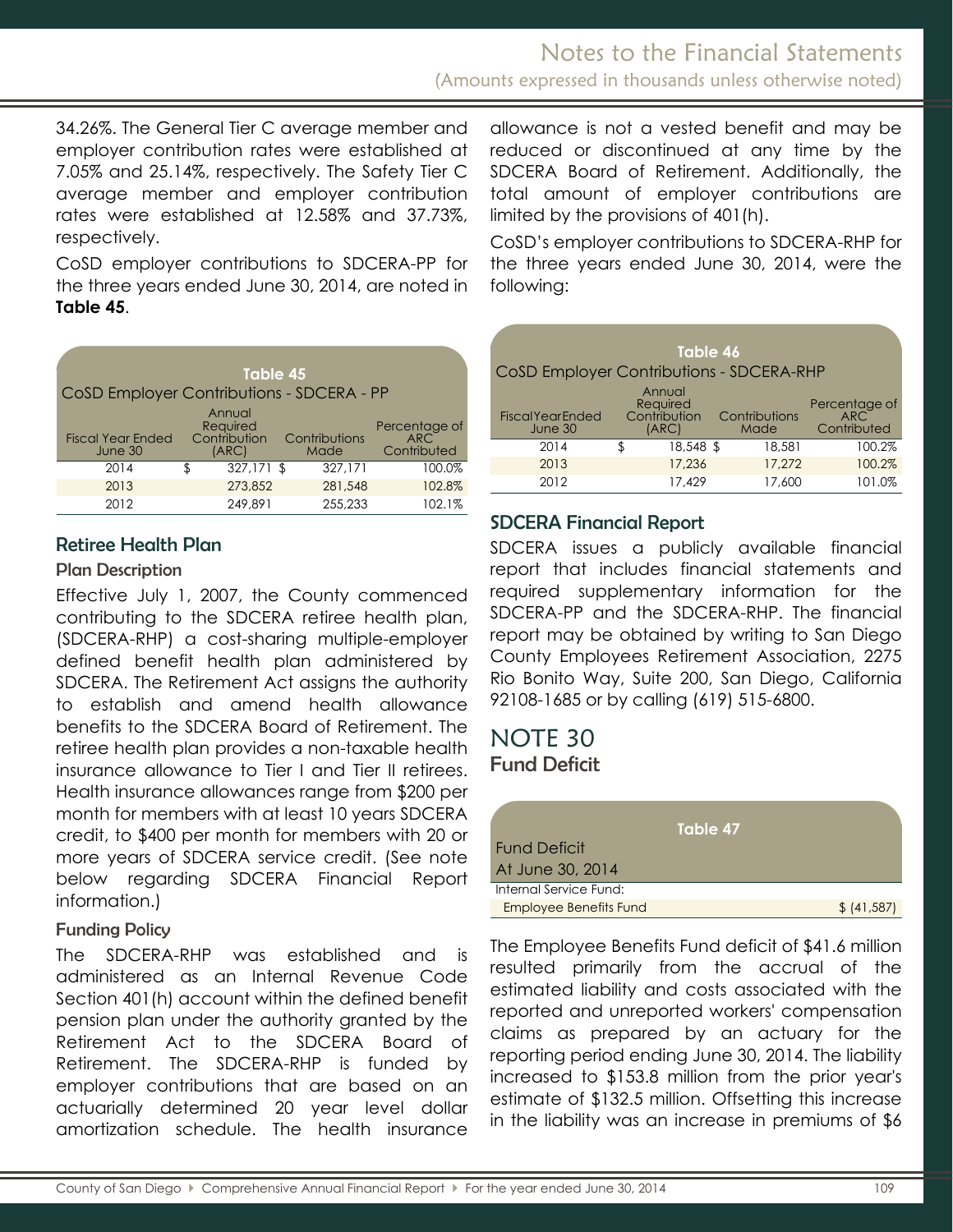million. The County intends to reduce the deficit through increased premium rate charges to County departments by \$4 million per year in excess of projected operating expenses beginning in fiscal year 2014 for a 10 year period.

# NOTE 31

#### **Restatements**

**Change in Fund Type and Reporting** - In fiscal year 2014, the County reviewed the activities of its Jail Stores Commissary Fund, entitled "Other Miscellaneous Internal Service Funds" which was previously reported as an internal service fund and determined that it does not meet the requirements to be treated as such; and therefore in 2014 it was reported as an enterprise fund. The results of this change decreased the total internal service funds at the fund level and the governmental activities at the government-wide level; and increased the total enterprise funds at the fund level and the business-type activities at the government-wide level. The County also reviewed the activities of its Wastewater Management Enterprise Fund and determined that it was more appropriate to treat this fund as part of the Sanitation District Enterprise Fund since its primary activity was to provide support to the Sanitation District. The results of this change had no effect on the overall balance of the enterprise funds.

**Change in Accounting Principle** - Pursuant to GASB Statement Number 65 (GASB 65), *Items Previously Reported as Assets and Liabilities*, the County no longer amortizes the costs of debt issuance. These amounts should be expensed in the year they are incurred. The County made adjustments for these items as a cumulative effect of a change in accounting principle in 2014. This resulted in beginning net positions for governmental activities and the fiduciary funds to be reduced by \$11,565 and \$300, respectively.

The effects of these two restatements are shown in **Tables 48** and **49**. The effect of the adoption of GASB 65 on fiscal year 2013 is shown in **Tables 50** and **51**.

| Table 48                                                    |  |                                   |                             |                                           |                                               |                                          |    |                                           |  |  |  |
|-------------------------------------------------------------|--|-----------------------------------|-----------------------------|-------------------------------------------|-----------------------------------------------|------------------------------------------|----|-------------------------------------------|--|--|--|
| <b>Restatement of Beginning Fund Balances/Net Positions</b> |  |                                   |                             |                                           |                                               |                                          |    |                                           |  |  |  |
|                                                             |  |                                   |                             | <b>Fund Financial Statements</b>          |                                               | <b>Primary Government</b>                |    |                                           |  |  |  |
| Restatement - Enterprise Funds                              |  | Jail Stores<br>Commissary<br>Fund | Sanitation<br>District Fund | Wastewater<br>Management<br>Fund          | Total<br>Enterprise<br>Funds                  |                                          |    | <b>Business-type</b><br><b>Activities</b> |  |  |  |
| Total net position at June 30, 2013                         |  |                                   | 128,257                     | 3,210                                     | 248,173                                       |                                          | £. | 248,615                                   |  |  |  |
| Adjustment for reclassification                             |  | 5,951                             | 3,210                       | (3,210)                                   | 5,951                                         |                                          |    | 5,951                                     |  |  |  |
| Total net position, restated June 30, 2013                  |  | 5,951                             | 131,467                     |                                           | 254,124                                       |                                          |    | 254,566                                   |  |  |  |
| Restatement - Internal Service Funds                        |  |                                   |                             | Other<br><b>Miscellaneous</b><br>Internal | Total Internal<br>Service Funds Service Funds | <b>Covernmental</b><br><b>Activities</b> |    | Total                                     |  |  |  |
| Total net position at June 30, 2013                         |  |                                   |                             | 5.951                                     | 103,265                                       | 3,994,931                                |    | 4,243,546                                 |  |  |  |
| Adjustment for reclassification                             |  |                                   |                             | (5,951)                                   | (5,951)                                       | (5,951)                                  |    |                                           |  |  |  |
| Change in accounting principle                              |  |                                   |                             |                                           |                                               | (11, 565)                                |    | (11, 565)                                 |  |  |  |
| Total net position, restated June 30, 2013                  |  |                                   |                             |                                           | \$<br>$97,314$ \$                             | $3,977,415$ \$                           |    | 4,231,981                                 |  |  |  |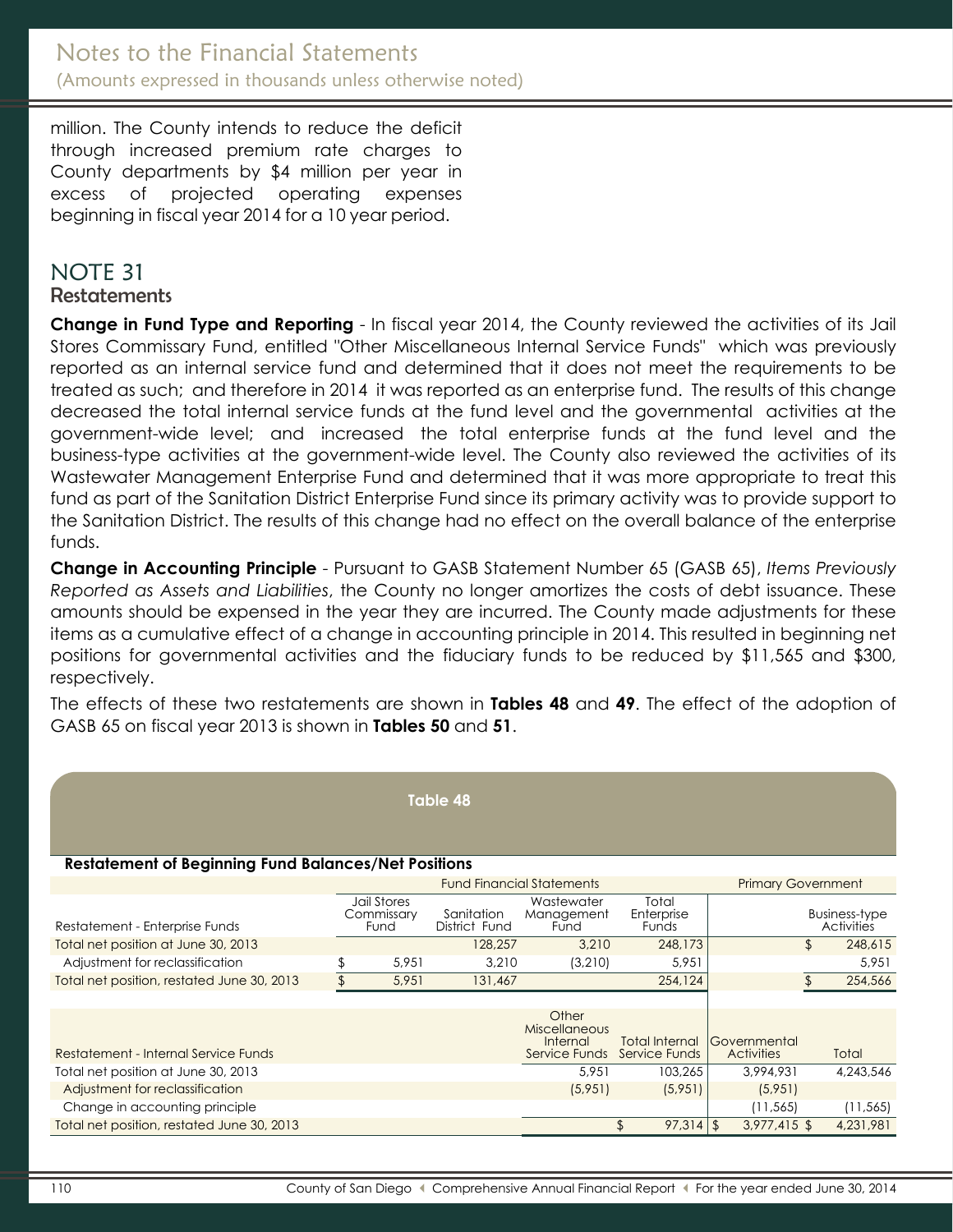# Notes to the Financial Statements

(Amounts expressed in thousands unless otherwise noted)

| Table 49<br>Restatement of Beginning Net Position - Fiduciary Funds |                                                     |
|---------------------------------------------------------------------|-----------------------------------------------------|
| Restatement - Fiduciary Funds                                       | CoSD Successor Agency<br>Private Purpose Trust Fund |
| Net Position (deficit) at June 30, 2013                             | (14,968)                                            |
| Change in accounting principle                                      | (300)                                               |
| Net Position (deficit), restated June 30, 2013                      | (15, 268)                                           |

|                                 | Table 50 |                                 |                |               |
|---------------------------------|----------|---------------------------------|----------------|---------------|
| Government-wide                 |          |                                 |                |               |
| <b>Governmental Activities</b>  |          | 2013<br>Previously<br>Presented | Restatement    | 2013 Restated |
| Deferred charges                | \$       | $11,565$ \$                     | (11, 565)      |               |
| Net position                    |          | 3,994,931                       | $(11, 565)$ \$ | 3,983,366     |
| General government expenses     |          | 240,409                         | (1, 138)       | 239,271       |
| Changes in net position         |          | 216,561                         | 745            | 217,306       |
| Net position, beginning of year |          | 3,778,370                       | (12, 310)      | 3,766,060     |

| Table 51                                                        |  |                                 |             |               |  |  |  |  |  |
|-----------------------------------------------------------------|--|---------------------------------|-------------|---------------|--|--|--|--|--|
| <b>Fiduciary Funds</b>                                          |  |                                 |             |               |  |  |  |  |  |
| County of San Diego Successor Agency Private Purpose Trust Fund |  | 2013<br>Previously<br>Presented | Restatement | 2013 Restated |  |  |  |  |  |
| Deferred charges                                                |  | $300 \text{ }$ \$               | (300)       |               |  |  |  |  |  |
| Net position                                                    |  | (14,968)                        | $(300)$ \$  | (15, 268)     |  |  |  |  |  |
| Administrative expenses                                         |  | 618                             | '15)        | 603           |  |  |  |  |  |
| Changes in net position                                         |  | (2,189)                         | 15          | (2, 174)      |  |  |  |  |  |
| Net position, beginning of year                                 |  | (12, 779)                       | (315)       | (13,094)      |  |  |  |  |  |

# NOTE 32

<span id="page-45-0"></span>Subsequent Events

#### San Diego County Capital Asset Leasing Corporation - "County of San Diego Certificates of Participation (Edgemoor and RCS Refunding) Series 2014A and Series 2014B (Taxable)"

In September 2014, the San Diego County Capital Asset Leasing Corporation issued \$91.675 million of fixed rate certificates of participation titled, "County of San Diego Certificates of Participation (Edgemoor and RCS Refunding) Series 2014A (the 2014A Certificates)," and \$2.075 million of fixed rate certificates of participation titled, "County of San Diego Certificates of Participation (Edgemoor and RCS Refunding) Series 2014B (Taxable) (the 2014B Certificates)." The 2014A Certificates were issued at fixed interest rates ranging from 2.00% to 5.00% with maturity dates ranging from October 15, 2015 to October 15, 2029. The 2014B Certificates were issued at fixed interest rates ranging from 0.415% to 1.920% with maturity dates ranging from October 15, 2015 to October 15, 2018.

The 2014A Certificates were issued with a premium of \$15.070 million. Certificate proceeds of \$106.745 million along with \$6.820 million of funds held by the 2005 and 2006 Edgemoor and RCS Refunding trustee (trustee) were distributed as follows: 1) approximately \$105.898 million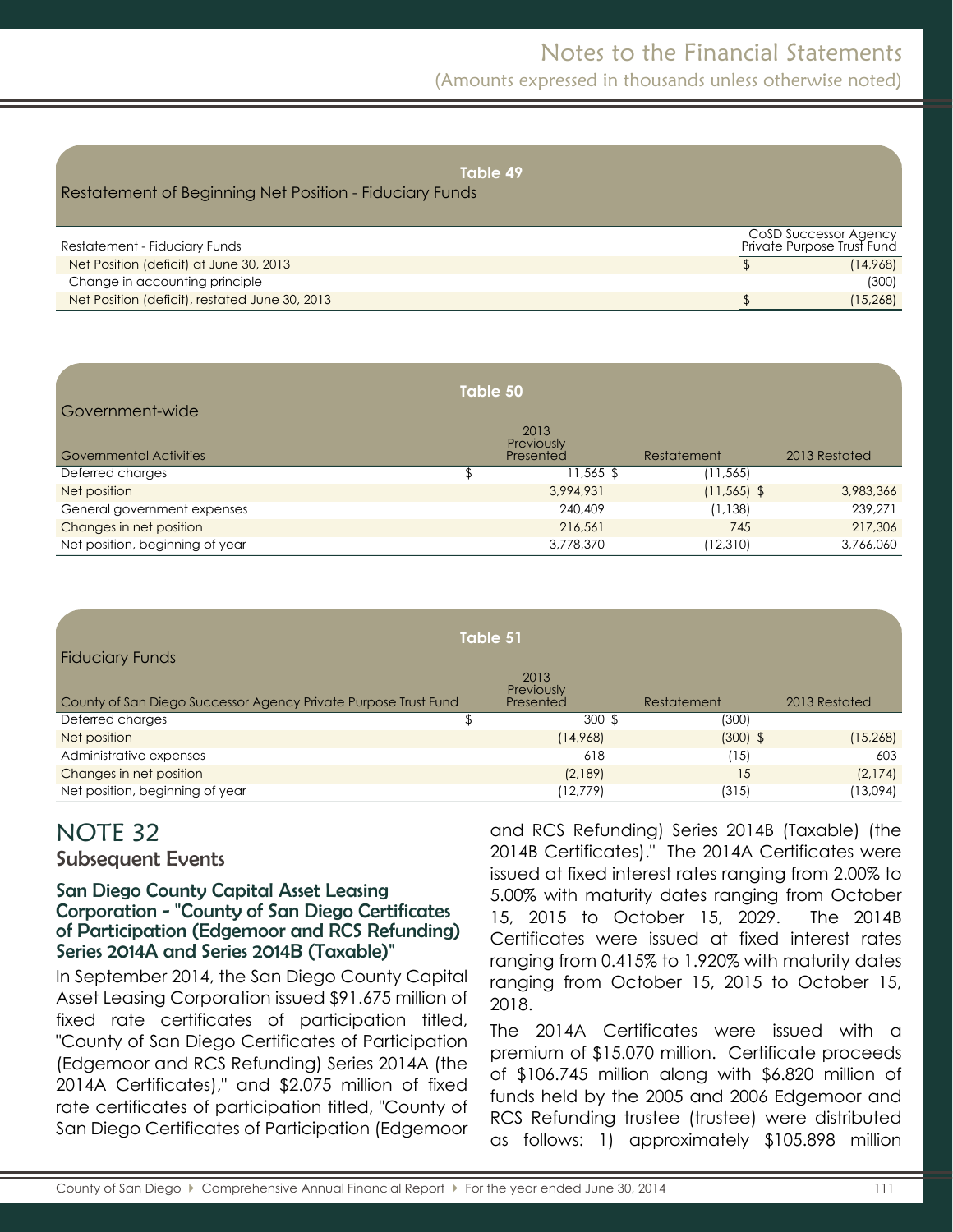## Notes to the Financial Statements (Amounts expressed in thousands unless otherwise noted)

(consisting of \$101.708 million of new 2014A Certificate proceeds plus \$4.190 million of funds held by the trustee) was transferred to an escrow agent to advance refund the entire \$102.025 million of outstanding 2005 and 2006 Edgemoor Refunding certificates of participation; 2) \$2.630 million to pay interest on the 2014A Certificates due on April 15, 2014; 3) \$4.460 million to fund a 2014A Certificate reserve fund; 4) approximately \$577 thousand was set aside to pay certain costs of issuance.

The 2014B Certificate proceeds of \$2.075 million along with \$4.372 million of funds held by the trustee were distributed as follows: 1) approximately \$6.334 million (consisting of \$2.063 million of new 2014B Certificate proceeds plus \$4.271 million of funds held by the trustee) was transferred to an escrow agent to advance refund the entire \$6.180 million of outstanding 2005 RCS Refunding certificates of participation; 2) \$14 thousand to pay interest on the 2014B Certificates due on April 15, 2014; 3) \$87 thousand to fund a 2014B Certificate reserve fund; 4) approximately \$12 thousand was set aside to pay costs of issuance.

# NOTE 33

<span id="page-46-0"></span>County of San Diego Successor Agency Private Purpose Trust Fund for Assets of Former San Diego County Redevelopment **Agency** 

On December 29, 2011, the California Supreme Court upheld Assembly Bill x1 26 ("the Bill") that provided for the dissolution of all redevelopment agencies in the State of California. This action impacted the reporting entity of the County that previously had reported the San Diego County Redevelopment Agency (SDCRA) as a blended component unit.

The Bill provided that upon dissolution of a redevelopment agency, either the County or another unit of local government would agree to serve as the "successor agency" to hold the assets until they are distributed to other units of state and local government. On January 24, 2012, via Minute Order 14, the County Board of

Supervisors designated the County as the successor agency to the SDCRA; in accordance with the Bill.

Subject to the control of an established oversight board, remaining assets can only be used to pay enforceable obligations in existence at the date of dissolution (including the completion of any unfinished projects that were subject to legally enforceable contractual commitments).

In future fiscal years, successor agencies will continue to only be allocated revenue in the amount that is necessary to pay the estimated annual installment payments on enforceable obligations of the former redevelopment agency until all enforceable obligations of the prior redevelopment agency have been paid in full and all assets have been liquidated.

In accordance with the timeline set forth in the Bill (as modified by the California Supreme Court on December 29, 2011) all redevelopment agencies in the State of California were dissolved and ceased to operate as a legal entity as of February 1, 2012.

After the date of dissolution, as allowed in the Bill, the County elected to retain the housing assets and functions previously performed by the former SDCRA. These assets and activities are accounted for in the County Housing Fund and are reported in the County's governmental fund financial statements. The remaining assets, liabilities, and activities of the dissolved SDCRA are reported in the County of San Diego Successor Agency Private Purpose Trust Fund (fiduciary fund) financial statements of the County.

#### <span id="page-46-1"></span>Due To Other Funds

The County of San Diego Successor Agency Private Purpose Trust Fund's "Due To Other Funds" consists of the \$1.043 million Upper San Diego River Project and \$3.862 million Airport Projects loans made from the County's General Fund and Airport Enterprise Fund, respectively, to the former San Diego County Redevelopment Agency (SDCRA). Upon dissolution of the SDCRA on February 1, 2012, these loans were transferred to the County of San Diego Successor Agency Private Purpose Trust Fund. As of June 30, 2014,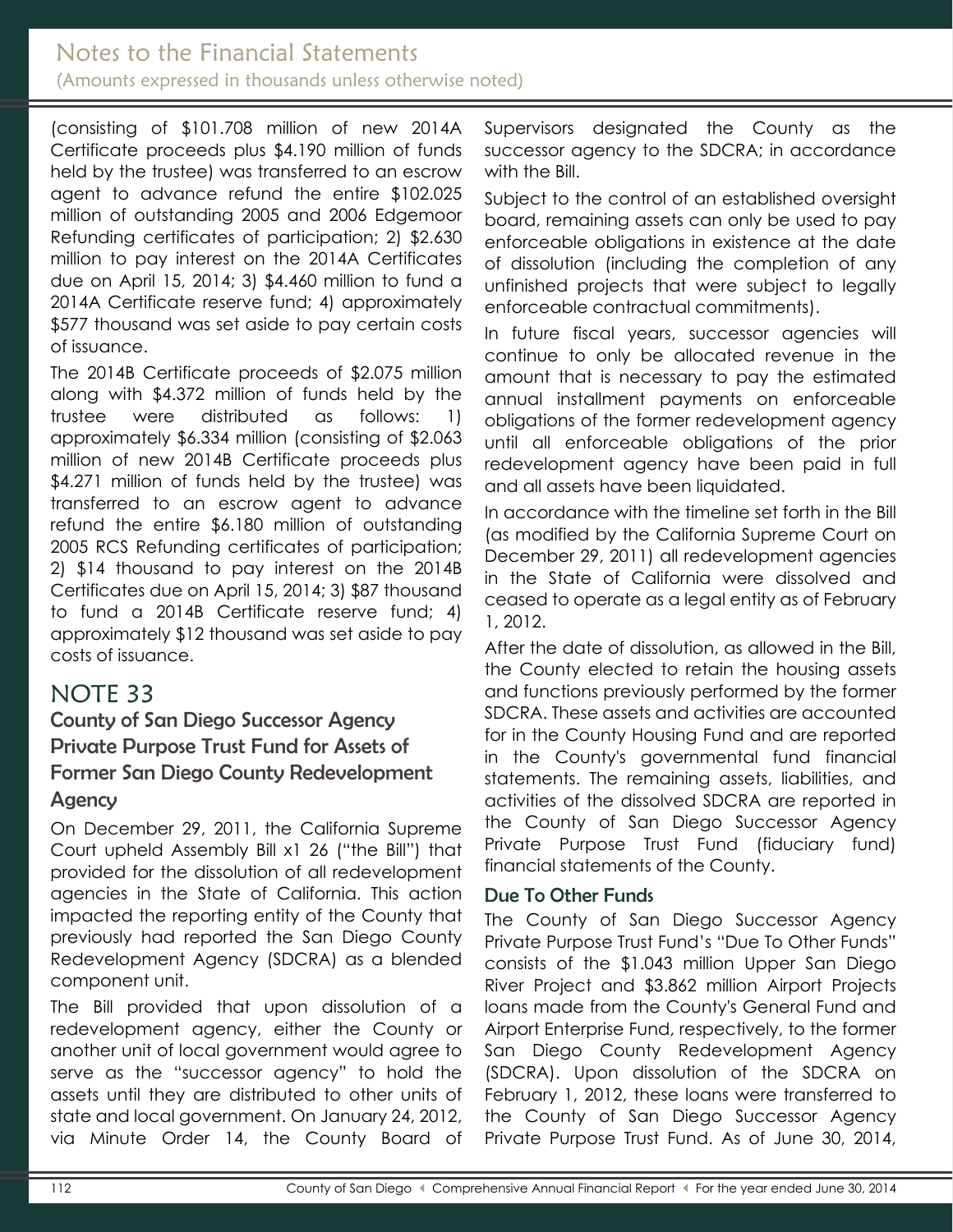interest accrues on the average quarterly outstanding balance, at a rate equal to the average County earned investment rate as determined by the County Treasurer. Under California Assembly Bills ABx1 26 and AB 1484, it is expected that the County Successor Agency will pay principal and interest on the loans outstanding when funds are available for this purpose. The timing and total amount of any repayment is subject to applicable law.

# <span id="page-47-0"></span>NOTE 34

### <span id="page-47-1"></span>San Diego County Redevelopment Agency (SDCRA) Revenue Refunding Bonds

In December 2005, the San Diego County Redevelopment Agency (SDCRA) issued \$16 million Revenue Refunding Bonds Series 2005A that mature in fiscal year 2033. The SDCRA has pledged property tax increment revenues generated within the Gillespie Field Project Area to pay for the bonds. Gillespie Field Airport revenues may also be used to fund debt service payments if there are insufficient property tax increment revenues to cover a particular fiscal year's debt service requirement. Bonds are also payable from funds held under the indenture, including earnings on such funds. Pursuant to California Assembly Bill ABx1 26, the responsibility for the payment of this debt was transferred to the County of San Diego Successor Agency Private Purpose Trust Fund.

SDCRA revenue refunding bonds outstanding at June 30, 2014 were the following:

| Table 52<br><b>SDCRA Revenue Refunding Bonds</b> |  |                    |                         |                           |  |                                                             |  |  |  |
|--------------------------------------------------|--|--------------------|-------------------------|---------------------------|--|-------------------------------------------------------------|--|--|--|
| Issuance                                         |  | Original<br>Amount | <b>Interest</b><br>Rate | Final<br>Maturity<br>Date |  | Outstanding<br><b>Balance at</b><br><b>June 30.</b><br>2014 |  |  |  |
| Revenue Refunding<br>Bonds Series 2005A          |  |                    | 16,000 3.65 - 5.75%     | 2033                      |  | 13,095                                                      |  |  |  |
| Total                                            |  |                    |                         |                           |  | 13,095                                                      |  |  |  |

Annual debt service requirements to maturity for SDCRA bonds are as follows:

|                                       |    | Table 53  |          |        |  |  |  |  |  |
|---------------------------------------|----|-----------|----------|--------|--|--|--|--|--|
| SDCRA Revenue Refunding Bonds -       |    |           |          |        |  |  |  |  |  |
| Debt Service Requirements to Maturity |    |           |          |        |  |  |  |  |  |
| <b>Fiscal Year</b>                    |    | Principal | Interest | Total  |  |  |  |  |  |
| 2015                                  | \$ | 430       | 708 \$   | 1,138  |  |  |  |  |  |
| 2016                                  |    | 455       | 686      | 1,141  |  |  |  |  |  |
| 2017                                  |    | 475       | 662      | 1,137  |  |  |  |  |  |
| 2018                                  |    | 500       | 637      | 1.137  |  |  |  |  |  |
| 2019                                  |    | 525       | 611      | 1.136  |  |  |  |  |  |
| $2020 - 2024$                         |    | 3,070     | 2.596    | 5,666  |  |  |  |  |  |
| 2025 - 2029                           |    | 4,000     | 1,626    | 5,626  |  |  |  |  |  |
| $2030 - 2033$                         |    | 3,640     | 389      | 4,029  |  |  |  |  |  |
| Total                                 | \$ | 13.095    | 7,915 \$ | 21,010 |  |  |  |  |  |
| Less:                                 |    |           |          |        |  |  |  |  |  |
| Unamortized issuance<br>discount      |    | (31)      |          |        |  |  |  |  |  |
| Total                                 | \$ | 13,064    |          |        |  |  |  |  |  |

SDCRA pledged revenue for the year ended June 30, 2014 was as follows:

| SDCRA Revenue Refunding Bonds-Pledged Revenues | Table 54                  |                           |                                                                 |                                |
|------------------------------------------------|---------------------------|---------------------------|-----------------------------------------------------------------|--------------------------------|
|                                                |                           |                           |                                                                 | Fiscal Year 2014               |
| Debt Pledged                                   | Final<br>Maturity<br>Date | Revenue<br>To<br>Maturity | Debt<br>Pledged Principal<br>8 <sub>x</sub><br>Interest<br>Paid | Pledged<br>Revenue<br>Received |
| Series 2005A Revenue<br>Refunding Bonds        | 2033                      | 21,010 \$                 | 1.145 \$                                                        | 1,145                          |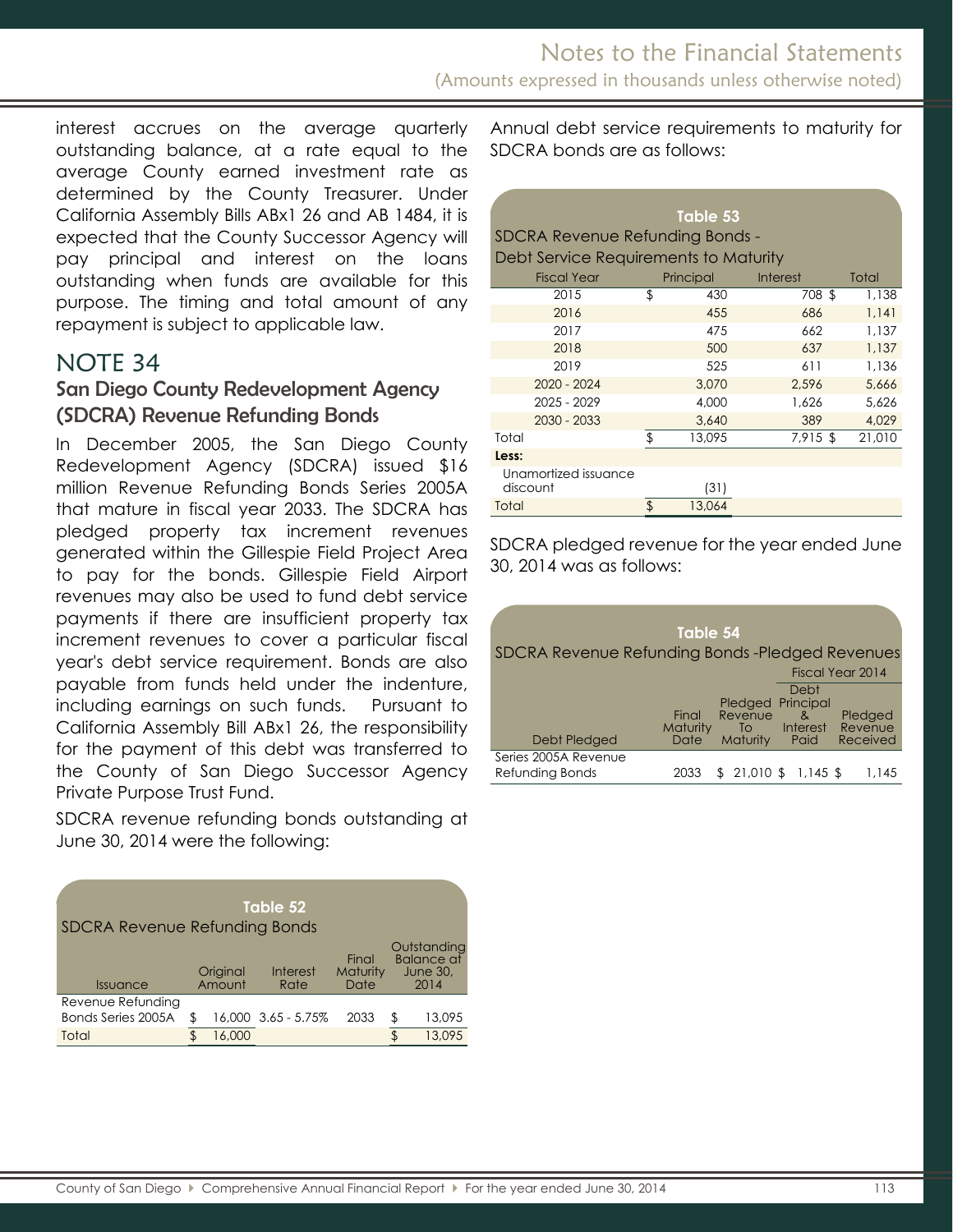# Changes in Long-Term Liabilities

Long-term liability activities for the year ended June 30, 2014 were as follows:

|                                        |  |                                         | Table 55         |                   |                                    |                                |
|----------------------------------------|--|-----------------------------------------|------------------|-------------------|------------------------------------|--------------------------------|
| SDCRA Changes in Long-Term Liabilities |  |                                         |                  |                   |                                    |                                |
|                                        |  | Beginning<br>Balance at July 1,<br>2013 | <b>Additions</b> | <b>Reductions</b> | Ending Balance<br>at June 30, 2014 | Amounts Due<br>Within One Year |
| SDCRA revenue refunding bonds          |  |                                         |                  |                   |                                    |                                |
| Series 2005A                           |  | 13,510                                  |                  | (415)             | 13,095 \$                          | 430                            |
| Unamortized issuance discounts         |  | (33)                                    |                  | ◠                 | (31)                               | (2)                            |
| Total                                  |  | 13,477                                  |                  | (413)             | 13,064 \$                          | 428                            |

# NOTE 35

#### <span id="page-48-0"></span>New Governmental Accounting Standards

#### Implementation Status

In March 2012, GASB issued Statement No. 65: *Items Previously Reported as Assets and Liabilities*. This Statement establishes accounting and financial reporting standards that reclassify, as deferred outflows of resources or deferred inflows of resources, certain items that were previously reported as assets and liabilities and recognizes, as outflows of resources or inflows of resources, certain items that were previously reported as assets and liabilities.

Concepts Statement No. 4, *Elements of Financial Statements*, introduced and defined the elements included in financial statements, including deferred outflows of resources and deferred inflows of resources. In addition, Concepts Statement 4 provides that reporting a deferred outflow of resources or a deferred inflow of resources should be limited to those instances identified by the Board in authoritative pronouncements that are established after applicable due process. Prior to the issuance of this Statement, only two such pronouncements have been issued. Statement No. 53, *Accounting and Financial Reporting* f*or Derivative Instruments*, requires the reporting of a deferred outflow of resources or a deferred inflow of resources for the changes in fair value of hedging derivative instruments, and Statement No. 60, *Accounting and Financial Reporting for Service Concession Arrangements*, requires a deferred inflow of

resources to be reported by a transferor government in a qualifying service concession arrangement. This Statement amends the financial statement element classification of certain items previously reported as assets and liabilities to be consistent with the definitions in Concepts Statement 4.

This Statement also provides other financial reporting guidance related to the impact of the financial statement elements deferred outflows of resources and deferred inflows of resources, such as changes in the determination of the major fund calculations and limiting the use of the term deferred in financial statement presentations.

This Statement is effective for periods beginning after December 15, 2012.

*The County has implemented this Statement for the current fiscal year*.

In March 2012, GASB issued Statement No. 66: *Technical Corrections - 2012 - an amendment of GASB Statements No. 10 and No. 62*. The objective of this Statement is to resolve conflicting accounting and financial reporting guidance that resulted from the issuance of two recent standards-Statement No. 54, *Fund Balance Reporting and Governmental Fund Type* Definitions, and Statement No. 62, *Codification of Accounting and Financial Reporting Guidance Contained in Pre-November 30, 1989 FASB and AICPA Pronouncements. T*his statement provides guidance on how to address conflicts in those pronouncements with Statement No. 10, A*ccounting and Financial Reporting* f*or Risk Financing and Related Insurance Issues*,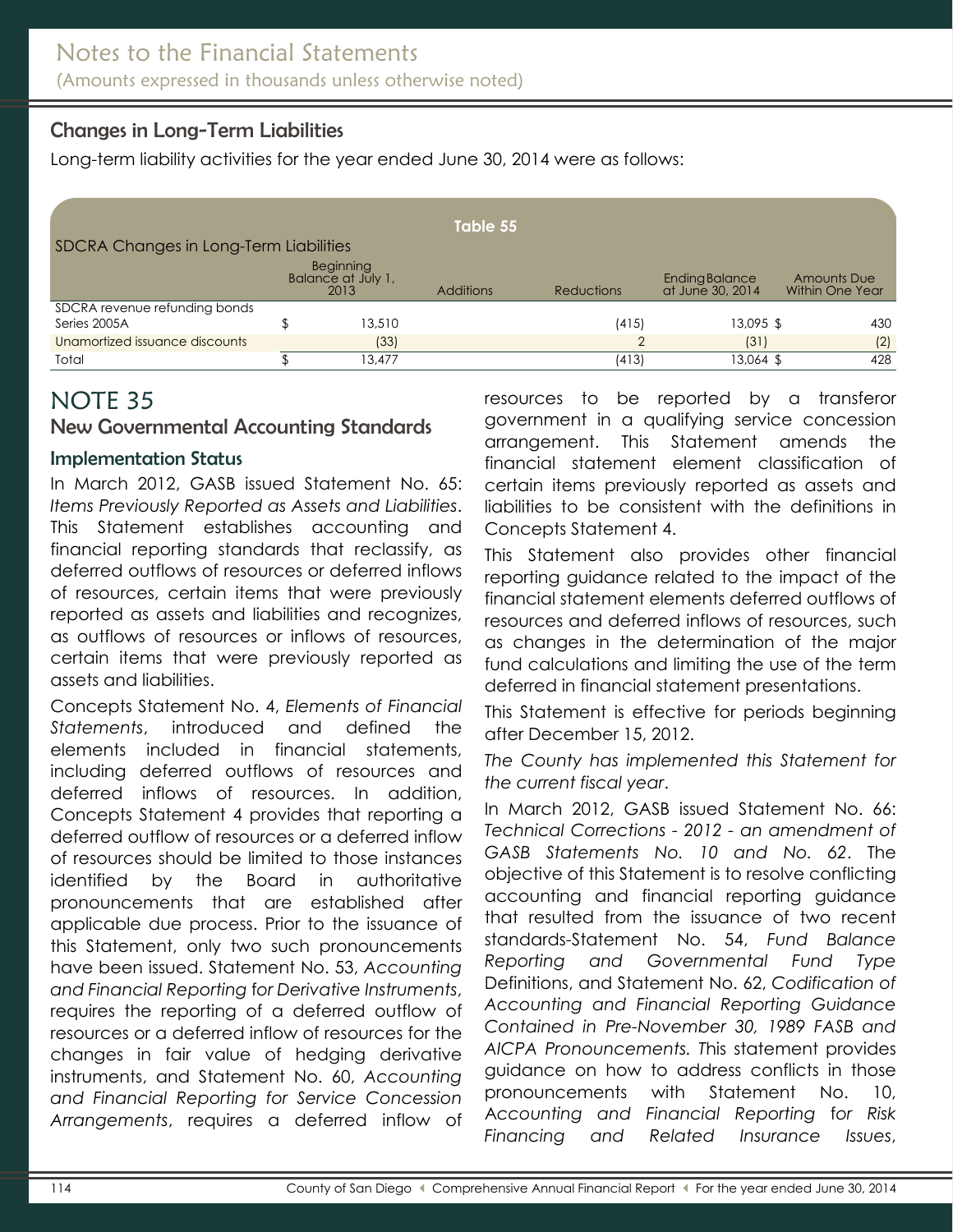Statement No. 48, S*ales and Pledges of Receivables and Future Revenues and Intra-Entity Transfers of Assets and Future Revenues*, and Statement No. 13, *Accounting for Operating Leases with Scheduled Rent Increases.*

The provisions of this Statement are effective for periods beginning after December 15, 2012.

The County has implemented this Statement for the current fiscal year.

In June 2012, GASB issued Statement No. 67: *Financial Reporting for Pension Plans - an amendment of GASB Statement No. 25*. The objective of this Statement is to improve financial reporting by state and local governmental pension plans. This Statement replaces the requirements of Statements No. 25, *Financial Reporting for Defined Benefit Pension Plans and Note Disclosures for Defined Contribution Plans*, and No. 50, *Pension Disclosures*, as they relate to pension plans that are administered through trusts or equivalent arrangements (hereafter jointly referred to as trusts) that meet certain criteria. The requirements of Statements 25 and 50 remain applicable to pension plans that are not administered through trusts covered by the scope of this Statement and to defined contribution plans that provide postemployment benefits other than pensions.

This Statement is effective for fiscal years beginning after June 15, 2013.

This Statement does not apply to the basic financial statements of the County. The County contributes to a cost-sharing multiple-employer defined benefit pension plan.

In April 2013, the GASB issued Statement No. 70, *Accounting and Financial Reporting for Nonexchange Financial Guarantees*. Some governments extend financial guarantees for the obligations of another government, a not-forprofit entity, or a private entity without directly receiving equal or approximately equal value in exchange (a nonexchange transaction). As a part of this nonexchange financial guarantee, a government commits to indemnify the holder of the obligation if the entity that issued the obligation does not fulfill its payment

requirements. Also, some governments issue obligations that are guaranteed by other entities in a nonexchange transaction. The objective of this Statement is to improve accounting and financial reporting by state and local governments that extend and receive nonexchange financial guarantees.

This Statement requires a government that extends a nonexchange financial guarantee to recognize a liability when qualitative factors and historical data, if any, indicate that it is more likely than not that the government will be required to make a payment on the guarantee. The amount of the liability to be recognized should be the discounted present value of the best estimate of the future outflows related to the guarantee expected to be incurred. When there is no best estimate but a range of the estimated future outflows can be established, the amount of the liability to be recognized should be the discounted present value of the minimum amount within the range.

This Statement requires a government that has issued an obligation guaranteed in a nonexchange transaction to recognize revenue to the extent of the reduction in its guaranteed liabilities. This Statement also requires a government that is required to repay a guarantor for making a payment on a guaranteed obligation or legally assuming the guaranteed obligation to continue to recognize a liability until legally released as an obligor. When a government is released as an obligor, the government should recognize revenue as a result of being relieved of the obligation. This Statement also provides additional guidance for intra-entity nonexchange financial guarantees involving blended component units.

This Statement specifies the information required to be disclosed by governments that extend nonexchange financial guarantees. In addition, this Statement requires new information to be disclosed by governments that receive nonexchange financial guarantees.

Except for disclosures related to cumulative amounts paid or received in relation to a financial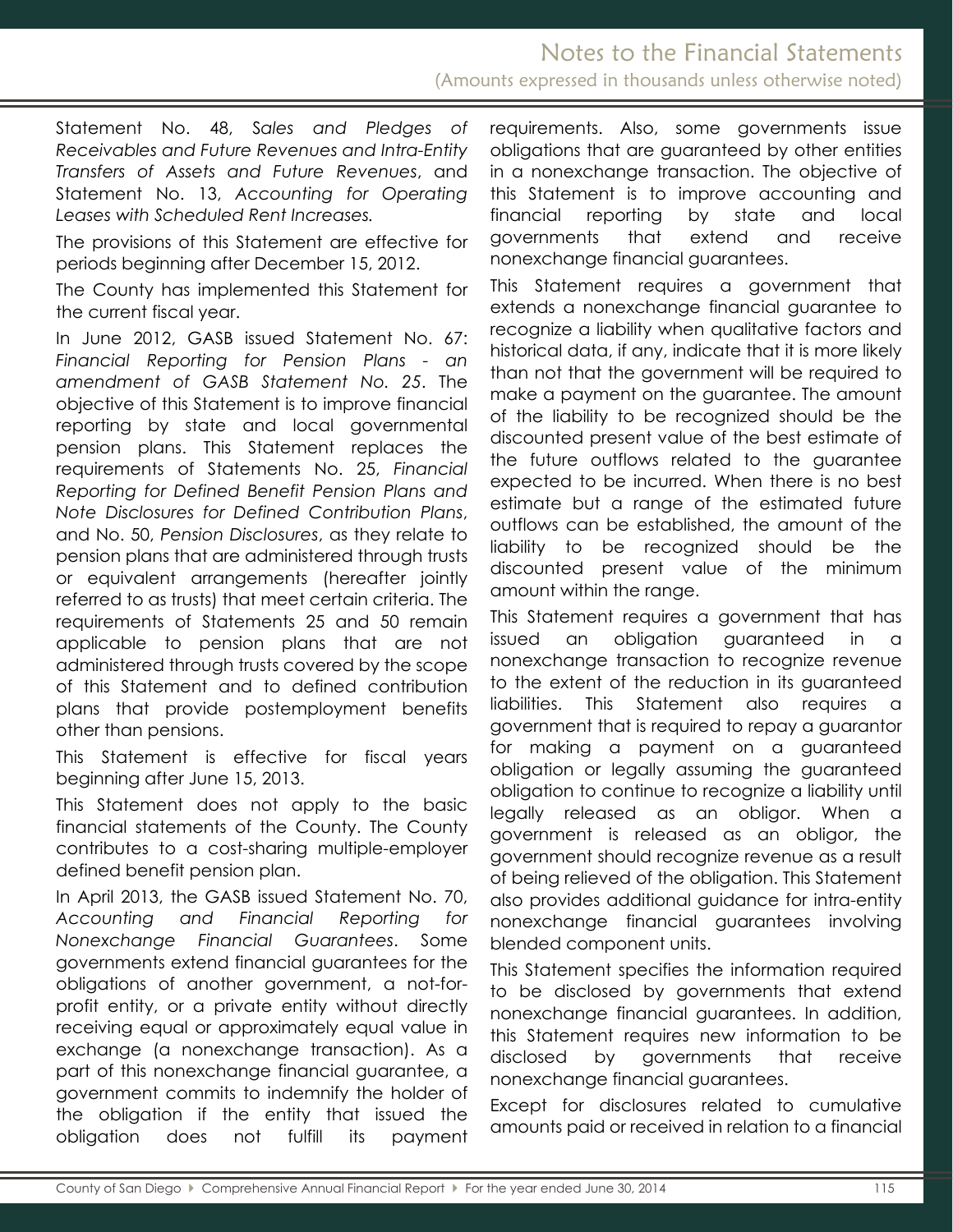guarantee, the provisions of this Statement are required to be applied retroactively. Disclosures related to cumulative amounts paid or received in relation to a financial guarantee may be applied prospectively.

The provisions of this Statement are effective for reporting periods beginning after June 15, 2013.

The County does not currently have any nonexchange financial guarantees, consequently this Statement is not currently applicable.

#### Under Analysis

The County is currently analyzing its accounting practices to determine the potential impact on the financial statements for the following GASB Statements:

In June 2012, GASB issued Statement No. 68: *Accounting and Financial Reporting for Pensions an amendment of GASB Statement No. 27*. The primary objective of this Statement is to improve accounting and financial reporting by state and local governments for pensions. It also improves information provided by state and local governmental employers about financial support for pensions that is provided by other entities. This Statement results from a comprehensive review of the effectiveness of existing standards of accounting and financial reporting for pensions with regard to providing decision-useful information, supporting assessments of accountability and interperiod equity, and creating additional transparency.

This Statement replaces the requirements of Statement No. 27, *Accounting for Pensions by State and Loca*l *Governmental Employers*, as well as the requirements of Statement No. 50, *Pension Disclosures*, as they relate to pensions that are provided through pension plans administered as trusts or equivalent arrangements (hereafter jointly referred to as trusts) that meet certain criteria. The requirements of Statements 27 and 50 remain applicable for pensions that are not covered by the scope of this Statement.

This Statement establishes a definition of a pension plan that reflects the primary activities associated with the pension arrangementdetermining pensions, accumulating and managing assets dedicated for pensions, and paying benefits to plan members as they come due.

The scope of this Statement addresses accounting and financial reporting for pensions that are provided to the employees of state and local governmental employers through pension plans that are administered through trusts that have the following characteristics:

Contributions from employers and nonemployer contributing entities to the pension plan and earnings on those contributions are irrevocable.

Pension plan assets are dedicated to providing pensions to plan members in accordance with the benefit terms.

Pension plan assets are legally protected from the creditors of employers, nonemployer contributing entities, and the pension plan administrator. If the plan is a defined benefit pension plan, plan assets also are legally protected from creditors of the plan members.

This Statement establishes standards for measuring and recognizing liabilities, deferred outflows of resources, and deferred inflows of resources, and expense/expenditures. For defined benefit pensions, this Statement identifies the methods and assumptions that should be used to project benefit payments, discount projected benefit payments to their actuarial present value, and attribute that present value to periods of employee service.

Note disclosure and required supplementary information requirements about pensions also are addressed. Distinctions are made regarding the particular requirements for employers based on the number of employers whose employees are provided with pensions through the pension plan and whether pension obligations and pension plan assets are shared. Employers are classified in one of the following categories for purposes of this Statement:

Single employers are those whose employees are provided with defined benefit pensions through single-employer pension plans - pension plans in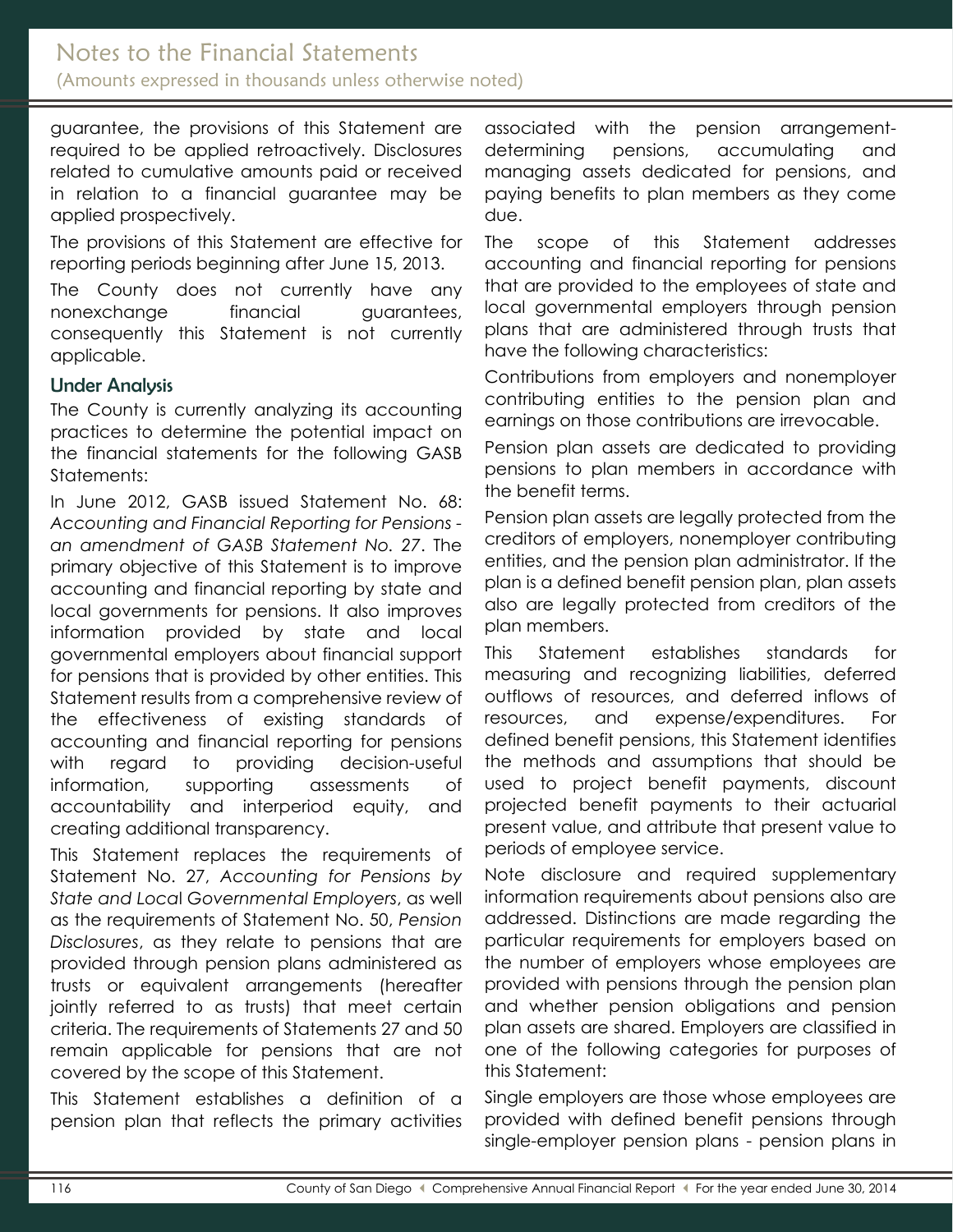which pensions are provided to the employees of only one employer.

Agent employers are those whose employees are provided with defined benefit pensions through agent multiple-employer pension plans - pension plans in which plan assets are pooled for investment purposes but separate accounts are maintained for each individual employer so that each employer's share of the pooled assets is legally available to pay the benefits of only its employees.

Cost-sharing employers are those whose employees are provided with defined benefit pensions through cost-sharing multiple-employer pension plans - pension plans in which the pension obligations to the employees of more than one employer are pooled and plan assets can be used to pay the benefits of the employees of any employer that provides pensions through the pension plan.

In addition, this Statement details the recognition and disclosure requirements for employers with liabilities (payables) to a defined benefit pension plan and for employers whose employees are provided with defined contribution pensions. This Statement also addresses circumstances in which a nonemployer entity has a legal requirement to make contributions directly to a pension plan.

The provisions of this Statement are effective for financial statements for periods beginning after June 15, 2014.

In January 2013, the GASB issued Statement No. 69, *Government Combinations and Disposals of Government Operations*. This Statement establishes accounting and financial reporting standards related to government combinations and disposals of government operations. As used in this Statement, the term government combinations includes a variety of transactions referred to as mergers, acquisitions, and transfers of operations.

The distinction between a government merger and a government acquisition is based upon whether an exchange of significant consideration is present within the combination transaction. Government mergers include combinations of legally separate entities without the exchange of significant consideration. This Statement requires the use of carrying values to measure the assets and liabilities in a government merger. Conversely, government acquisitions are transactions in which a government acquires another entity, or its operations, in exchange for significant consideration. This Statement requires measurements of assets acquired and liabilities assumed generally to be based upon their acquisition values. This Statement also provides guidance for transfers of operations that do not constitute entire legally separate entities and in which no significant consideration is exchanged. This Statement defines the term operations for purposes of determining the applicability of this Statement and requires the use of carrying values to measure the assets and liabilities in a transfer of operations.

A disposal of a government's operations results in the removal of specific activities of a government. This Statement provides accounting and financial reporting guidance for disposals of government operations that have been transferred or sold.

This Statement requires disclosures to be made about government combinations and disposals of government operations to enable financial statement users to evaluate the nature and financial effects of those transactions.

The requirements of this Statement are effective for government combinations and disposals of government operations occurring in financial reporting periods beginning after December 15, 2013.

In November 2013, the GASB issued Statement No. 71, P*ension Transition for Contributions Made Subsequent to the Measurement Date - An Amendment of GASB Statement No. 68.* The objective of this Statement is to address an issue regarding application of the transition provisions of Statement No. 68, *Accounting and Financial Reporting for Pensions.* The issue relates to amounts associated with contributions, if any, made by a state or local government employer or nonemployer contributing entity to a defined